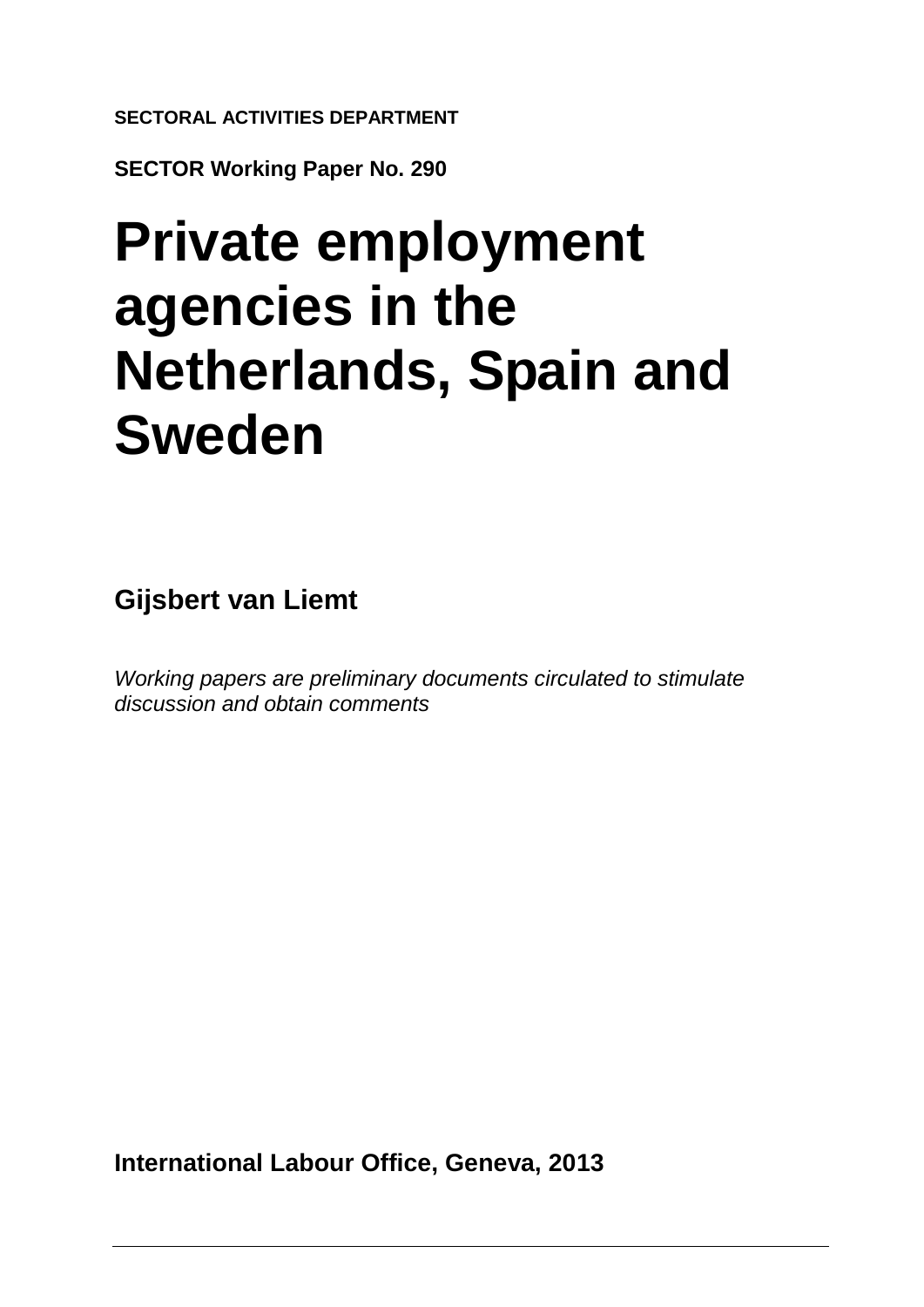Copyright © International Labour Organization 2013 First published 2013

Publications of the International Labour Office enjoy copyright under Protocol 2 of the Universal Copyright Convention. Nevertheless, short excerpts from them may be reproduced without authorization, on condition that the source is indicated. For rights of reproduction or translation, application should be made to ILO Publications (Rights and Permissions), International Labour Office, CH-1211 Geneva 22, Switzerland, or by email: [pubdroit@ilo.org.](mailto:pubdroit@ilo.org) The International Labour Office welcomes such applications.

Libraries, institutions and other users registered with reproduction rights organizations may make copies in accordance with the licences issued to them for this purpose. Visit [www.ifrro.org](http://www.ifrro.org/) to find the reproduction rights organization in your country.

*ILO Cataloguing in Publication Data*

Liemt, Gijsbert van

Private employment agencies in the Netherlands, Spain and Sweden / Gijsbert van Liemt ; International Labour Office, Sectoral Activities Department. - Geneva: ILO, 2013

**Sectoral Activities working paper**; No.290 ISBN 9789221281283; 9789221281290 (web pdf)

International Labour Office; Sectoral Activities Dept.

private employment agency / employment service / institutional framework / Netherlands / Spain / Sweden

13.02.4

The designations employed in ILO publications, which are in conformity with United Nations practice, and the presentation of material therein do not imply the expression of any opinion whatsoever on the part of the International Labour Office concerning the legal status of any country, area or territory or of its authorities, or concerning the delimitation of its frontiers.

The responsibility for opinions expressed in signed articles, studies and other contributions rests solely with their authors, and publication does not constitute an endorsement by the International Labour Office of the opinions expressed in them.

Reference to names of firms and commercial products and processes does not imply their endorsement by the International Labour Office, and any failure to mention a particular firm, commercial product or process is not a sign of disapproval.

ILO publications and electronic products can be obtained through major booksellers or ILO local offices in many countries, or direct from ILO Publications, International Labour Office, CH-1211 Geneva 22, Switzerland. Catalogues or lists of new publications are available free of charge from the above address, or by email: [pubvente@ilo.org](mailto:pubvente@ilo.org)

Visit our web site: [www.ilo.org/publns](http://www.ilo.org/publns)

Printed in Switzerland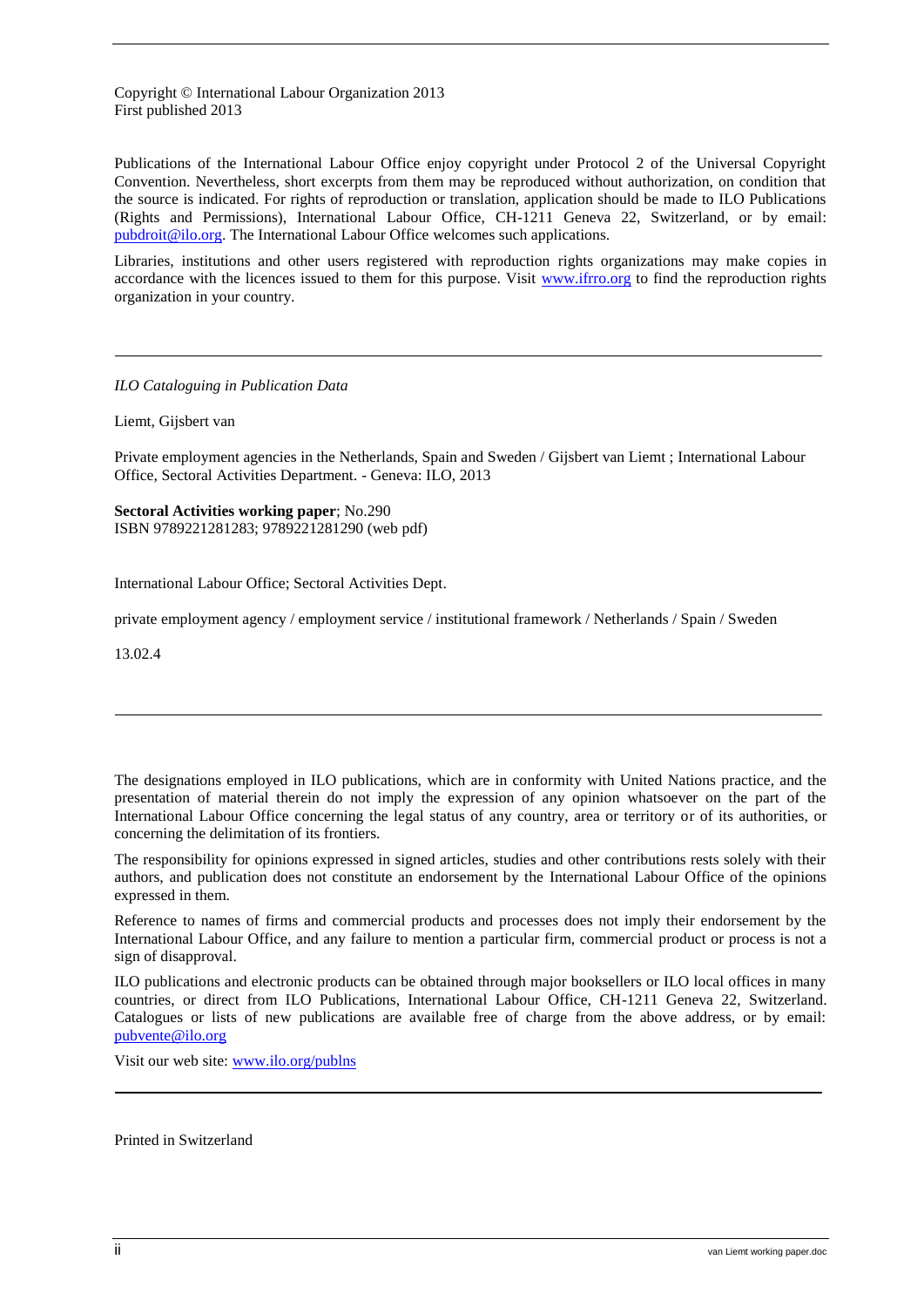# **Contents**

| 1.               |  |
|------------------|--|
|                  |  |
|                  |  |
|                  |  |
|                  |  |
|                  |  |
|                  |  |
|                  |  |
|                  |  |
|                  |  |
| 3.               |  |
|                  |  |
|                  |  |
|                  |  |
|                  |  |
| $\overline{4}$ . |  |
|                  |  |
|                  |  |
|                  |  |
|                  |  |
|                  |  |
|                  |  |
|                  |  |
|                  |  |
|                  |  |
|                  |  |
|                  |  |
|                  |  |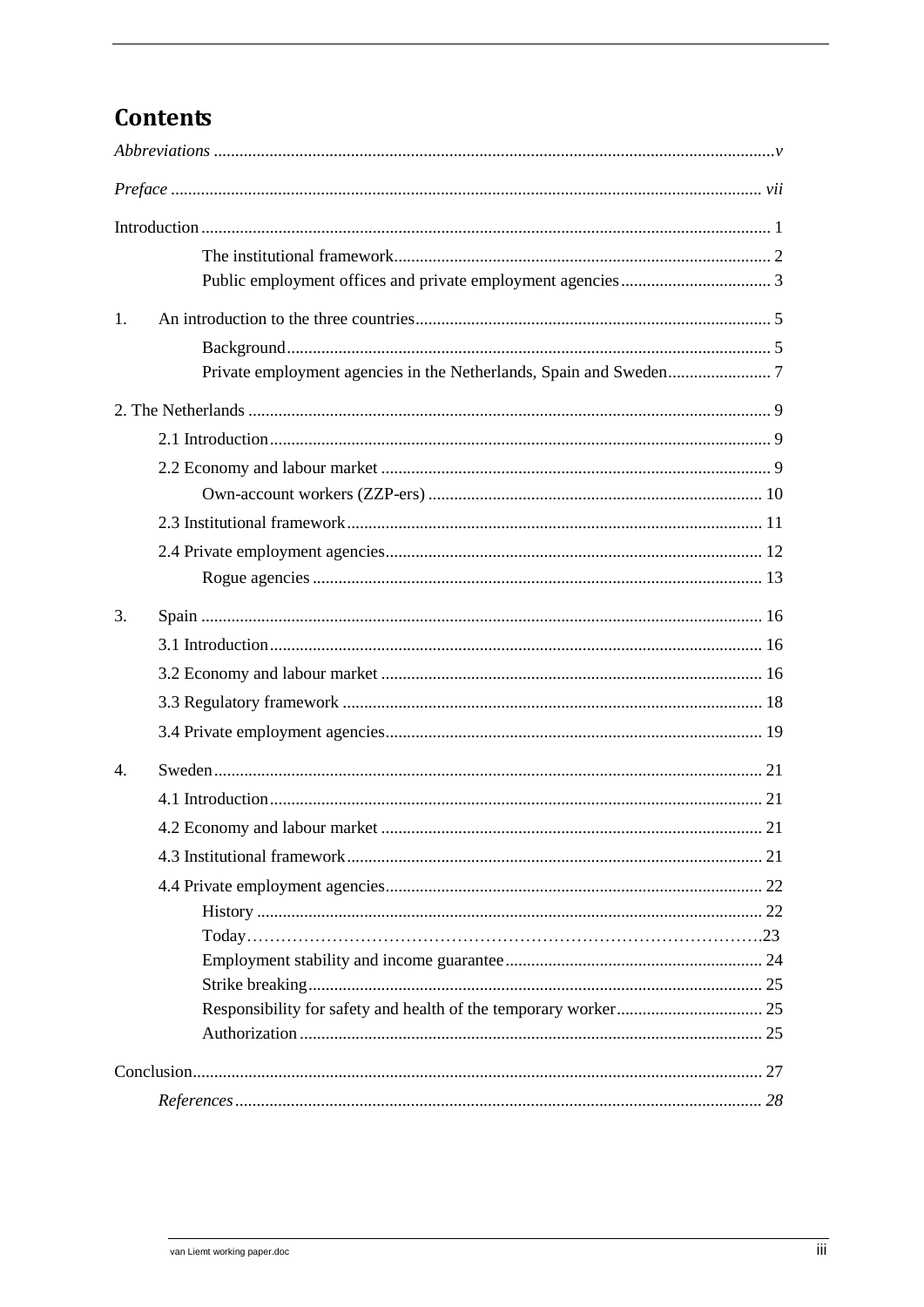## *List of graphs*

| 1. Penetration rates (1996-2010) in the three countries             |           |
|---------------------------------------------------------------------|-----------|
| List of boxes                                                       |           |
| 1. The European Temporary Agency Work Directive                     |           |
| 2. The Netherlands: main components of the "flexible layer"         | 10        |
| 3. The Netherlands: Employment security in phases                   | $12 - 13$ |
| 4. The Labour Standards Foundation SNA (Stichting Normering Arbeid) | 14        |
| 5. The Social Fund for the Temporary Agency Work Branch (SFU)       | 15        |
| 6. Ulla Murman's long battle                                        | 23        |
| 7. The Twelve Conditions for Authorisation by the Federation of     |           |
| Swedish Staffing Agencies (SSA-Förbundet Bemanningsföretagen)       | 26        |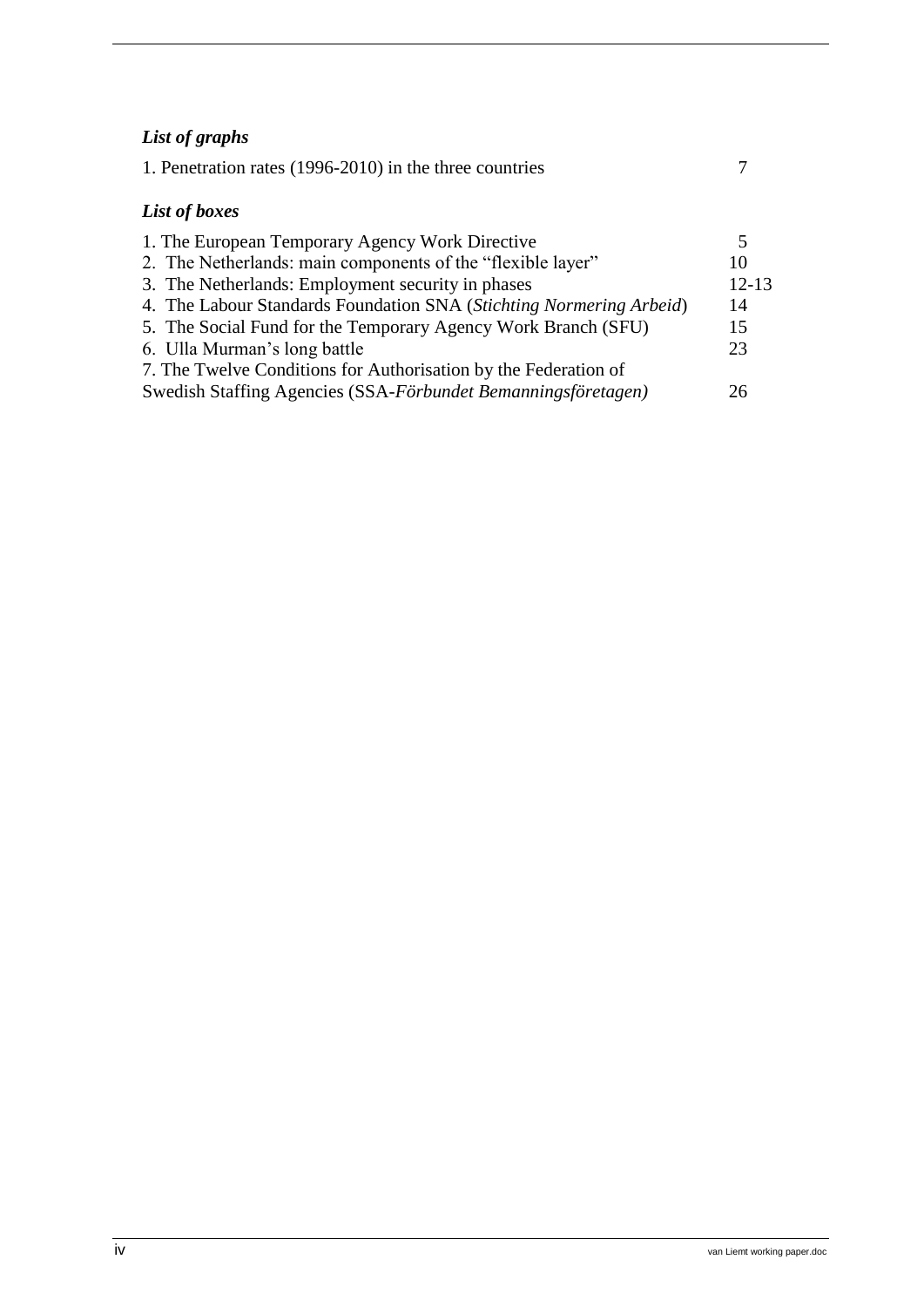## <span id="page-4-0"></span>**Abbreviations**

| <b>ABU</b>      | (Dutch) Association of Temporary Work Agencies (Algemene Bond<br>Uitzendondernemingen)               |
|-----------------|------------------------------------------------------------------------------------------------------|
| <b>AETT</b>     | State Association for Temporary Work (Asociación Estatal de Trabajo<br>Temporal)                     |
| <b>AGETT</b>    | Association of Major Temporary Work Agencies (Asociación de Grandes<br>Empresas de Trabajo Temporal) |
| <b>ASEMPLEO</b> | (Spanish) Temporary Work Agencies Association (Asociación de Empresas de<br>Trabajo Temporal)        |
| AR              | <b>Annual Report</b>                                                                                 |
| CAO             | Collective Labour Agreement (CLA – Collectieve Arbeidsovereenkomst)                                  |
| <b>CCOO</b>     | Confederación Sindical de Comisiones Obreras (Spanish Blue-collar Trade                              |
|                 | Union Confederation)                                                                                 |
| <b>CFH</b>      | Certified Flex Housing                                                                               |
| <b>CIETT</b>    | International Confederation of Private Employment Agencies                                           |
| <b>CLA</b>      | <b>Collective Labour Agreement</b>                                                                   |
| <b>CNV</b>      | (Dutch) National Federation of Christian Trade Unions                                                |
| <b>EPL</b>      | <b>Employment Protection Legislation</b>                                                             |
| <b>ETA</b>      | Basque Homeland and Freedom (Euskadi Ta Askatasuna)                                                  |
| EU              | European Union                                                                                       |
| EuroCiett       | European Confederation of Private Employment Agencies                                                |
| <b>FEDETT</b>   | (Spanish) Federation of Temporary Work Agencies                                                      |
| <b>FNV</b>      | Netherlands Trade Union Confederation (Federatie Nederlandse                                         |
|                 | Vakverenigingen)                                                                                     |
| <b>GDP</b>      | <b>Gross Domestic Product</b>                                                                        |
| <b>HAO</b>      | Swedish Commerce Employers Association (Handelns och Tjänsteföretagens                               |
|                 | Arbetsgivarorganisation)                                                                             |
| <b>HTF</b>      | White-collar Trade Union Federation (Handels) Tjänstemannaförbundet – now                            |
|                 | part of Unionen)                                                                                     |
| <b>ILO</b>      | International Labour Office or International Labour Organization                                     |
| <b>INEM</b>     | National Employment Institute (Instituto Nacional de Empleo) now: SPEE                               |
|                 | Servicio Público de Empleo Estatal                                                                   |
| LAS             | Lag 1982:80 om Anställningsskyd (Employment Protection Act 1982:80)                                  |
| LBV             | Landelijke Belangen Vereniging (National Employee Interests Association)                             |
| LO              | (Swedish) Blue-collar Trade Union Confederation (Landsorganisationen)                                |
| <b>NBBU</b>     | Association of Temporary Work and Placement Agencies (Nederlandse Bond                               |
|                 | van Bemiddelings- en Uitzendondernemingen)                                                           |
| <b>NEN</b>      | Dutch Standardisation Institute (NEderlandse Norm)                                                   |
| <b>MSP</b>      | <b>Managed Services Programme</b>                                                                    |
| <b>OECD</b>     | Organisation for Economic Cooperation and Development                                                |
| PrEA            | Private Employment Agency                                                                            |
| <b>PEP</b>      | Proximity Employment Programme (Programa Empleo Proximidad)                                          |
| PP              | Partido Popular (Spanish political party)                                                            |
| RD              | <b>Royal Decree</b>                                                                                  |
| <b>RPO</b>      | <b>Recruitment Processing Outsourcing</b>                                                            |
| <b>SER</b>      | Socio-Economic Council (Sociaal Economische Raad)                                                    |
| <b>SECTOR</b>   | Sectoral Activities Department (ILO)                                                                 |
| <b>SFT</b>      | Financial Testing Foundation (Stichting Financiële Toetsing)                                         |
| <b>SFU</b>      | Social Fund for the Temporary Work Agency Branch (Stichting Fonds                                    |
|                 | Uitzendbranche)                                                                                      |
| <b>SME</b>      | Small and Medium-sized Enterprise                                                                    |
| <b>SNA</b>      | (Dutch) Labour Standards Foundation (Stichting Normering Arbeid)                                     |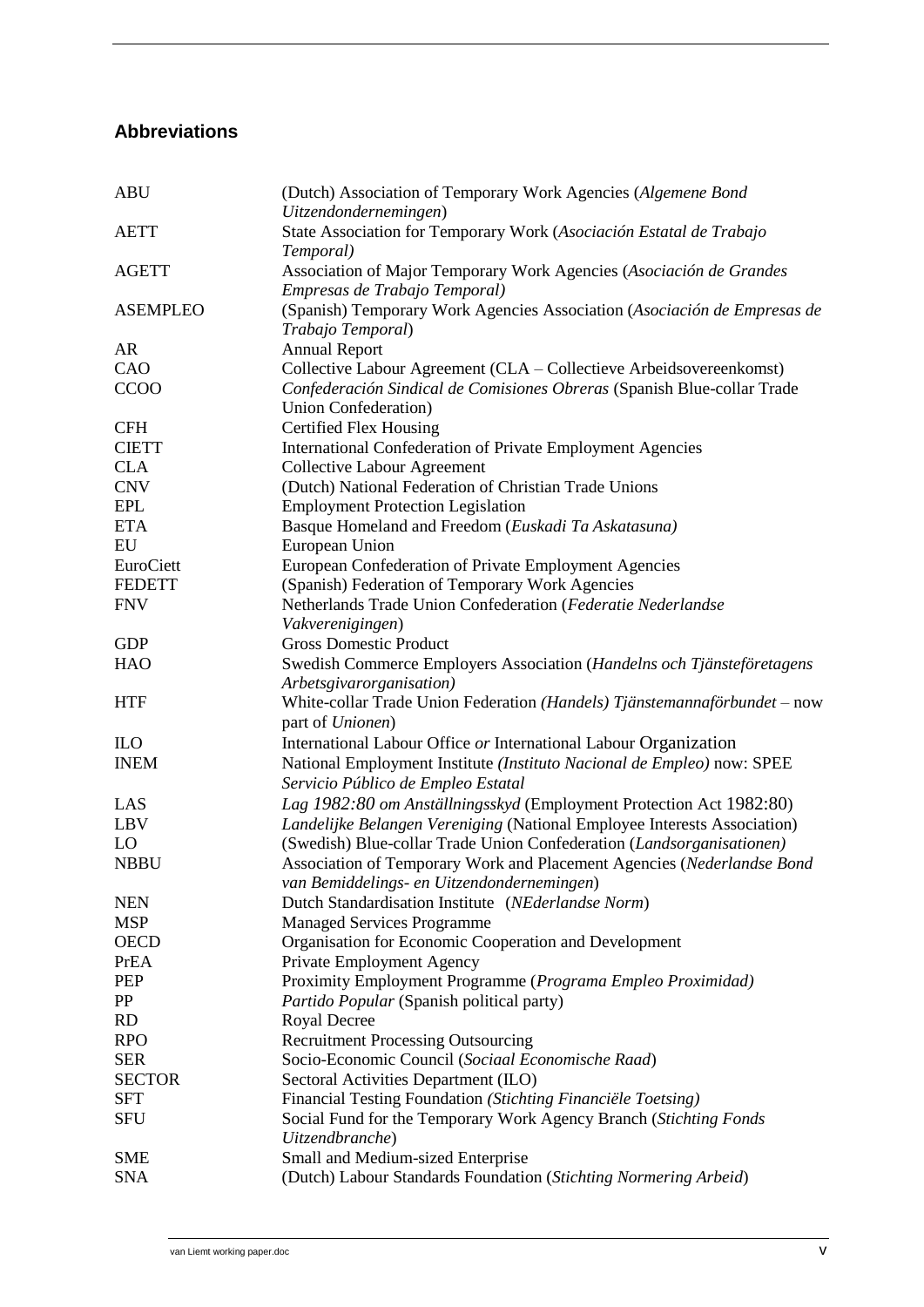| <b>SNCU</b>  | Compliance with the Temporary Work Agency Branch CLA Foundation         |
|--------------|-------------------------------------------------------------------------|
|              | (Stichting Naleving CAO Flexbranche)                                    |
| <b>SPEE</b>  | National Public Employment Service (Servicio Público de Empleo Estatal) |
| SSA.         | Swedish Staffing Association (Förbund Bemanningsföretagen)              |
| <b>STAF</b>  | Working Conditions in the Temporary Agency Work Branch Foundation       |
|              | (Stichting Arbo Flexbranche)                                            |
| <b>STIPP</b> | Pension Fund for Staffing Branch (Stichting Pensioenfonds voor          |
|              | Personeelsdiensten)                                                     |
| <b>STOOF</b> | Training and Development Foundation for the Temporary work branch       |
|              | (Stichting Opleiding en Ontwikkeling Flexbranche)                       |
| <b>TA</b>    | <b>Temporary Agency</b>                                                 |
| <b>TWA</b>   | Temporary Work Agency                                                   |
| <b>UGT</b>   | General Union of Workers (Unión General de Trabajadores)                |
| <b>UWV</b>   | Uitvoeringsinstantie voor werknemersverzekeringen                       |
| <b>VAT</b>   | Value Added Tax                                                         |
| ZZP-er       | Self-employed without personnel (Zelfstandige Zonder Personeel)         |
|              |                                                                         |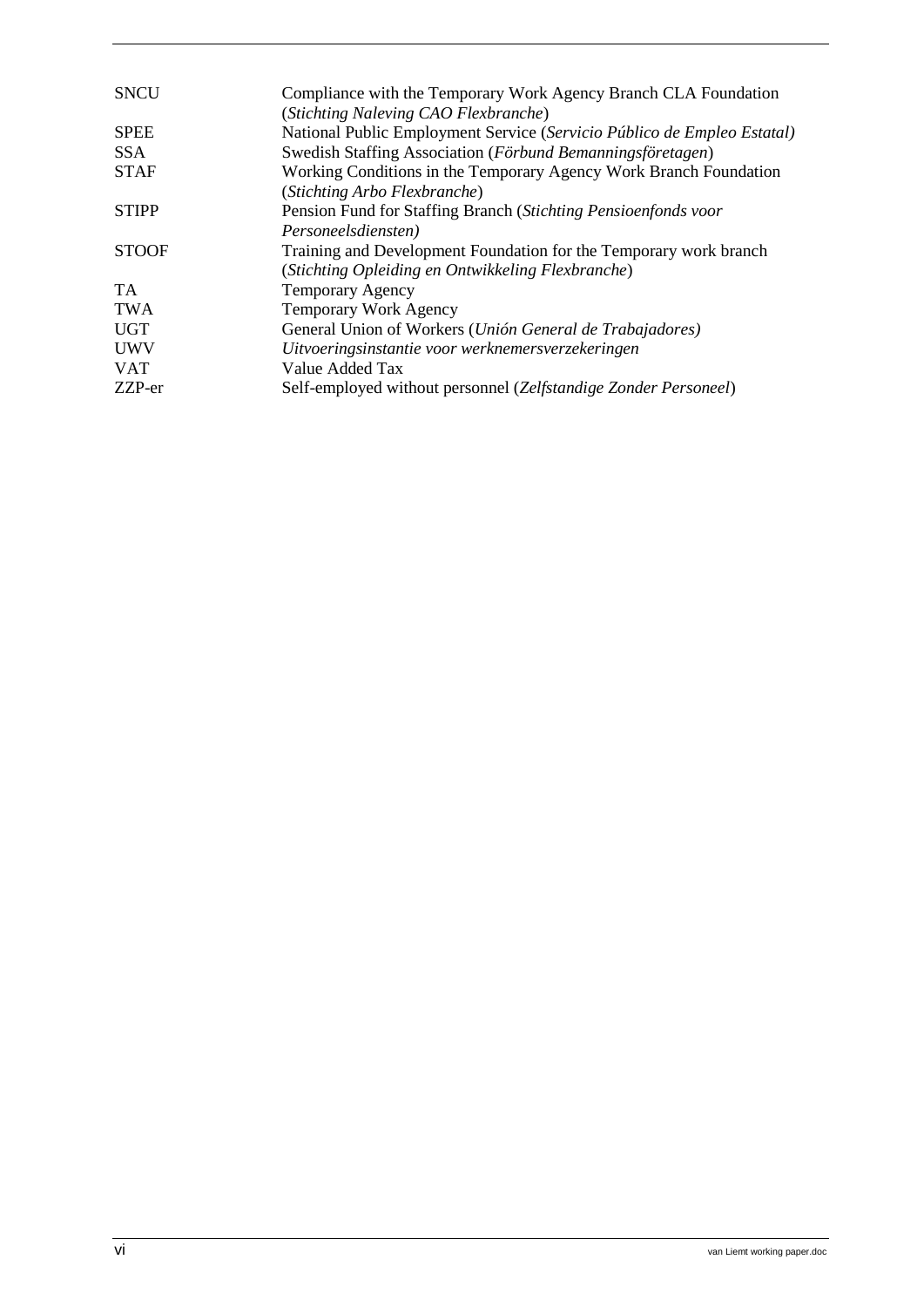## <span id="page-6-0"></span>**Preface**

This paper, written by Gijsbert van Liemt, discusses the development of private employment agencies (PrEAs) in the Netherlands, Spain and Sweden, highlighting some of the main issues of concern to the agency industry. Its focus is on the period after the early 1990s, when their activities were legalized in Spain and Sweden. In the Netherlands, they had been allowed to operate much earlier. The paper places the industry's development in the context of changes in the economy, the labour market, and the regulatory framework. The latter has undergone significant change through legislation at the national and international level, and through selfregulation. In the period concerned, Dutch and Spanish agencies expanded at a comparatively slow pace (although at different levels). The availability of rival forms of labour market flexibility played a role in this. In Sweden, these other forms are largely absent and that country is where the private employment agency industry expanded the most. The responsibility for opinions expressed in this paper rests with the author, and publication does not constitute an endorsement by the ILO of the opinions expressed in it.

This is one of several research studies prepared in 2013 for the Sectoral Activities Department (SECTOR) on the impact of the Private Employment Agencies Convention, 1997 (No. 181); the framework for operation of such agencies; employment conditions; and treatment as regards such issues as pay, social protection, leave and pensions in selected countries, providing sectoral information as appropriate. The first such paper, on Morocco, was published in September 2011. The 2013 studies – on Argentina, Chile, China, South Africa and Uruguay – consist of (a) statistical and empirical research on private employment agencies and agency work and/or (b) legal research on whether and how the provisions of Convention No. 181 are reflected by laws and regulations and by practice in selected countries.

The initial proposal to carry out this research on the impact of the Private Employment Agencies Convention, 1997 (No. 181) was proposed at the Sectoral Advisory Body for Private Services Sectors in October 2010 and recommended by the Sectoral Advisory Body Meeting in January 2011. The proposal was endorsed at the March 2011 sitting of the ILO's Governing Body. At the March 2012 sitting the Office was asked to bear in mind for future work the views expressed by the participants in the Global Dialogue Forum on the Role of Private Employment Agencies in Promoting Decent Work and Improving the Functioning of Labour Markets in Private Services Sectors (October 2011), as summarized in the *Final report of the discussion*. These research papers were prepared taking into account those views, and are preliminary documents intended – like other SECTOR Working papers – to stimulate discussion and critical comment, and should not be considered as ILO policy papers or documents. The ILO uses the term "private employment agency *industry*" (not "sector", an inappropriate word to refer to such a cross-sectoral industry). We use the term "sector" for a more distinctive and well-delineated category of industries that can be clearly distinguished from other sectors of the economy, and our Department currently works on 22 such sectors.

SECTOR promotes decent work by addressing social and labour issues in various economic sectors, both at international and national levels. By tackling challenges for specific sectors, the International Labour Organization (ILO) assists governments, employers and workers to develop policies and programmes that generate decent employment and improve working conditions in each sector. SECTOR's integrated approach links up with the entire Decent Work Agenda, allowing the ILO to respond comprehensively to specific needs of the sectors in relation to employment, social protection, labour rights and social dialogue issues.

> John Myers Head of the Public and Private Services Unit Sectoral Activities Department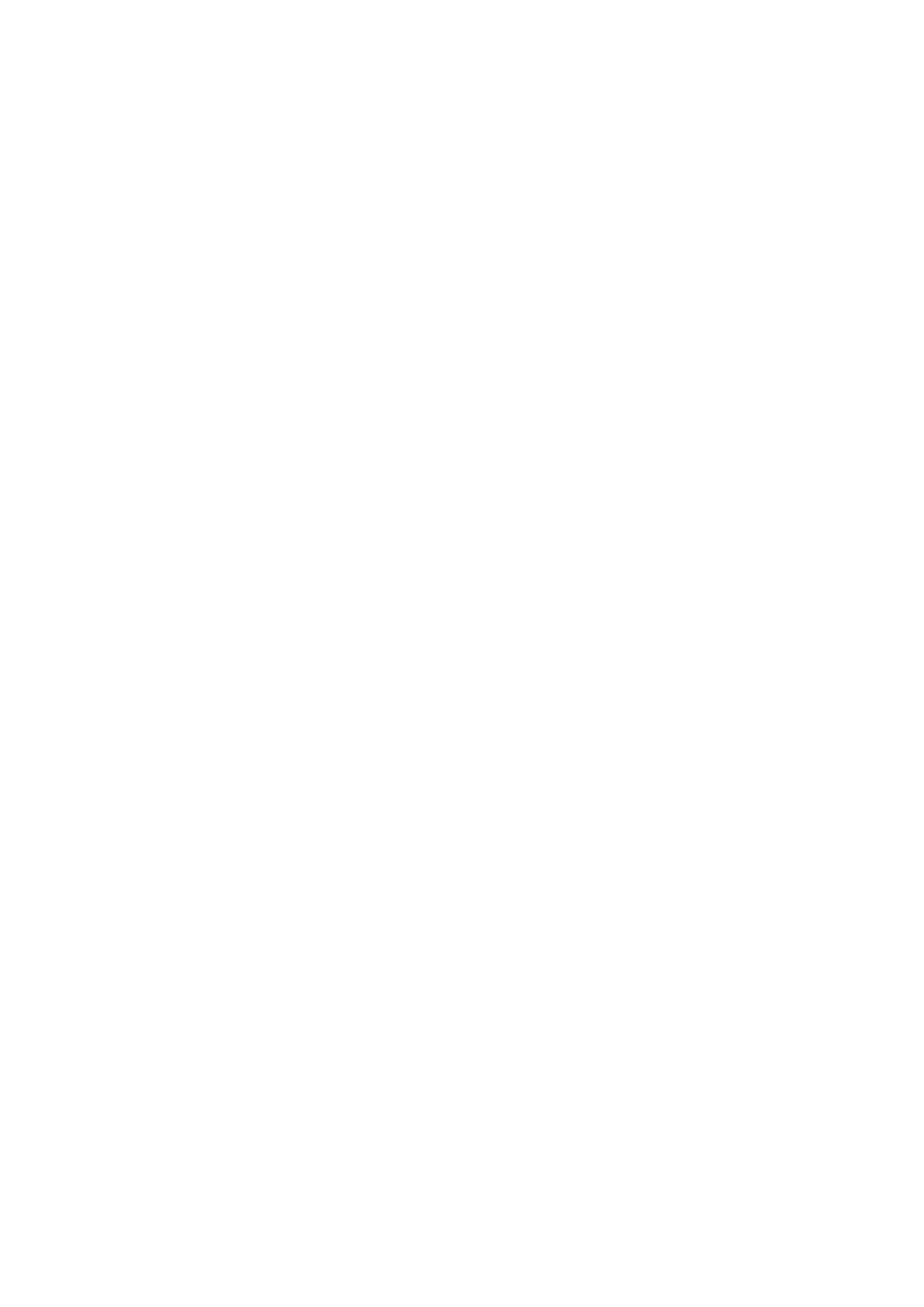## <span id="page-8-0"></span>**Introduction**

As a cyclical business, the temporary work agency  $(TWA)^1$  industry is suffering disproportionately from the current economic downturn in Europe. The industry is also affected by structural changes. Governments desperate to combat rising unemployment and make the labour market function more efficiently appear to be taking an ever more positive view of the role and the contribution that private employment agencies (PrEAs) can make. The liberalisation of the labour market can also be a threat, however, as rival formulae of labour market flexibility challenge PrEAs as a business model. All in all, it is fair to say that PrEAs have generally become a more accepted player in the European labour market as many trade unions have dropped some earlier opposition to their operations (although there have also been signs of renewed trade union opposition in recent times). In exchange, leading PrEAs have made considerable efforts to show their "social face" by, inter alia, contributing towards the adoption of social regulations governing their business at the national, European and international level. Self-regulation is being used to draw a firm line between the respectable agencies on one side and those operating in the margins or outside the law on the other.

There are thousands of private employment agencies in operation in the three countries under examination. Capital requirements are small and other barriers to entry are also low. Some are large, internationally operating companies. Many others have just a few employees. All are involved in the triangular relationship between the agency, the worker and the user company.

Many struggle to find significant ways to differentiate their 'product' from that of their competitors. As a representative of a transnational staffing firm operating in Sweden was quoted as saying (in Coe et al., 2009, p.77) about their table of offers compared to the market leader:

"...they talk about their highly trained temps, I talk about my highly trained temps; they talk about 100 per cent guarantee if the customer is not happy, I talk about the same guarantee; they talk about a response time of four hours, we talk about the same thing...It is difficult; I don't believe that temporary workers within our company are much better or worse off than they are at our rivals" (Coe et al., 2009, p.77).

The major agencies stress the advantages of their size, their long experience, their international network and their financial solidity. Smaller companies focus on regional, sectoral or occupational "niches". Others stress their more personalised business model, or their core ethical values.

In addition, the agencies broaden the range of services they offer: from staffing to payroll services, outplacement, outsourcing, and search and selection. *Randstad*, a leading international PrEA, reports that global demand for two activities is growing particularly fast. These are (1) Recruitment Process Outsourcing (RPO), in which agencies take over their clients' recruitment process in whole or in part, and (2) Managed Services Programmes (MSPs), in which the temp agency takes responsibility for the overall organization and management of a client's temporary staffing needs (Randstad 2012 AR p.31).

<sup>&</sup>lt;sup>1</sup> The terms private employment agency (PrEA) and temporary work agency (TWA) are hereafter used interchangeably.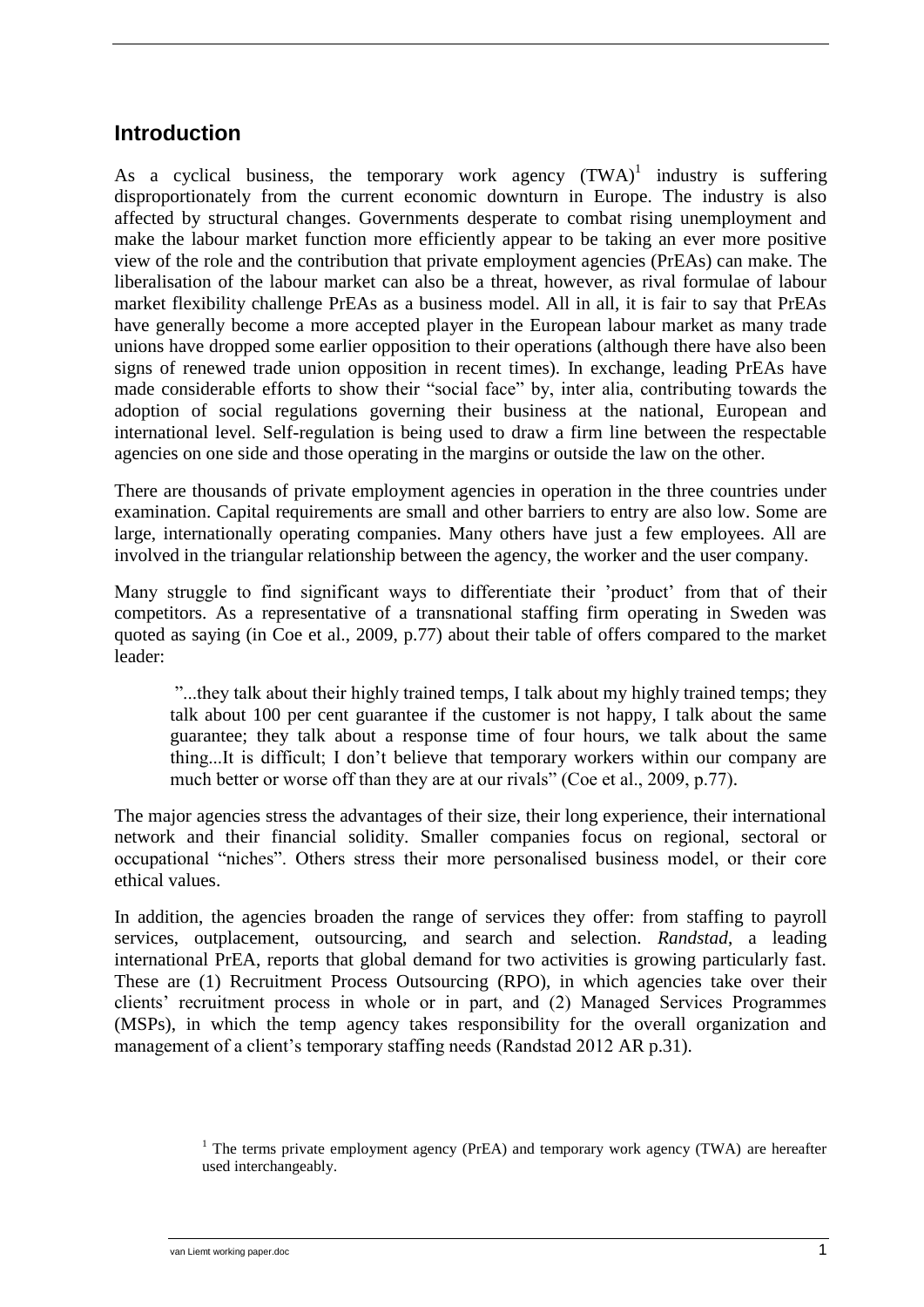#### <span id="page-9-0"></span>*The institutional framework*

PrEAs do not operate in a vacuum. They are bound by the rules and regulations set by the (commercial, labour, and administrative) law and collective agreements. The country chapters (2-4) give details about the national institutional framework in which the PrEAs operate.

The labour market deregulation drive of the past two decades has been good for the PrEAs. However, deregulation is not uncontroversial, and opponents tend to blame PrEAs for the precarious situation in which a growing number of people find themselves.

The large, internationally active companies tend to operate in a transparent fashion and take great care to be seen as responsible and ethical. But there are also smaller PrEAs that operate in grey areas of what is acceptable or even legal behaviour. Others simply cheat their employees and break the law. They violate health and safety procedures, falsify wage slips, fail to pay taxes and social security premiums, deduct excessive amounts for payment of housing and transport to work, not to mention debt-bondage, bullying, harassment or even physical violence.

Licensing was long compulsory, but has been abolished. However, nostalgia for regulation exists even in the European country with perhaps the most liberal PrEA regime:

"Since abolishing the licensing system, the UK trade unions have been lobbying for its return, on the grounds that the fragmented nature of the business makes preventing abuses more difficult. Agencies too have been asking the UK government for a return of the license requirement in order to weed out 'cowboy agencies'" (Vaes et al., 2009,  $p.24)^2$ .

Self-regulation can complement the law. In an effort to set its members apart from disreputable agencies and raise their profile in the process, the Swedish Staffing Association (SSA) decided in 2007 that all its members needed to be certified, to be bound by a Collective Labour Agreement (CLA), and to fulfil twelve conditions for authorization (see Box 7). In the Netherlands the SNCU Foundation for Compliance with the Temporary Work Agency CLA (the "CLA police") and the industry's labour standards foundation SNA are collaborating closely with immigration, municipalities, the tax authorities, labour inspectorate and others to weed out those agencies associated with fraud and abuse. The industry's Social Fund finances a training and development fund and a fund that works towards improved working conditions. There is a PrEA industry pension fund and a Certified Housing Certificate to guarantee proper housing for labour migrants (see section 2.4).

Workers' organizations, whose job it is to promote the establishments of rules and regulations governing the labour market, understandably view attempts to deregulate that market with suspicion. For example, many Swedish trade unionists consider that PrEAs do not create any new jobs but take away "our" jobs: hence the reason why a top priority for these unions is to bargain for equal rights and payments for temporary agency workers, so as to make their use cost-neutral and so avoid unfair competition. Eklund's analysis of the Swedish situation is illustrative:

A key motive behind [Sweden's blue-collar trade union confederation ]LO's support for the conclusion of collective agreements with the staff agencies was that the

 $2$  The United Kingdom did pass the Gangmasters (Licensing) Act 2004, but this Act only addressed the interests of workers in agriculture, forestry, horticulture, food packing and processing, and shellfish gathering.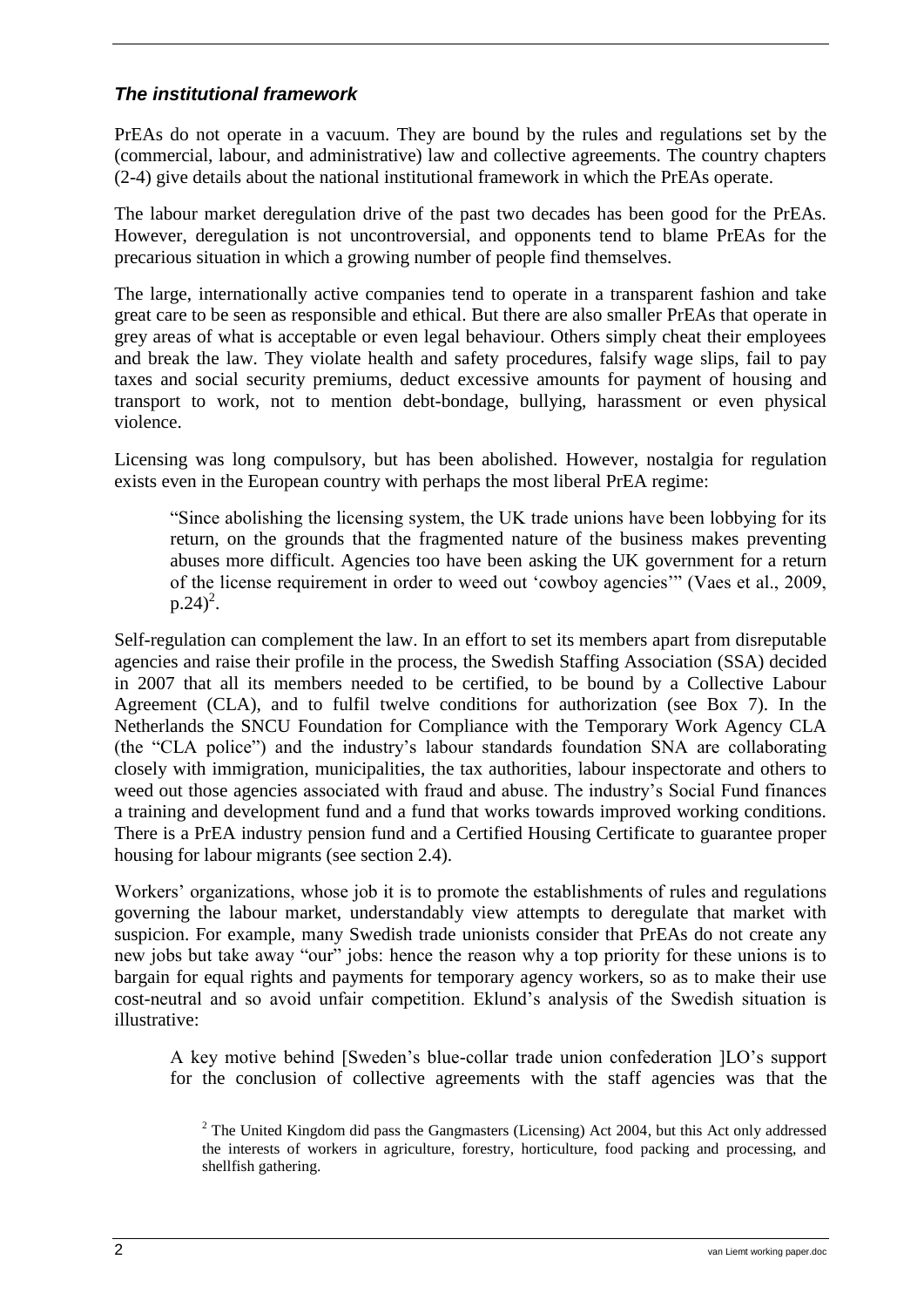Confederation wanted to prevent a situation in which it was cheaper for the user enterprise to engage labour provided by a staff agency than to have permanently employed staff to do the same work. In other words, LO's incentive for concluding an agreement was to avoid social dumping, or distortion of competition on the labour market. It is also argued that the collective agreement will make the staff agencies more acceptable on the Swedish labour market. The employer party had been, of course, in great need of such agreement... (Eklund, 2009, p.153).

#### <span id="page-10-0"></span>*Public employment offices and private employment agencies*

In recent years, there has been a "rapprochement" between the private employment agencies and the public employment service. Contacts often started at the local level or focused on "target groups" such as young people, the long-term unemployed, immigrants and older workers. The experience of different countries varies, of course. In Sweden, there are no reports of systematic contacts at the central level. The public employment office *Arbetsförmedlingen* does employ placement officers supplied by a PrEA. In some public offices, PrEAs take part in recruitment days and give lectures to jobseekers on how to write a CV and on how CLAs function. Some also supply job-coaching services (Cederholm, 2010). In Spain, some local SPEE public employment offices have signed agreements with PrEAs. SPEE also makes use of PrEA agency workers to fill some of its own positions. Law 35/2010 defined the modalities for collaboration between PrEAs and the public employment service. However, on the whole, it is fair to say that in Spain and Sweden collaboration between private and public agencies is timid at best.

In the Netherlands, on the other hand, contacts between the public employment service UWV and PrEAs have become close in the past five years, partly because of cuts in the public budget that reduced the resources available to the public employment service. Due to these budget cuts, it is increasingly difficult for that service to give job seekers much personal attention. Most contacts with jobseekers take place electronically.

Cooperation between PrEAs and the public employment service goes back to the 1980s. Until 2008, this collaboration was mainly restricted to certain target groups and to situations of mass dismissal or restructuring (establishment of private mobility centres). Today, however, publicprivate cooperation "is quite fully anchored in Dutch labour market policy and administration" (Voss 2013 p.94).

Private employment agencies are located at the central floor of the "Work plaza" (*werkplein*)<sup>3</sup> where they help people trying to find a job. Persons who become unemployed no longer need to present themselves in person at the public employment service but they must show that they have been registered at a PrEA. As one interviewee put it: "...the advantage of having the temporary work agencies present at the workplaza (*werkplein*) is that this still gives jobseekers a chance to meet a real person [i.e. an employee of a PrEA]....".

Since February 2011, the public employment service UWV invites people who have recently become unemployed to their offices for "speed dating", short interviews with representatives of different PrEAs with the purpose of quickly determining whether the PrEA might be able to offer them a job.

> <sup>3</sup> Both the municipal social services and the public employment service are present at a workplaza, together with PrEAs and other organizations involved in training, education and re-integration.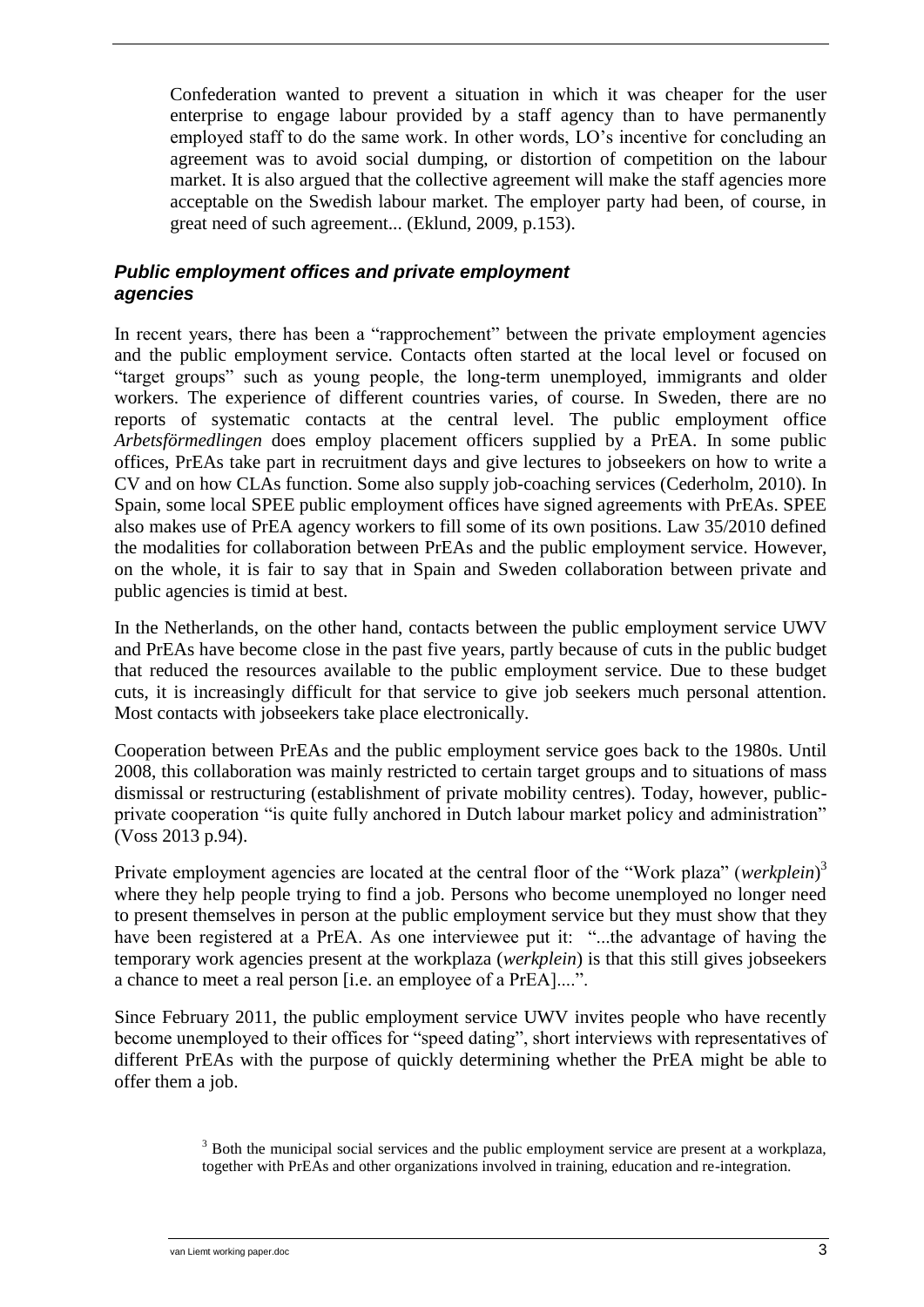An unemployed person asking for an unemployment benefit is obliged to accept a new job not only through UWV but also through a PrEA. This is remarkable given that public employment offices are charged with helping finding a job whilst PrEAs help people find a *temporary* job. "It is standard UWV practice to get the unemployed back into a job as soon as possible and the first thing UWV often does is to send someone who comes to register as unemployed straight on to a PrEA" (Economist Dr. Marloes de Graaf-Zijl in *Brabants Dagblad*, 30 October 2012).

Collaboration between the two types of employment agencies is set to intensify. In November 2010 Dutch PrEA associations ABU, NBBU and STOOF, and public employment service UWV established "*Service Punt Flex*" (Service Point Flex). This is a jointly financed, twopeople team (one with a public employment service and one with a private employment agency background) whose only job it is to build bridges and make sure that collaboration between the private and public agencies improves and intensifies around the country, at all levels<sup>4</sup>. The team does this by providing information about available subsidies, other pertinent rules and regulations, speed dating, and other services relevant for public-private collaboration. The team is also tasked with identifying trends, opportunities and problems that need action or discussion by the public-private partners.

*\*\*\**

*This paper is organized as follows*. A brief introduction to the three countries concerned (chapter 1) is followed by individual country chapters (chapters 2 to 4) which first provide some background on each country's economy and labour market, and on the institutional framework before discussing the development of the PrEA industry in the last two decades. Unavoidably, the paper will give particular attention to the situation in the Netherlands because this country is widely regarded as "a forerunner of the regulation of temporary agency work as well as other forms of flexible work that combines flexibility with a high degree of social security" (Voss et al., 2013, p. 39).

*A note on sources*. This paper is based on a number of interviews (see the annex for a list with the people interviewed) and on published sources, of which the main ones are listed at the end of the paper. Eurofound's European Industrial Relations Observatory on-line (EIROnline)<sup>5</sup> was a particularly useful source. The author gratefully acknowledges the comments made by Carin Håkansta and John Myers.

<sup>4</sup> [www.servicepuntflex.com](http://www.servicepuntflex.com/)

<sup>5</sup> http://www.eurofound.europa.eu/eiro/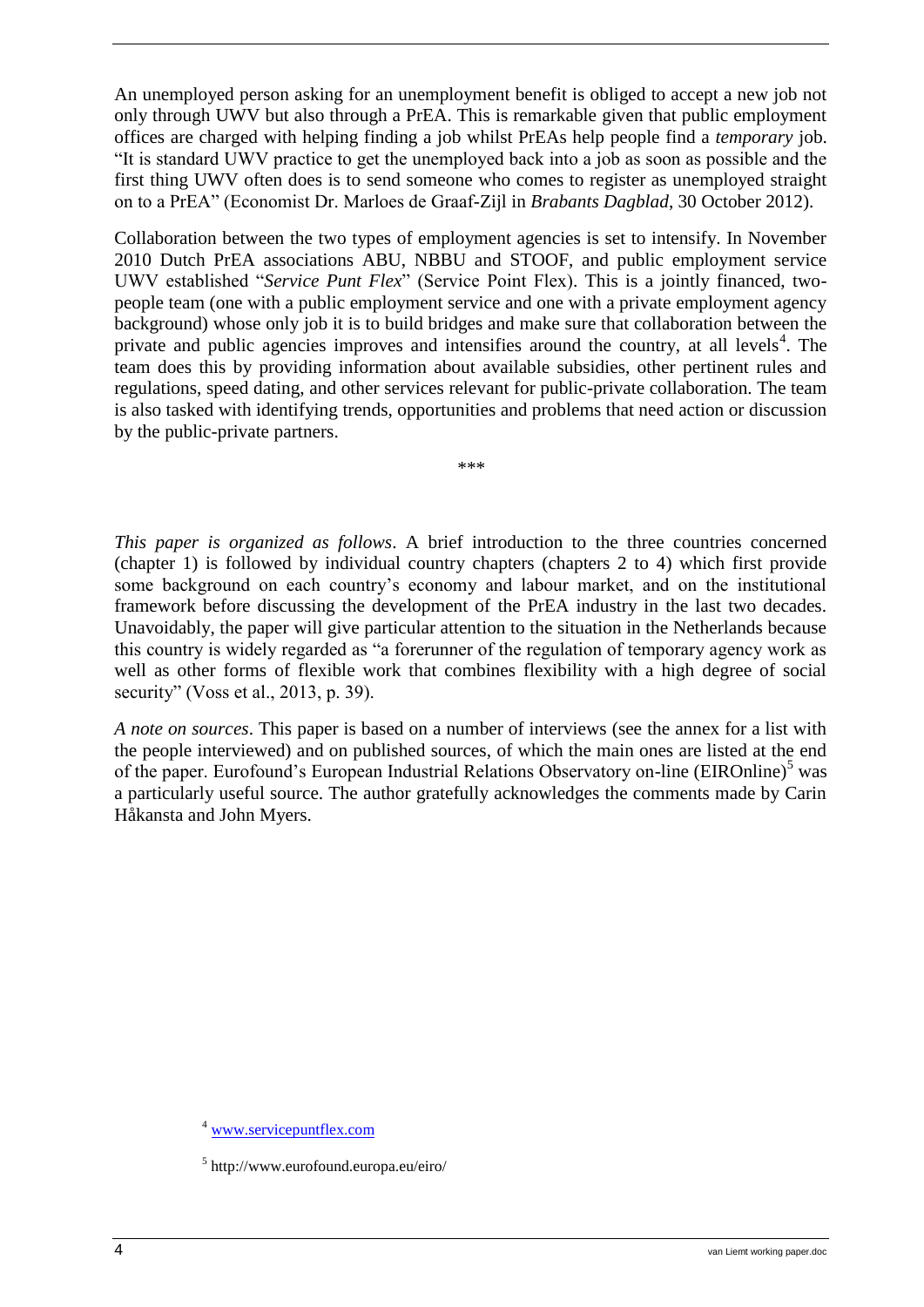## <span id="page-12-0"></span>**1. An introduction to the three countries**

This paper considers the private employment agency industry in three countries: the Netherlands, Sweden and Spain. It highlights some of the main issues of concern to the agency industry, and how the industry has developed over the last two decades, a period of considerable turbulence. At the time of writing it is, for example, still not clear whether the European economies have successfully managed to cope with the long-term consequences of the 2008 economic and financial crisis. In addition to low demand, labour markets are also faced with structural challenges such as those to do with the ageing population and labour force, and the tight budget situation. The rules governing the labour market and PrEAs have also undergone considerable change. All three countries are bound by the 2008 European Agency Work Directive (see Box 1).

Box 1: The European Temporary Agency Work Directive

On 20 October 2008, the European parliament adopted the Directive on Temporary and Agency Work that aims to guarantee temporary agency workers the same treatment, payment and other conditions of employment as permanent employees at the user enterprise in a comparable position.

*"The basic working and employment conditions of temporary agency workers shall be, for the duration of their assignment at a user undertaking, at least those that would apply if they had been recruited directly by that undertaking to occupy the same job" (art. 5(1)).*

However, to illustrate the fact that Member States could not reach unanimous agreement the Directive allows for several derogations and leaves room for interpretation concerning e.g. the exact definition of "basic working and employment conditions" and the understanding of "pay". One of the derogations ("the Nordic derogation") is defined in art. 5(3) of the Directive which allows Member States to give social partners the option of concluding collective agreements that establish arrangements which differ from the equal treatment, while still respecting the overall protection of agency workers (Voss et al., 2013; Malyar 2010).

In addition, the Netherlands and Spain have ratified ILO Convention No. 181. Sweden has not ratified it and in all likelihood will not do so in the near future.

#### <span id="page-12-1"></span>*Background*

The European economy is in poor shape. Economic growth is slow. Disposable incomes are falling. Unemployment is high and rising. Expectations for a return to the good economic growth rates of yesteryear are fading. If it were not for the comparatively good performance of the German "locomotive" the whole European economic train might well have ground to a halt.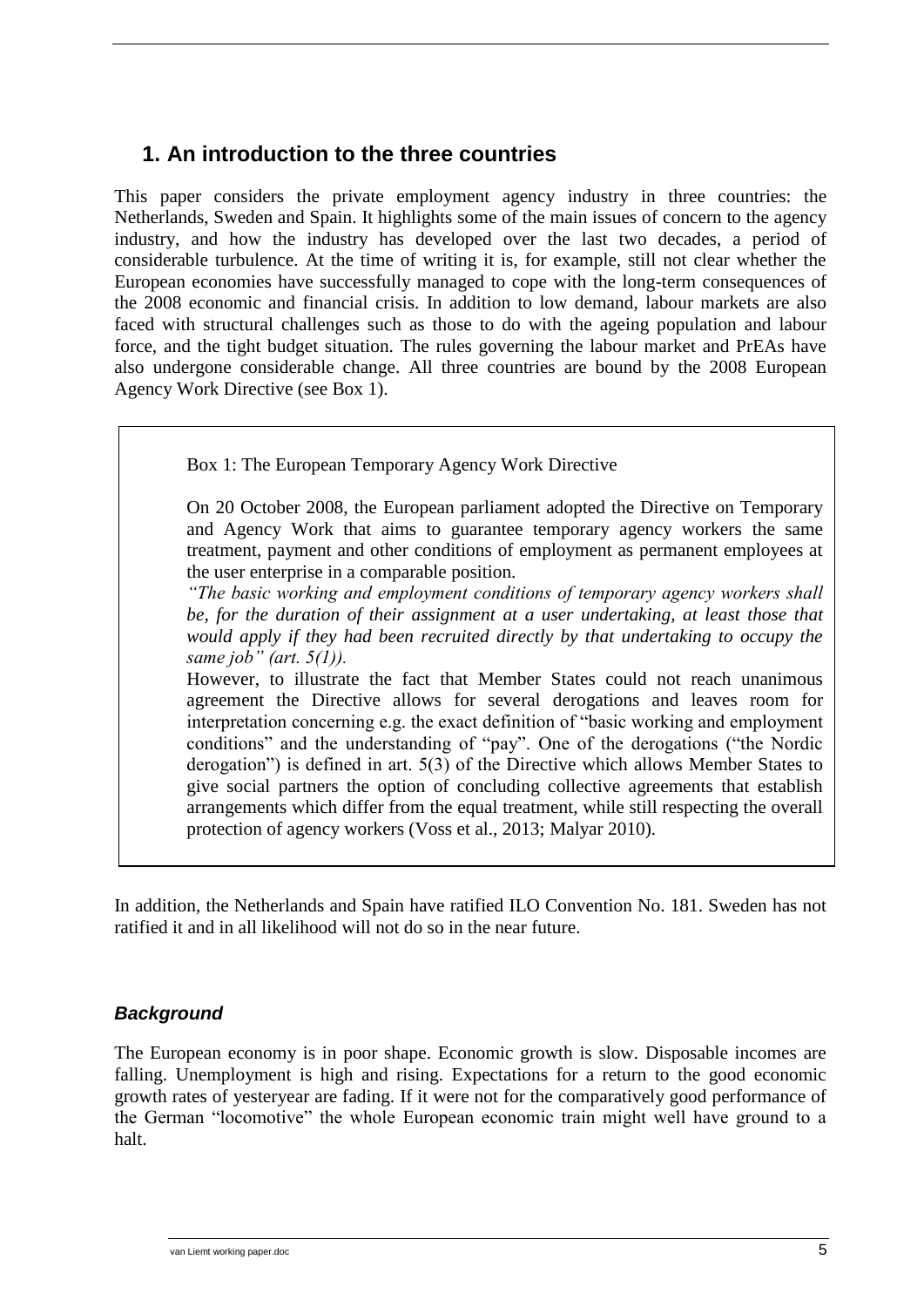Governments anxious to halt the rise in unemployment and to kick-start their economies have tried every recipe in the book but on the whole with limited success. To contain the effects of the 2008 financial crisis on the broader economy, European governments engaged in costly rescue operations of their domestic banks, in an effort to maintain employment at good levels. Nevertheless, this was at most partly successful as illustrated by current slow economic growth and rising unemployment.

EU governments are, in addition, under pressure from two structural factors. First, under close watch from "Brussels", they must keep their public debt and budget deficits below certain levels<sup>6</sup>. Second, they have to cope with the financial consequences of their rapidly ageing populations and labour force. This has placed many in an awkward position. In a generally tight budgetary situation, these governments are under pressure to choose between solidarity with fellow European member countries in financial problems<sup>7</sup>, and coping with the costs of intergenerational solidarity back home.

That is not to say that the economic situation is the same in all three countries. Among them, Spain is no doubt in the worst situation. Since 2008, the country has not really seen any economic growth. In just a few years unemployment increased from a low of 8.3 % in 2007 to a record-breaking 27% in March 2013. This spectacular increase occurred after a period in which the Spanish economy had shown impressive growth and created millions of jobs. Unemployment decreased in a period in which the economy also created jobs for millions of immigrants. After 2008, the banks stopped lending to property developers and the overheated construction sector, which had been the engine of Spain's economic growth, collapsed.

The Netherlands, long known for having the lowest unemployment rates in Europe (on average below 4% in the first decade of the 2000s) is witnessing a sudden drastic turn for the worse that started in the second half of 2012. A collapse in consumer confidence, partially fuelled by the uncertainty related to government's efforts to re-regulate the housing market, was a key factor.

Compared to the other two countries, the Swedish economy is in fairly good shape (but unemployment rates are between 7 and 8%). Sweden went through a serious crisis in the early 1990s. Like the other two countries, Sweden is a member of the EU but unlike the others, it is not a member of the Eurozone. Swedish banks have considerable exposure to the Baltic States and so, indirectly, the Swedish financial system was affected by the 2008 crisis in these states. Timely action by the authorities, helped by Sweden being able to "fine-tune" its monetary policy (and an improvement of the Baltic economies), succeeded in redressing the situation.

To a varying degree, each of the three countries' labour market regulations has come under intense scrutiny. As unemployment rates crept up, governments have taken initiatives to reform the labour market. This is particularly the case in Spain where – since 2008 – nearly every year has brought a new reform proposal. Labour regulations that had been in place when the Spanish economy created millions of jobs in the earlier high growth period are being weakened, abolished or suspended by law or decree. Elsewhere the situation is less dramatic but the trend is clear.

<sup>6</sup> According to the "Maastricht criteria" Eurozone countres are committed to not let the ratio of government deficit relative to GDP exceed 3%, and the ratio of gross government debt relative to GDP exceed 60%

 $<sup>7</sup>$  and the indirect consequences of this for their own financial system.</sup>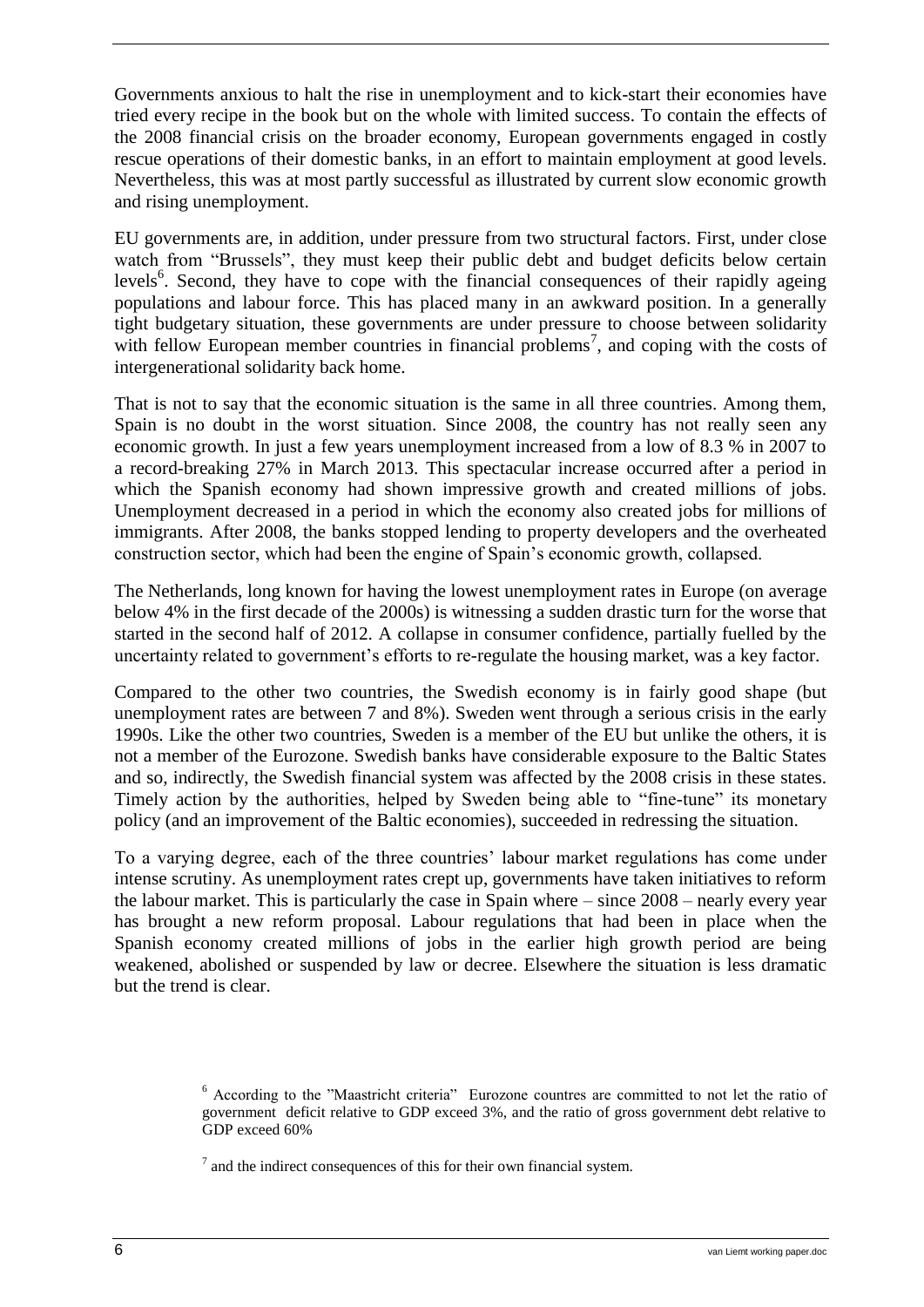Encouraging enterprises to invest and hire more people (or avoid them making people redundant) –despite the crisis – is high on the agenda of all governments. Frequently, measures to improve the "business climate" include changes in the labour law, the argument being that making labour markets more flexible constitutes a necessary response to the crisis. In some countries, this has been done piecemeal, while in others this involves "far-reaching overhauls of the whole labour code [...and...] fundamental changes ... to industrial relations structures and processes" (Clauwaert et al 2012, p.6-7).



Source: CIETT, 2013.

#### <span id="page-14-0"></span>*Private employment agencies in the Netherlands, Spain and Sweden*

According to CIETT data, the PrEA penetration rate in Europe shows a fairly steady increase from 0.7% in 1996 to 1.6% in 2011 (see graph 1). However, this average hides considerable differences. According to the same source, the penetration rate in Spain at 0.5% was as high in 2011 as it was in 1996 (it did go up rapidly in the late 1990s). In the Netherlands, this rate has long been consistently above 2% although on balance it showed only a marginal increase (from 2.1% in 1996 to 2.6% in 2011). The decline from 1998 to 2004 must be seen in the light of the labour market deregulation that took place in the late 1990s. Sweden is the country where the penetration rate has gone up the most since the mid-1990s, from 0.2% in 1996 to 1.4% in 2011, still below the European average.

The countries also differ in the average age and level of education of temporary agency workers, and in the typical length of assignments. Swedish temporary agency workers are typically over 26 and have at least completed secondary education. Most are on assignments that last at least three months. Spanish temporary agency workers, in contrast, are typically on short (less than one month) assignments. They are mainly between 25 and 45 years of age. A significant minority has not completed secondary education. In the Netherlands, most workers have at least a secondary school diploma. Dutch temporary agency workers are young; a little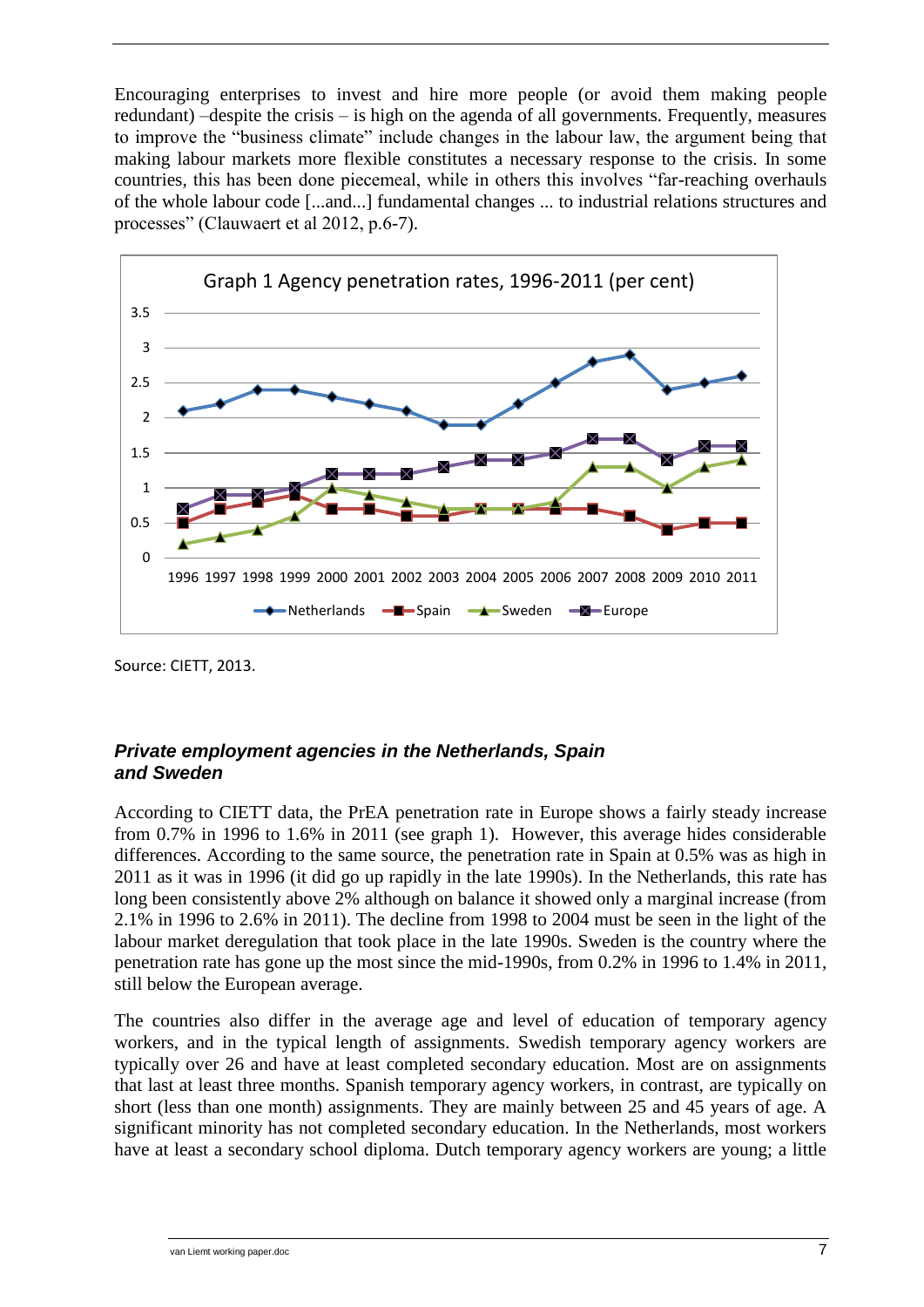less than half are under 26. Only 20% were on an assignment of more than 3 months duration in 2011.

Temporary agency work has long been part of the Dutch labour market. It is well established and socially accepted. However, a main concern of the industry is how to cope with the many rogue agencies that give the industry a bad name. The rise of other types of flexible contracts is another challenge to the PrEAs.

In Sweden, attitudes towards the industry are mixed, as befits a phenomenon that has gained importance in a relatively short time. Many identify the industry with all that they dislike in the flexibilization of what is otherwise a well-regulated labour market. Rogue agencies appear not to be seen as an issue in Sweden. Sweden has recurrent problems with unscrupulous agents placing (temporary) immigrant berry pickers and tree planters but the numbers involved are comparatively small. Both social partners are highly organised.

The Spanish labour market has been characterised by a high percentage of workers on temporary contracts (around one third of all wage earners in the early 2000s) and the inflow of millions of (mainly Latin American) immigrants in search of a job. Workers on temporary contracts have been the first victims of the Spanish job crisis. As a result, their share of the total had dropped to 25% in 2011.

The chapters that follow look in more detail at the situation in the three countries. It was considered that some background information about the economy and the labour market would help understand the role and development of PrEAs in each country. The same is true for the institutional framework – legislation, collective labour agreements and self-regulation – which to a large extent is responsible for how PrEAs have developed over time. We provide the main changes in the law and in CLAs in the past two decades, but such an exercise is by its nature incomplete. The regulatory framework is in constant change. Regulations are often complex. To assess how laws and collective agreements interrelate is even more complex and clearly falls outside the scope of this paper. In addition, as Randstad (AR 2012) has pointed out, PrEAs may be legally accepted but that does not necessarily imply that they have been socially accepted.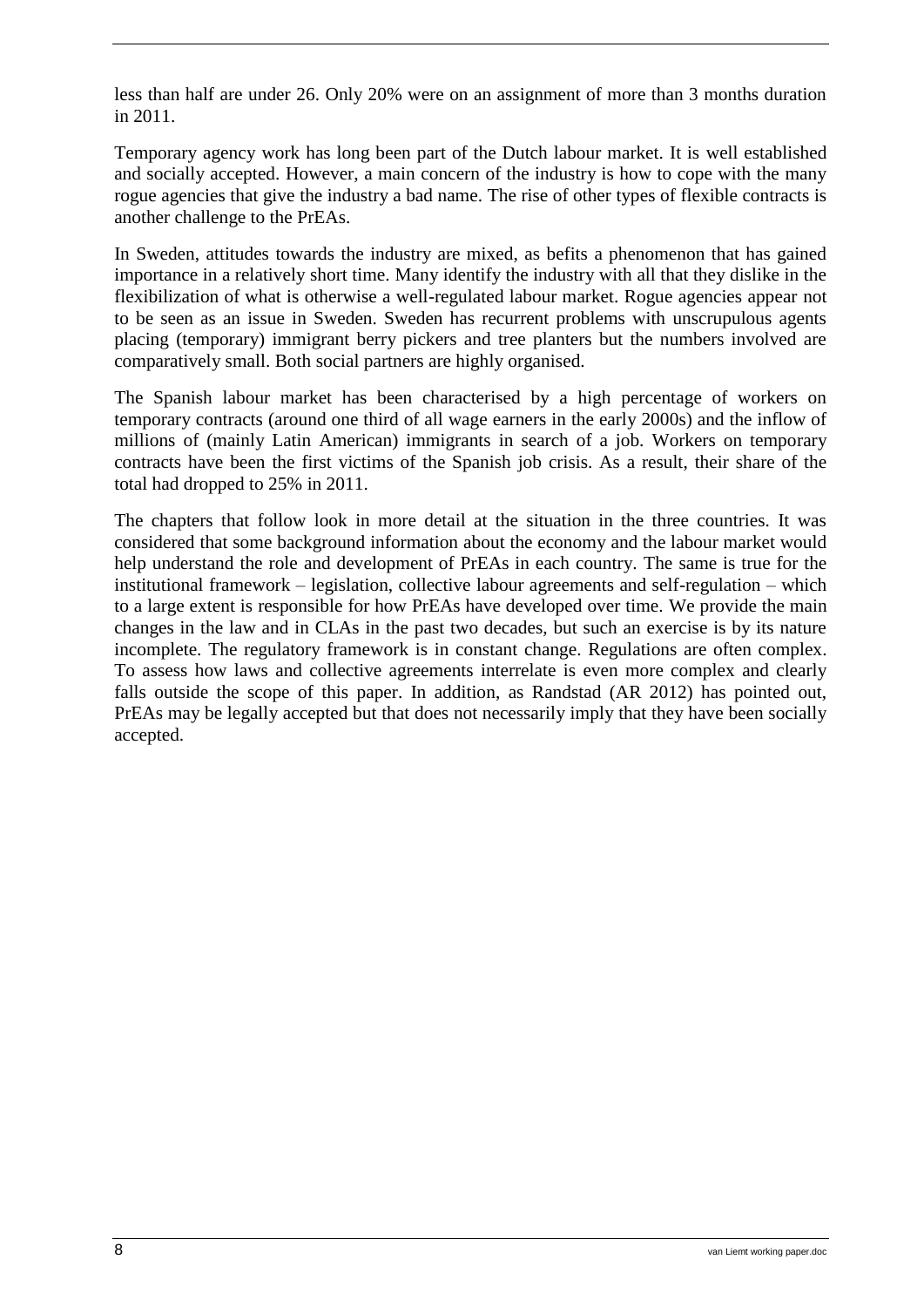## <span id="page-16-1"></span><span id="page-16-0"></span>**2. The Netherlands**

#### **2.1 Introduction**

PrEAs have been active in the Netherlands for over 50 years. They are a widely accepted part of the labour market. On the whole, this labour market has become more flexible. The thickness of the "flexible layer" has expanded, partly as a result of new legislation. PrEAs see their share of the market threatened by "new" and upcoming formulas such as "payrolling" and contracting. Rogue agencies are a persistent problem that is being taken very seriously by law enforcement.

#### <span id="page-16-2"></span>**2.2 Economy and labour market**

For over a decade, the Netherlands had one of the lowest unemployment rates in Europe. In 2012, however, the economy started to decline. It did not grow in 2012 and is not expected to do so in 2013. This has led to rapidly rising unemployment and a downward adjustment of people's living standards. The latter are also affected by the costs associated with the ageing of the labour force and the population, low fertility rates, and the rising dependency ratio.

As elsewhere, the slowdown of the economy has moved the debate on labour market flexibility higher up on the political agenda. Yet on many accounts, the Netherlands already has a flexible labour market. For instance, the PrEA penetration rate is well above the European average (see graph 1). In addition, the country has by far the highest share of part-time workers (and the lowest average number of hours worked) in Europe. *Half of all jobs* in the Netherlands are part-time jobs $8$ .

In fact, the Netherlands has a considerable number of people on flexible contracts. The Dutch government agency UWV that closely follows Dutch labour market indicators has noted a long-term increase in the number of people in the 'flexible layer' (that includes workers on fixed-term contracts, agency workers and the self-employed). Its share of the labour force increased from 23% in 1996 to 34% in 2009 (see also Box 2).

> <sup>8</sup> Most part-timers are women but the number of men not working full-time is increasing. Working part-time enables people to combine work and care (for children and the elderly). Importantly, the level of social protection of those part-time jobs is not fundamentally different from those in fulltime jobs. For instance, the rules governing paid holidays, parental leave, pensions, and protection against dismissal apply to full- as well as part-time workers.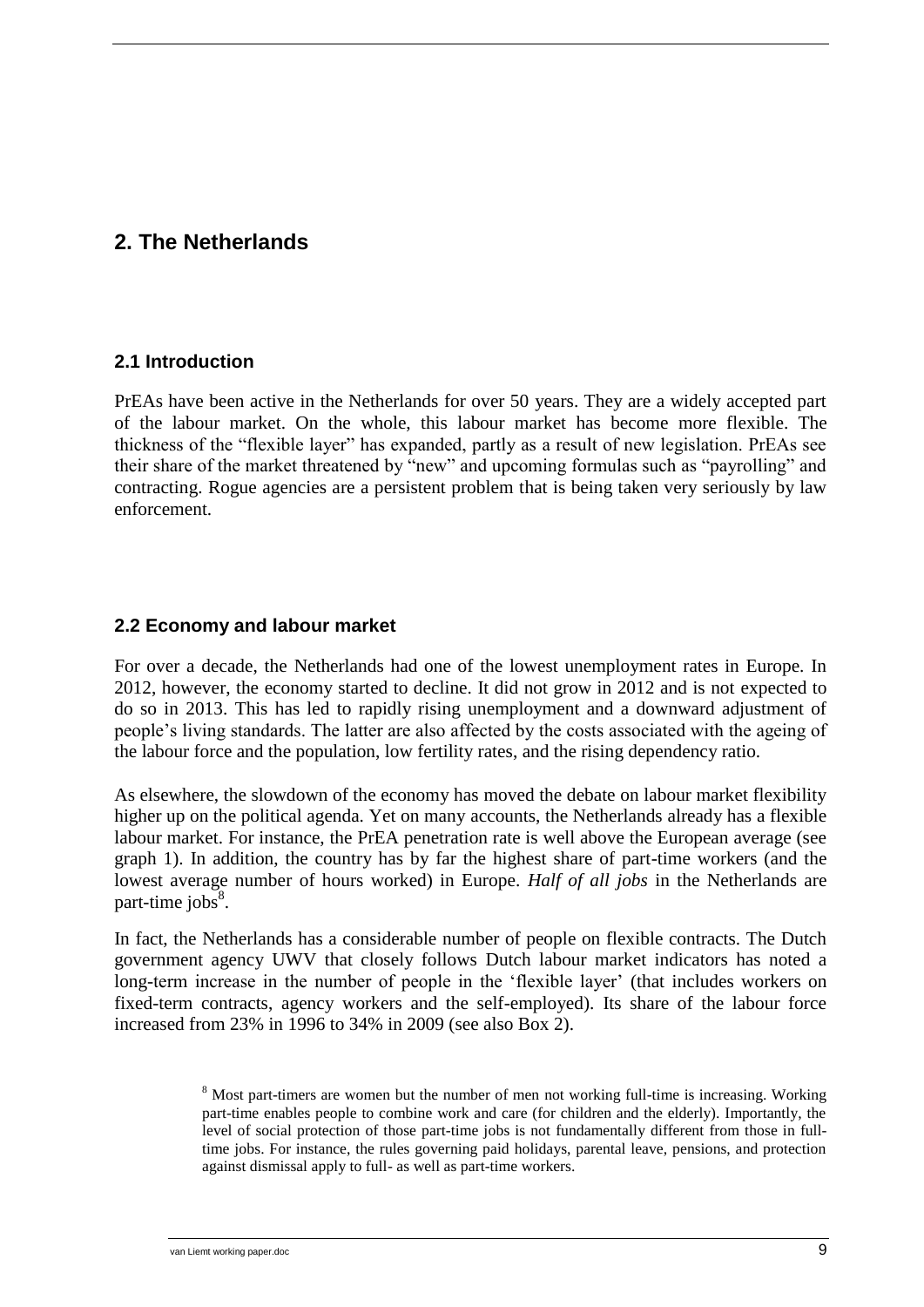<span id="page-17-0"></span>Box 2: The Netherlands: the main components of the "flexible layer"

• Contracting (number of people per day in 2011: Unknown). A contractor takes on a specific job for a set price, works with his or her own people and tools, and organises and supervises the work. It is a growing phenomenon in agriculture and logistics. Often workers are Polish (temporary) migrants who receive no more than the minimum wage.

• On-call jobs (number in 2011: 334,000). Worker is available for work but the number of working hours is not specified and this can lead to great fluctuations in weekly or monthly income. On-call jobs can be useful in specific cases (e.g. undertaker) and other sectors where demand for labour is irregular and may increase suddenly (such as cafés, restaurants, or healthcare).

• Payrolling (2011: 144,000 people per day). The user company recruits, selects and supervises the workers but for the law these are employed by the payroll-organisation. The latter handles the administrative and other obligations typical of employers and so enables user companies to avoid the costs related to administration, dismissal and illness. 37% of all workers are over 45. They work mainly in cafés and restaurants, retail and wholesale trade and in education.

Fixed-term contracts (number of people per day in 2011: 614,000) are used for work on project basis and as replacement in case of illness or pregnancy. Also often used as prolonged probationary period. Over 65% are younger than 35. They are mainly active in commerce, 'other services' and health care.

• Temporary agency work (number of people per day in 2011: 172,000)

• Own-account workers without employees (ZZP-ers; number of people per day in 2011: 728,000) are not employed, not covered by a CLA and are not automatically insured against illness and unemployment. An unknown share of the ZZP-ers are de-facto employees and independent in name only (main source: ABU).

#### *Own-account workers (ZZP-ers)*

The last group, the self-employed without personnel or own-account workers (*ZZP-ers –* literally: self-employed without personnel) stands out because, contrary to the other groups, it does not consist of employees who are automatically covered by (compulsory) unemployment and disability insurance. Their increase (from 570,000 in 2001 to 717,000 in 2010<sup>9</sup>) has been mentioned as one explanation for the Netherlands' relatively low level of unemployment (Dekker et al. 2012; Bosch et al 2012).

Many *ZZP-ers* are only part-time own-account workers. Around 30-45% of those who start their own firm (initially) continue to work as a paid employee in order to even out the risks and advantages of each type of work (Dekker et al. 2012). Many survive on small incomes, adjusting their rates downwards when the economy is doing poorly.

The increase is explained by personal preferences, a lack of suitable jobs, and active government encouragement. Administrative rules have been simplified. Fiscal rules have made it more attractive to start one's own firm. Since 2006, and under certain conditions, the unemployed can start a firm and keep their unemployment benefit (Bosch et al 2012).

<sup>&</sup>lt;sup>9</sup> In percentage terms this places the Netherlands roughly in the European middle group, ahead of Sweden, but well behind Spain and other Southern European countries.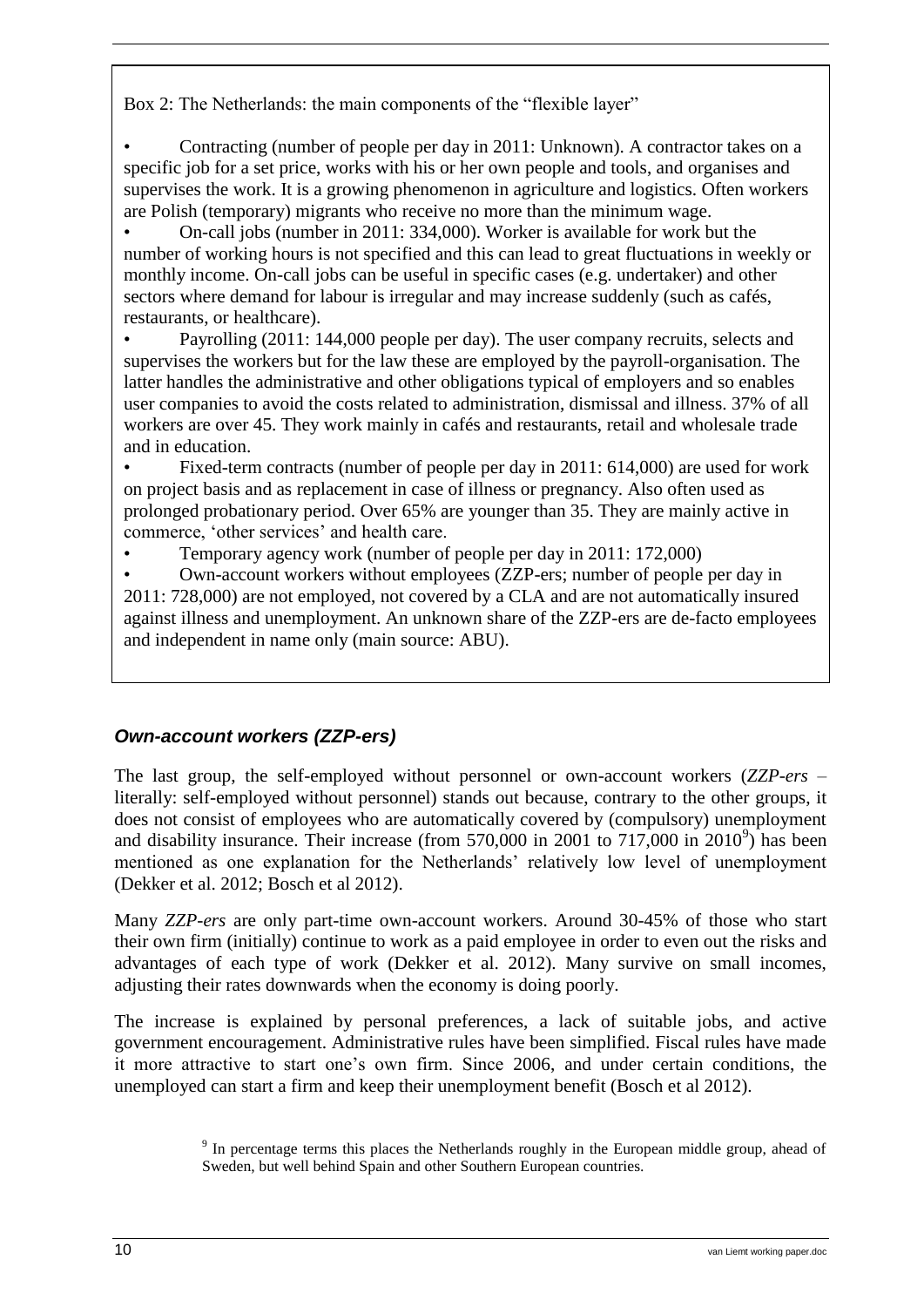Institutional factors also play a role. Over the years, the social security system has become less generous and it has become easier to make employees redundant. The gap between the income uncertainty of employees and that of own account workers has become less wide than it once was, making it more attractive for those with a regular job to become own account workers (Bosch et al 2012, p.7).

#### <span id="page-18-0"></span>**2.3 Institutional framework**

In the Netherlands, there is nothing unusual about the social partners working together in areas of common interest. Their involvement is widely seen as contributing to economic and social stability. Labour relations are comparatively stable (but the country has seen and continues to see its share of industrial action). Employers and workers organizations representatives meet frequently at national and sector level. Together, they meet with Government to discuss both labour market and broader economic issues<sup>10</sup>. A typical feature of the Dutch model of consultation and consensus-seeking is the Collective Labour Agreement (CAO-*collectieve arbeids overeenkomst*) and its mandatory extension beyond the original parties to the negotiation.

The Netherlands is often cited as an example of a country that successfully managed to create a framework for combining flexibility and security in the labour market. The 1999 *Flexwet* (Law on Flexibility and Security), adopted after years of intense debate among the social partners, aimed to provide both the flexibility that some workers seek and that most employers want, and the employment and income security desired by workers. Arguably, the most important innovation of the *Flexwet* was the introduction of 3x3x3 rule that prolonged the period until an open-ended contract would start. After 3 years or three consecutive contracts, an open-ended contract exists unless there has been an interruption of three months or more. Another major provision concerns the definition of a workers' contract with a PrEA as a regular employment contract. The exception concerns the first 26 weeks when the so-called "agency clause" applies (see Box 3) (Keizer, 2011; Malyar, 2010).

The *Flexwet* is complemented by the WAADI (Labour Market Intermediaries Act) which has been in force since 1 July 1998. WAADI liberalised the PrEA industry by abolishing the licensing system, the ban on agency work in the construction industry as well as other restrictions relating to placement, maximum duration, worker redeployment, and the ability for PrEAs to prevent agency workers from entering into direct employment contracts with user firms. It reiterated the ban on the use of agency workers to replace workers on strike and the dual responsibility of user firms and PrEAs for the payments of social premiums and taxes (Keizer, 2011; Arrowsmith, 2006, Malyar, 2010).

Key earlier legislation specifically on PrEAs includes the 1930 Job Placement Act (*Arbeidsbemiddelingswet*) which prohibited for-profit employment services but left several aspects unregulated, thus allowing PrEAs to operate. In later years, a clear set of rules governing the industry became necessary, when a number of agencies were found not to pay tax, disrespect safety and health regulations, or not pay proper wages. This was done in the 1965 Temporary Work Act (*Wet op de terbeschikking stelling van arbeidskracht)*. In 1970 a mandatory licensing system was introduced which, inter alia, set a maximum duration per assignment and prohibited agency work in construction. The 1991 Employment Services Act

 $10$  Until 1995 the Government was obliged by law to consult the tripartite Social Economic Council (SER- *Sociaal Economische Raad)* before introducing new legislation.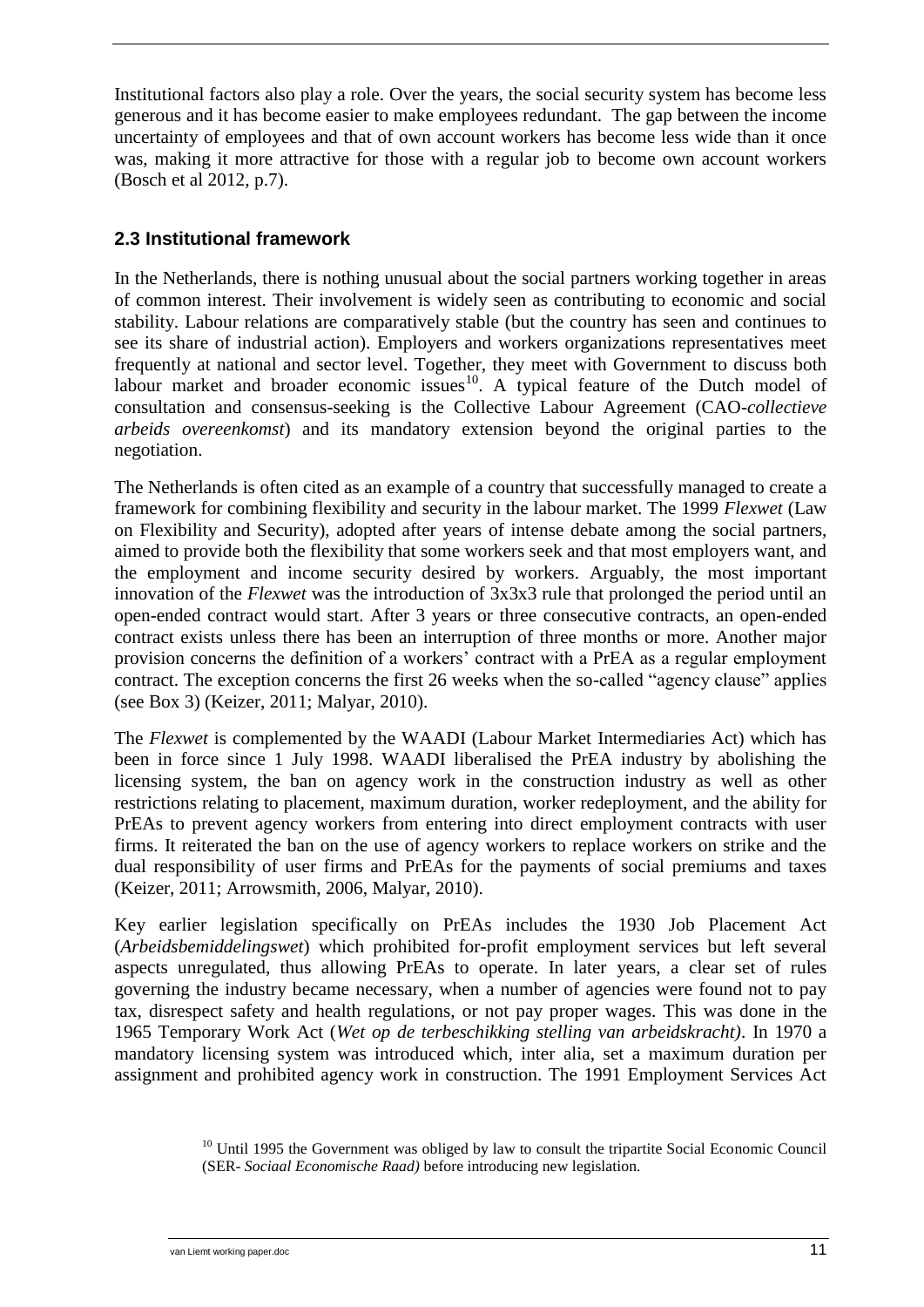(*Arbeidsvoorzieningenwet*) consolidated the regulations covering PrEAs but allowed CLAs to derogate from almost all provisions. The license system could not immediately be abolished because the Netherlands had ratified ILO Convention No. 96 that made the license system compulsory (Malyar, 2010).

#### <span id="page-19-0"></span>**2.4 Private employment agencies**

Just like in Sweden (see chapter 4), the first private employment agencies hired out temporary typists, an activity that encountered considerable opposition from the authorities and the trade unions. The length of assignments was limited. Rates were controlled. In 1961, six agencies decided to create a lobbying organisation, ABU, the Dutch Federation of Private Employment Agencies. By 1965, around 180 PrEAs were in operation (ABU, 2011). A first CLA for agency workers was signed in 1971. During the economic crisis of the early 1980s, the then Prime Minister Lubbers lauded the positive role that the agencies played. All in all one can say that in the Netherlands temporary work agencies were confronted by the same or similar opposition as elsewhere but through dialogue and a constant readiness to present themselves as a responsible actor with a social face, they became a generally accepted part of the labour market. They engage in self-regulation and work closely with law enforcement to help weed out rogue agencies. They established a training and development Fund –STOOF – in 2003; and SNCU in 2004 (see Box 5). A more recent initiative is the Certified Flex Housing Initiative<sup>11</sup> (Source: ABU).

Temporary work agencies are bound by the *Flexwet* but, as often in the Netherlands, employers and workers are allowed to deviate from the legal rules through Collective Labour Agreement (CLA) (the Law being "three quarters compulsory") . In fact, the temporary agency labour force is covered by two CLAs. The one concluded by the main employer organization ABU has been declared generally binding except where the CLA concluded by rival organisation NBBU (Association of Temporary Work and Placement Agencies) applies. NBBU was created in 1994, has more members (895) than ABU (500), but a smaller market share (25% against 65% for ABU). NBBU members are small and medium sized agencies. ABU groups (and is seen as defending) above all the bigger, including the major, international agencies.

Box 3: The Netherlands: Employment security in phases

Both ABU and NBBU have a phase system, with employment security rising as the worker reaches a higher phase.

There are three phases  $(A \text{ to } C)$  in the current collective Labour Agreement (2009-2014) concluded between ABU and four trade unions (*FNV Bondgenoten*, *De Unie*, *CNV Dienstenbond;* and *Landelijke Belangen Vereniging* LBV). As a rule, employees start in Phase A and, provided they stay the course, end up in Phase C. Phase A lasts at most 78 weeks. In this phase the user company and the worker may terminate the contract at any time ("end of assignment is end of contract" – the so-called "agency clause"). The contract also ends when the worker falls ill. Every assignment adds up to the 78 weeks. Interruptions between assignments play no role in this unless the interruption lasts more than 26 weeks in which case the 78-week counter goes back to zero. When not on assignment the worker receives no pay.

<sup>&</sup>lt;sup>11</sup> Members of the two apex organisations ABU and NBBU who employ labour migrants and provide these with housing must respect the housing norms agreed upon in the CLA. An independent monitoring agency makes sure that they do.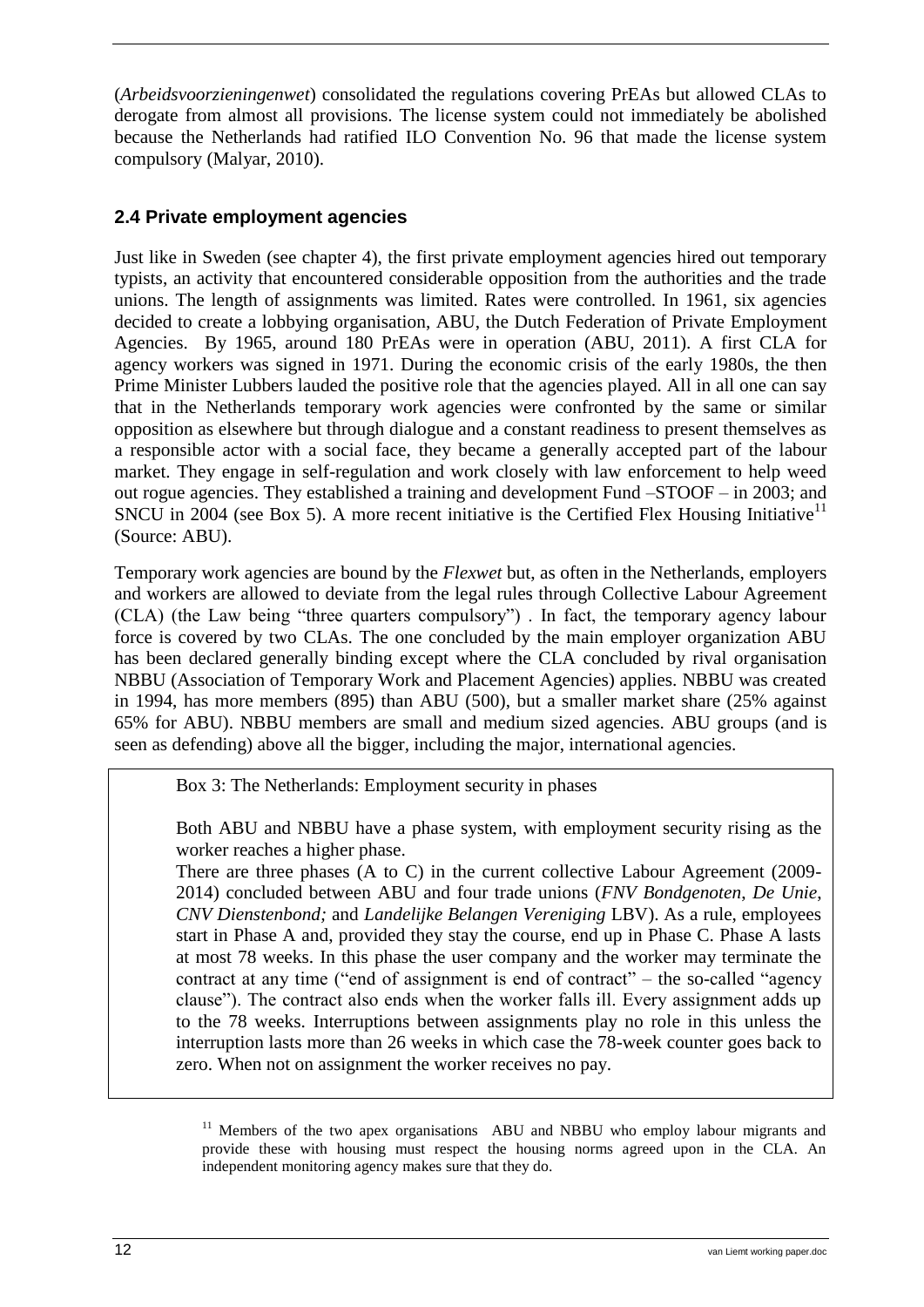#### <span id="page-20-0"></span>Box 3 (continued)

After having completed 78 weeks of work for the same agency, the worker enters phase B. Up to eight contracts may be concluded in phase B within a period of at most two years. The agency continues to pay the worker in case of illness or a break between assignments. This is the equivalent of 91% of the last received wage but in any case no less than the minimum wage. After completion of phase B (i.e. after three and a half years) the worker enters phase C and gets a contract without time limit during which he or she also continues to be paid by the agency in case of illness or breaks between assignments.

In terms of pay, during the first 26 weeks the worker receives either the wage stipulated in the ABU scales or that stipulated by the user company. From week 27 at the same company, the user company pay scales apply automatically. In 2009, 7% of all agency workers were in either phase B or phase C (Keizer, 2011).

The latest (2012) CLA with a duration of 5 years stipulates that, as of January 2015 equal pay will be introduced from the very start of each contract. However, the current qualifying period of 26 weeks will still apply to certain "target groups".

The current (2009 to end 2013) NBBU CLA also stipulates a phase system (1 to 4) with growing employment security. As in the ABU CLA, workers in the last phase (phase 4 – after 3 1/2 years) must be offered a contract without time limit. Phase 1 lasts 26 weeks; phase 2 lasts 104 weeks, and phase 3 lasts 52 weeks. The main difference between the ABU and the NBBU phase system is that workers for NBBU-affiliated agencies work under the agency clause during both phase 1 and phase 2. This is longer than in the ABU CLA. On the other hand, workers covered by the NBBU CLA are paid according the user company scales from day one.

#### *Rogue agencies*

The PrEA sector has long suffered from unscrupulous agencies in e.g. horticulture, construction, cleaning and meat processing. Open EU borders and the free movement of workers greatly increased the number of labour migrants and concomitantly the risk of abuse and fraud. The authorities take these risks seriously.

In fact, the challenge of the rogue or unscrupulous agencies is being met by a joint (publicprivate) approach whereby industry self-regulation (through SNA certification – discussed in Box 4 – and SNCU – discussed in Box 5), and law enforcement authorities aim to reinforce each other's effectiveness. As early as 1976 ABU established rules of conduct for its members (ABU, 2011). In 1998, ABU established the Financial Testing Foundation (SFT), which ensures that all ABU members pay their social insurance premiums (ibid).

Since 1 July 2012, all employers who deploy staff against payment and under supervision and management of a recipient party<sup>12</sup> must register in the Trade register of the Chamber of

 $12$  The registration obligation applies to all companies that supply staff, i.e. companies whose main activity is supplying staff, such as employment agencies and companies for which supplying staff is an additional activity or where this flows from other commercial activities. It applies to all suppliers irrespective of their legal form; even if they supply workers and do not have an office in the Netherlands, such as foreign companies or "vans that pick up workers" (*06- busjes*).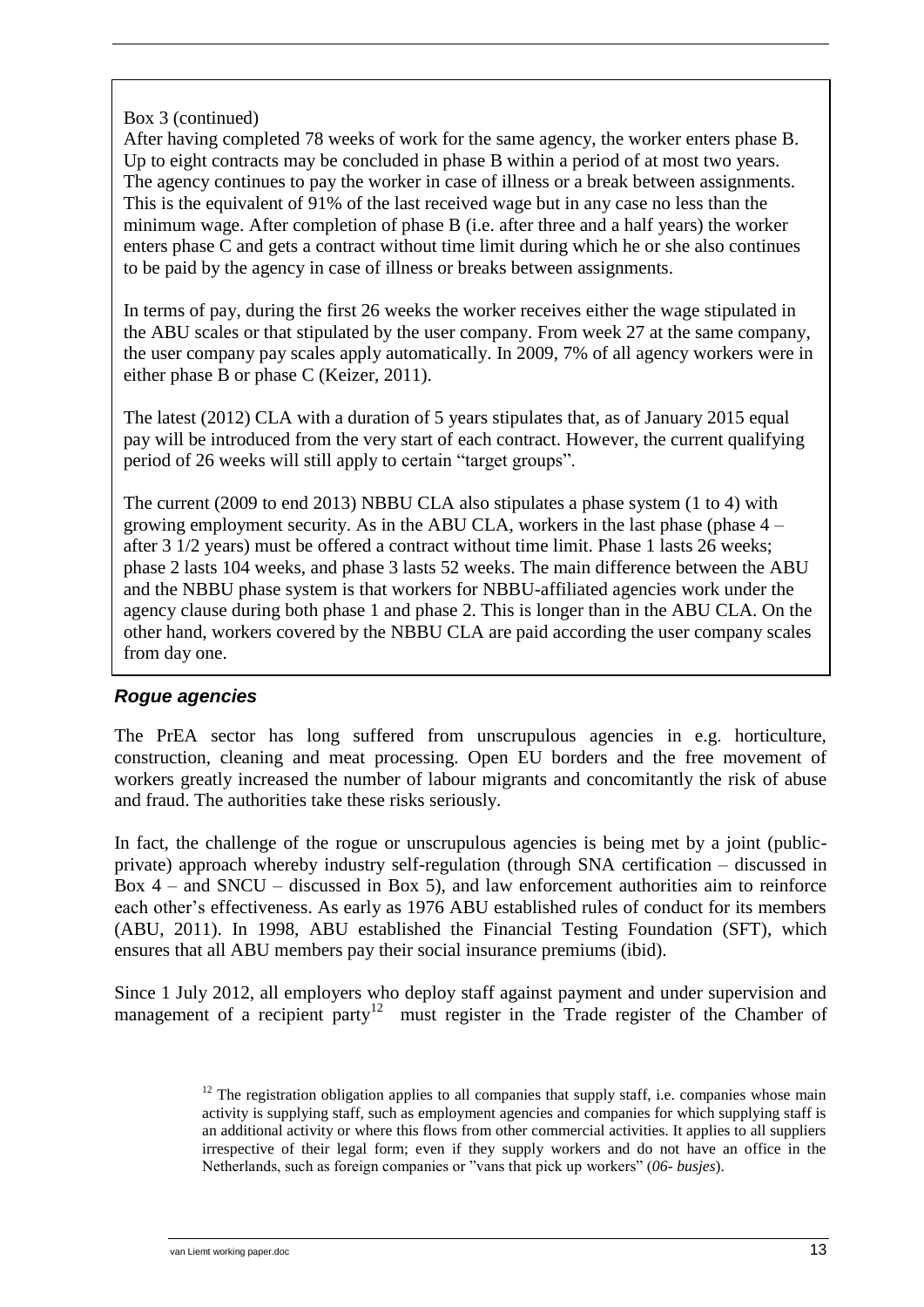Commerce<sup>13</sup>. Fines for lack of or incomplete registration are stiff: from Euro 12,000 per employee for the first offence to Euro 36,000 per employee for a third offence. User companies of non-registered PrEAs also risk a fine.

In October 2012, 12,000 PrEAs were registered in the Trade Register. Of these, 5000 are member of the PrEA industry's pension fund STIPP; 2,600 have been certified by the SNA (see Box 4). Of the latter 1,400 are members of either ABU or NBBU. "It is among the remaining 7000 agencies that we find cases of fraud, payment of below CLA wages, nonpayment of pension premiums, unpaid overtime, illegal employment and even human trafficking" according to Mr Peter Loef, director SNCU (the "CLA police") in: *De Gelderlander*, 28 October 2011.

The Ministry for Employment and Social Affairs has set up a special inspection team to combat unscrupulous temporary work agencies. In order to detect these PrEAs that pay less than the minimum wage, do not pay tax and social security contributions, and exploit their workers the inspection team collaborates with the tax authorities, municipalities, law and order enforcement, and SNCU. It also collaborates with the authorities in Central and Eastern Europe where many of the exploited labour migrants come from. In addition, it has set up a hotline where victims of rogue agencies can complain – even anonymously (source: [www.rijksoverheid.nl](http://www.rijksoverheid.nl/) )

Furthermore, the authorities recommend user companies to deal only with agencies that have been SNA certified (see Box 4). As an example, the CLA for the construction workers now states that members may only hire workers from NEN-certified agencies because only these guarantee that they pay their taxes and social insurance contributions.

Box 4: The Labour Standards Foundation SNA (*Stichting Normering Arbeid*)

In addition to the registration obligation that was re-introduced in 2012 to combat the fraudulent deception when supplying staff, temporary work agencies are encouraged to be certified with the SNA quality mark of the Dutch Labour Standards Foundation. ABU-affiliated companies *must* be SNA-certified. Upon joining, NBBU-affiliated agencies are given six months to become SNA-certified.

The SNA mark indicates that the temporary agency pays tax and at least the minimum wage. The quality mark is based on the NEN 4400 standard and was instituted by the temporary agency industry and the social partners to protect user companies and subcontractors against costly claims. Temporary agency workers can claim their back wages and holiday allowances from the user company in case their PrEA employer is incapable or unwilling to pay these. However, user companies who only make use of agencies certified with the SNA quality mark avoid being held liable for the payment of outstanding wage taxes and VAT of the company that supplied the staff. The number of certified companies stood at 3,050 on 1 December 2012. A further 1,092 PrEAs had asked to be certified (source: [www.normeringarbeid.nl\)](http://www.normeringarbeid.nl/).

 $13$  The earlier license obligation for PrEAs was lifted in the late 1990s because it was seen as costly and inefficient (de Koning et al, 1999)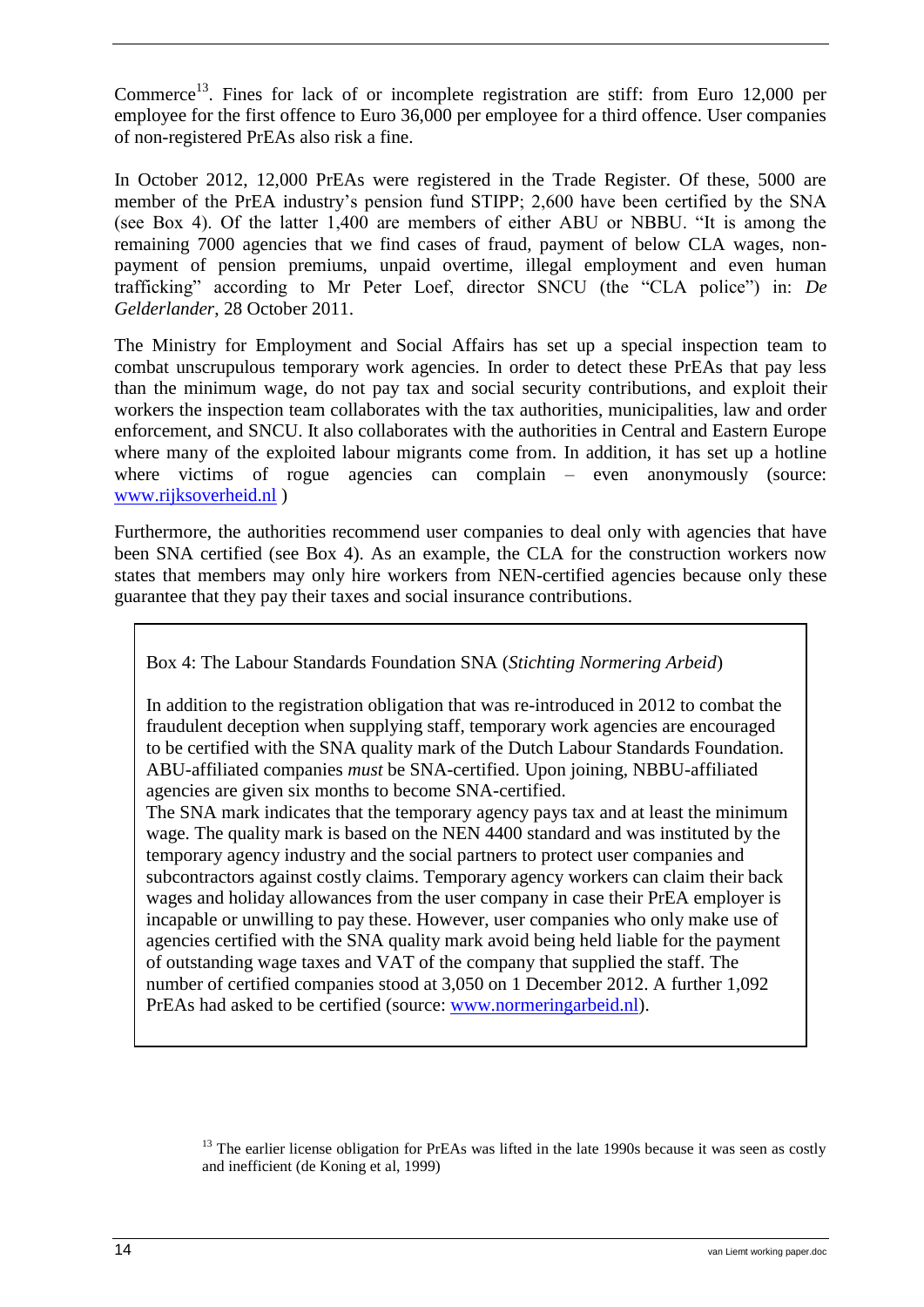By raising the profile of their members, the *bona fide* agencies contribute to combating the operations of the rogue or unscrupulous agencies. They do this by signing CLAs with the main trade unions and by enhancing the effectiveness of the SNCU, the "CLA police" (see Box 5 below).

Box 5: The Social Fund for the Temporary Agency Work Sector (SFU)

The Social Fund for the Temporary Agency Work Sector (SFU – *Stichting Fonds Uitzendbranche*) was created in 2007. It is the Apex organisation for three funds (STOOF; STAF; and SNCU). It is organised by the signatories to the two (ABU and NBBU) Collective Labour Agreements (CLAs). Employer members contribute 0.2% of their wage bill to the financing of SFU.

- The Training and Development Fund for the Temporary Work Sector (STOOF *Stichting Opleiding en Ontwikkeling Flexbranche*) promotes training so as to improve the quality of organisations and employees<sup>1</sup>. A main activity consists of assisting companies with applications for EU subsidized training programmes.
- The Working Conditions in the Temporary Work Sector Fund (STAF *Stichting Arbo Flexbranche*) aims to improve working conditions, reduce sickness-related absenteeism and increase re-integration of workers in the TWA industry. It aims to highlight best practices, and provide suggestions on how to better manage employee's health<sup>1</sup>. The emphasis is on prevention.
- The Compliance with the Collective Labour Agreement for the Temporary Agency workers sector foundation (SNCU – *Stichting Naleving CAO voor Uitzendkrachten*), "the CLA police", was created in 2004. It monitors compliance with the CLA and provides employers and employees with information on the rules of the CLA in order to improve compliance<sup>1</sup>. The SNCU operates a hotline for those who want to report suspected misconduct. It can impose fines and demand reparatory payments from companies that breach the CLA. In 2013, SNCU had a budget of Euro 2.7m, partly financed by SFU and partly by fines.

The goal of these initiatives is to enable the authorities to focus their scarce resources on 'highrisk groups' defined as non-ABU and non-NBB members, and non-SNA certified agencies.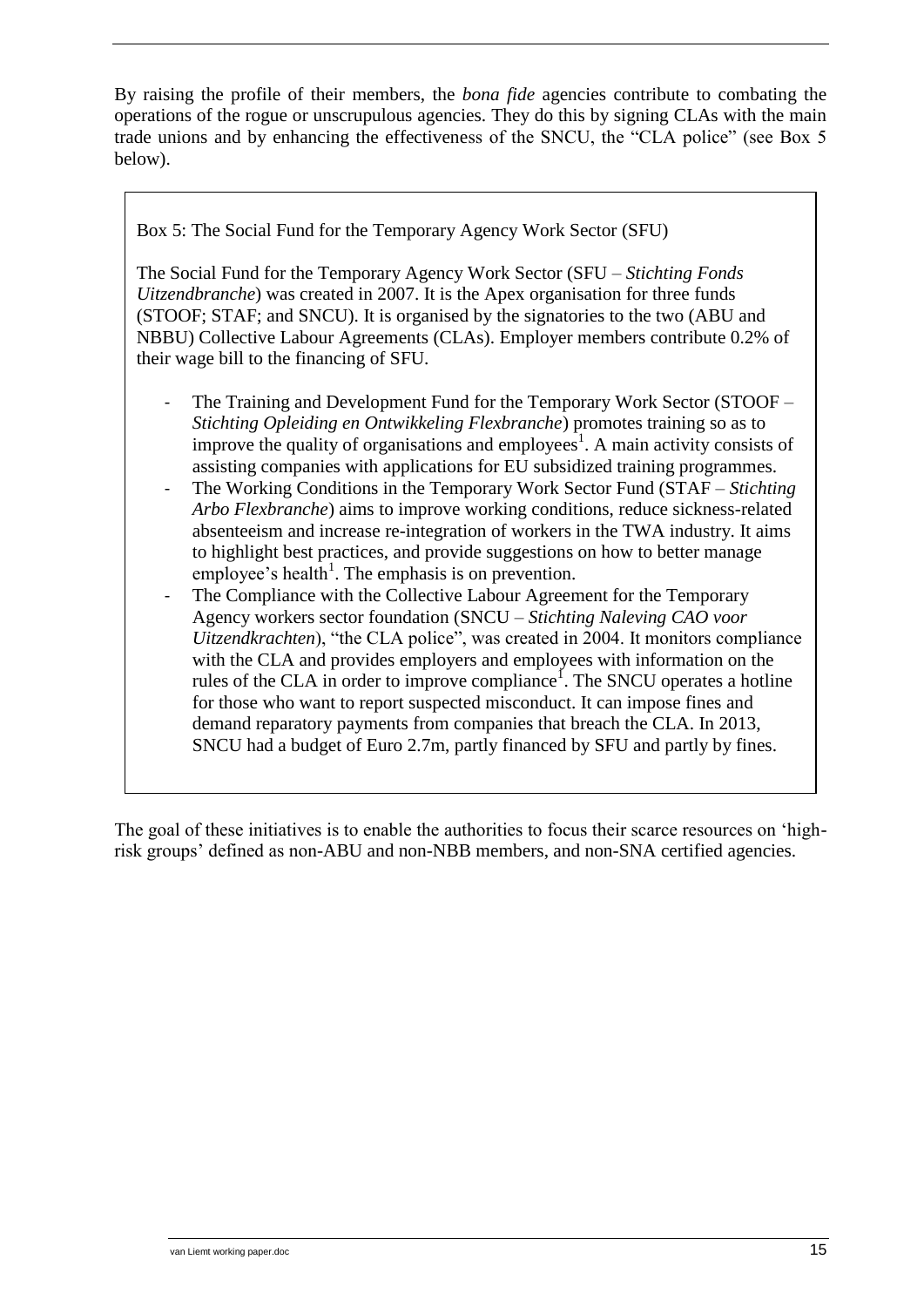## <span id="page-23-0"></span>**3. Spain**

#### <span id="page-23-1"></span>**3.1 Introduction**

We have comparatively few hard data on private employment agencies in Spain. ASEMPLEO, the apex organisation, only started operations this year (2013). Despite the liberalisation of the temporary agency industry the penetration rate did not show any strong increase between 1996 and 2011 (see graph 1). In the last 15 years this rate has hovered around the 0.5% mark although it did go up significantly (but temporarily) in the late 1990s. Given the abundance of other types of fixed-term work and, since 2008, the drastic general decline in employment opportunities related to the crisis this is perhaps not unexpected. Spanish temporary agencies place their people in general for relatively short periods.

ASEMPLEO groups together the activities of AGETT, market leader and the association of the major companies, its (former) smaller rival AETT, together with the Manpower agency, which until now had not been a member of any association. The association has 41 members and covers roughly 90% of the market. The third federation FEDETT, the Spanish Federation of Temporary Work Agencies, did not join ASEMPLEO.

Trade unions have traditionally seen PrEAs as a threat, but they tend to accept them as a fact of life, and concentrate their efforts on pressing for better regulations and/or coverage of collective labour agreements (Eurofound).

#### <span id="page-23-2"></span>**3.2 Economy and labour market**

Spain experienced a long period of economic growth before the 2008 financial crisis broke out. The main engine of the boom was the construction industry, the growth of which was facilitated by the easy availability of low-interest loans. The crisis put an end to this boom and in 2008, Spain sank into recession. Currently (early 2013), the unemployment rate stands at over 26% or 5 million people registered as unemployed, over half of whom have been unemployed for over a year. Over 50% of young people are without a job.

From the early 1990s, the Spanish economy experienced sustained growth. Employment grew faster than the European average. By 2007, the unemployment rate had come down to 8% from 25% in the early 1990s, This was all the more remarkable since it occurred in a period during which the labour force increased spectacularly due to the inflow of millions of immigrants looking for work. By 2010, immigrants made up around 12% of Spain's population. The share of immigrants in the labour force increased from 1% to 14.8% between 2000 and 2008 (Éltetö, A., 2011; Wölfl et al 2011).

Unfortunately, the decline in employment post-2007 was equally spectacular. The slowdown in construction and (subsequently) manufacturing were the main causes of this decline. Young people, immigrants, the low-skilled and poorly educated have been the main victims of the lack of jobs.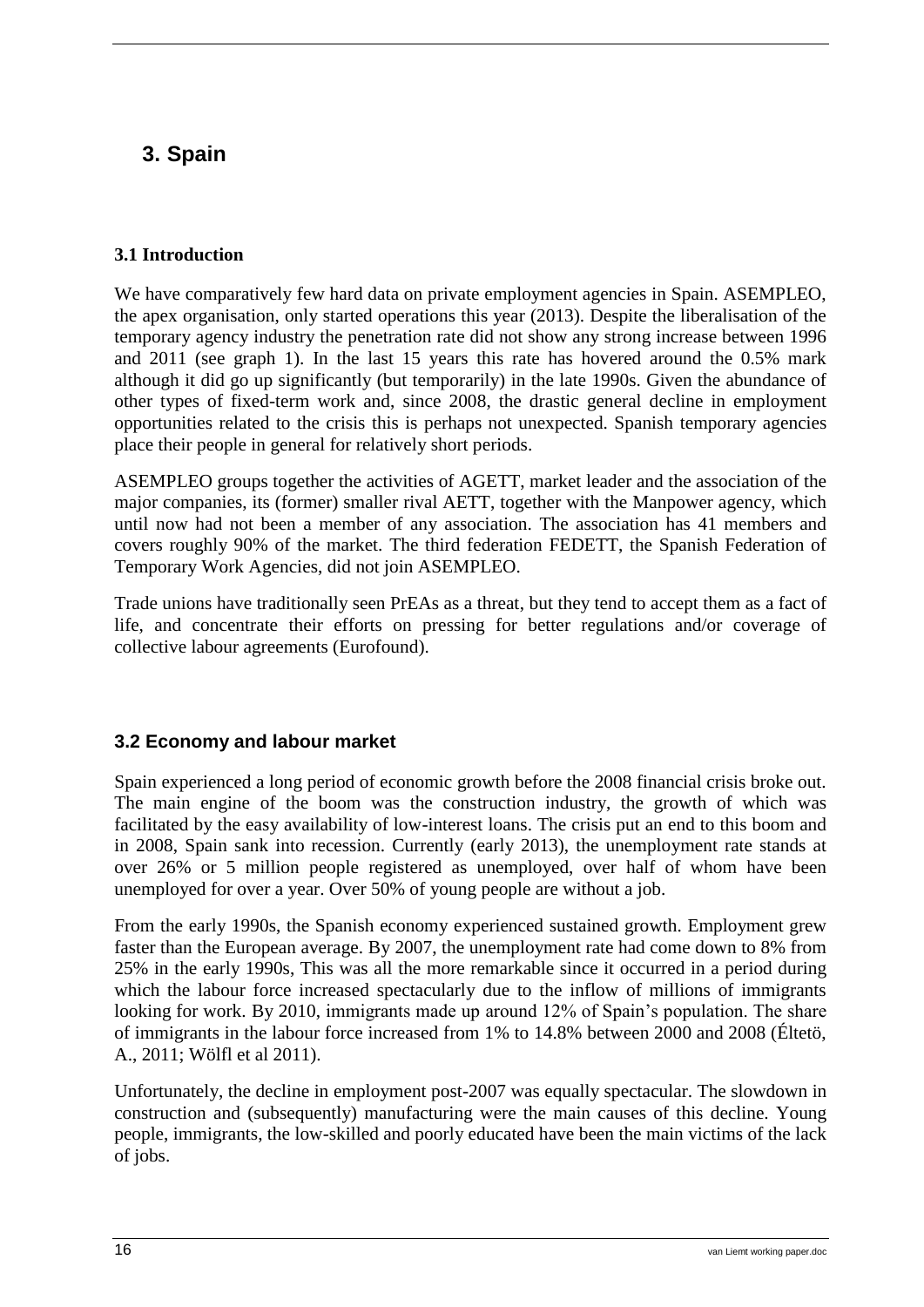As elsewhere, at first the government attempted to stimulate the economy and alleviate the negative effects on jobs in the hope that the downturn would be short. Tax reductions, special funds to create jobs, lower labour costs, measures to stimulate SMEs, and increased resources to public employment offices were among the measures that were intended to accelerate economic growth and keep unemployment from rising.

However, as elsewhere, the widening budget deficit forced the government to change track. From 2010, the need to reduce spending and increase revenue became steadily more important. In a succession of rounds, VAT (Value Added Tax) rates were increased, spending on infrastructure and education and training reduced. Public sector wages were cut, the retirement age was increased and unemployment benefits reduced.

A series of initiatives have been taken to reform the labour market. Traditionally, in Spain it was relatively costly to make permanent employees redundant, and relatively easy to terminate workers on temporary contracts. As a result, temporary employees make up a proportion of the labour force that is twice as high as the OECD average (until 2006 around one-third of all workers had fixed-term contracts). These temporary employees are the first to lose their job when economic and employment growth slow down or come to a halt. Out of the 1.6 million employees who lost their job between mid-2007 and late 2011, 1.4 million had temporary contracts (Wölfl et al 2011; Bentolila et al, 2013).

The high degree of *de facto* employment protection for permanent employees is the result of a combination of moderate legal employment protection and slow judicial procedures in the case of conflicts. Workers on permanent contracts who were dismissed for "justified" reasons were entitled to a severance pay of 20 days' wages per year of seniority. However, dismissed workers on permanent contracts have the option to appeal to a labour court and, if the dismissal is judged not 'justified', the employer has to pay 45 days' wages. In 3 out of 4 cases, the dismissals had been judged 'unjustified'. In addition, the legal procedures take time and this added to the employers' costs, as they needed to continue to pay the worker as long as the procedure lasted. As a result, few dismissals (2% according to Bentolila et al., 2012) reached the courts with the employer preferring to declare upfront that the dismissal was not 'justified', pay 45 days' wages per year of seniority, and so avoid litigation (Wölfl et al 2011; Bentolila et al 2012).

A permanent contract with reduced severance pay also exists, the so-called PEP contract (*Programa Empleo Proximidad),* which entails severance pay of 33 days' wages per year of seniority for unjustified dismissals but its use had been limited because only certain groups of workers used to qualify for this type of contract.

Bentolila et al. (2012) stress the negative effects of employment protection legislation (EPL) on labour mobility. Geographical mobility is low in Spain. The fraction of people who have never moved after leaving the parental home is 23% (it is only 8% in France). Moreover, while 30 % of the French population have moved across regions, only 11% of Spaniards has. The low interregional mobility has made the impact of the recession more acute in Spain. Temporary employment reduces the likelihood of interregional migration because a temporary job in a different region does not provide much job security, whereas migrating means giving up (to a large extent) the support of family networks, which are a key insurance mechanism in Southern Europe (Bentolila et al 2012, p.13).

Clauwaert et al, 2012 see Spain as a typical country where in response to the crisis the labour codes and other labour regulations on collective and individual redundancies have been amended with the aim of simplifying hiring and dismissal rules. Efforts have also been made to decentralize collective bargaining, shifting from national/sectoral level to company level. This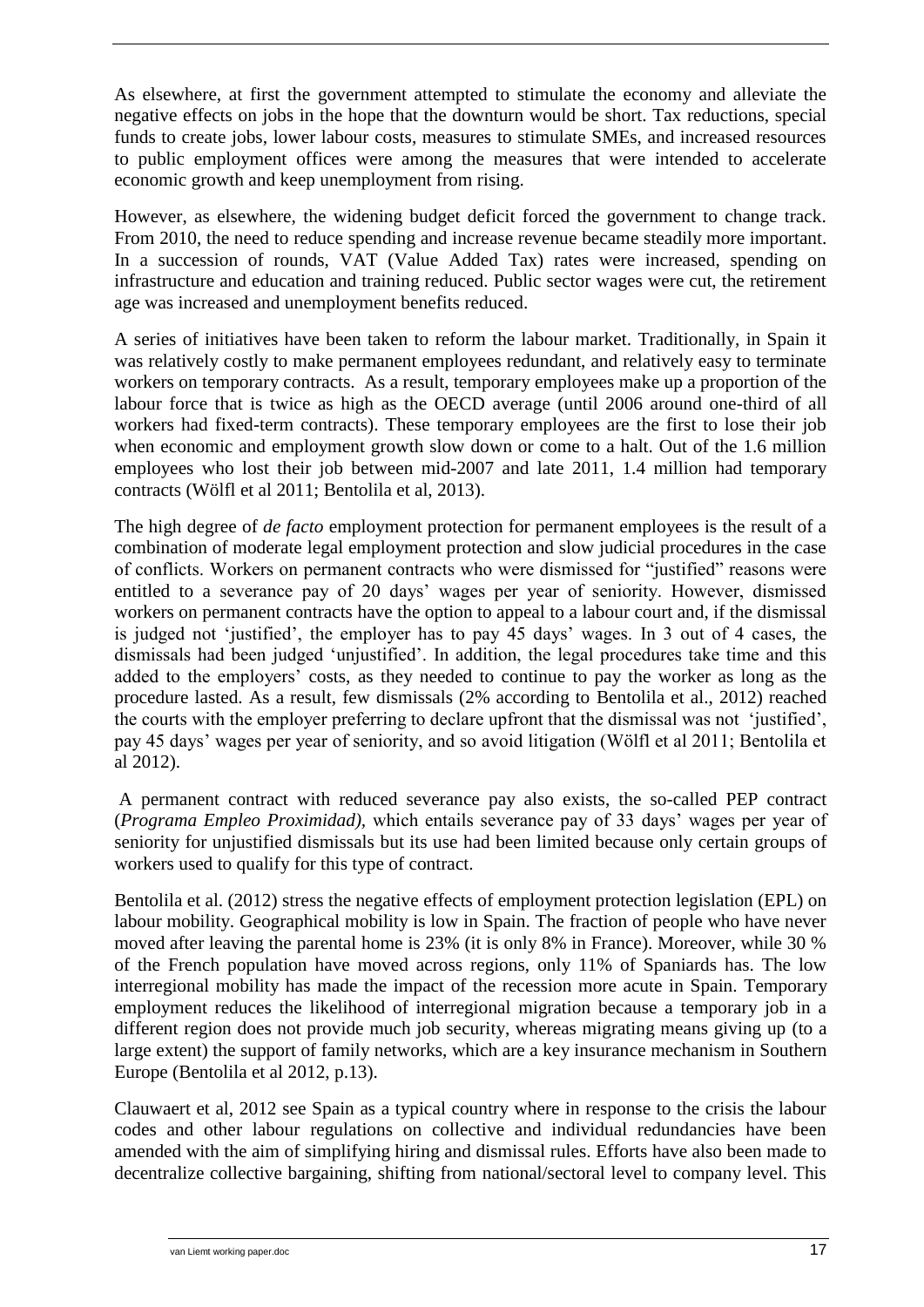is meant to give businesses more flexibility and help them adjust to labour market conditions by allowing lower-level bargaining outcomes to deviate unfavourably from higher collective agreements (Clauwaert 2012 p.13). Indeed, in the most recent period, Spain has taken several initiatives to reform the labour market, but it is hard to assess their impact given the poor state of the economy and the fact that these measures were taken only recently.

For instance, the September 2010 reform (Law 10/2010) attempted to bridge the gap between the employment protection of those on permanent and temporary jobs. It expanded the conditions under which a dismissal for objective reasons can be justified. It broadened the conditions under which a dismissal can be justified for 'economic reasons', shortened the notice period and extended the range of beneficiaries eligible for a PEP contract. For those on temporary contracts, on the other hand, the compensation for dismissal was to rise gradually from 8 to 12 days (by January 2015). Employers would benefit from tax benefits when they hired an unemployed person younger than 31 or older than 45 years of age. In December 2010, it became easier to set up a new company and an increase in the number of staff in public employment offices was announced.

The Popular Party (PP) government that came to power in late 2011 introduced in February 2012 further reforms to increase labour market flexibility. Among these measures is a reduction in compensation for wrongful dismissal of people on open-ended contracts. To stimulate recruitment of young and older people, a new open-ended contract for SMEs was created with a trial period of one year and reduced social security contributions. The recruitment of more staff at the public employment offices was put on hold, however. In November 2012 (by Royal Decree 28/2012) the government announced that it would not increase pensions in line with inflation.

In early 2013, Spain is still in deep recession. The country continues its efforts to clean up, recapitalise and restructure its financial system. Interest rates are at a record low but banks are reluctant to lend, and this holds back growth particularly among small and medium-sized enterprises. Pressure from "Brussels" to bring the budget deficit down from the current 6% has led to revenue-raising and expenditure-cutting, both not exactly growth-stimulating activities. Youth unemployment remains high. A new government plan provides young people with incentives to become self-employed. Exports and earnings from tourism are bright spots. In early 2013 unemployment may well have peaked at 5 million people, if only because the labour force is declining. Many Latin American immigrants are returning to their country of origin and many young Spaniards are now looking for work in Northern Europe, Latin America and elsewhere.

#### <span id="page-25-0"></span>**3.3 Regulatory framework**

Spain has a low union density but most salaries and working conditions are set by collective agreement through the general extension of CLAs at the relevant sector and geographic level. About 90% of workers are covered by industry agreements at varying geographic levels and 10% are covered by agreements at company level. Collective bargaining is characterised by a complex system of overlapping bargaining at industrial, provincial and firm level. Lower levels may deviate from the higher-level bargaining as long as employment conditions, including wages, are set at a more favourable level to the worker (Wölfli et al., 2011, pp.17). This leaves little room for small and medium-sized enterprises to adapt their wages to their levels of productivity.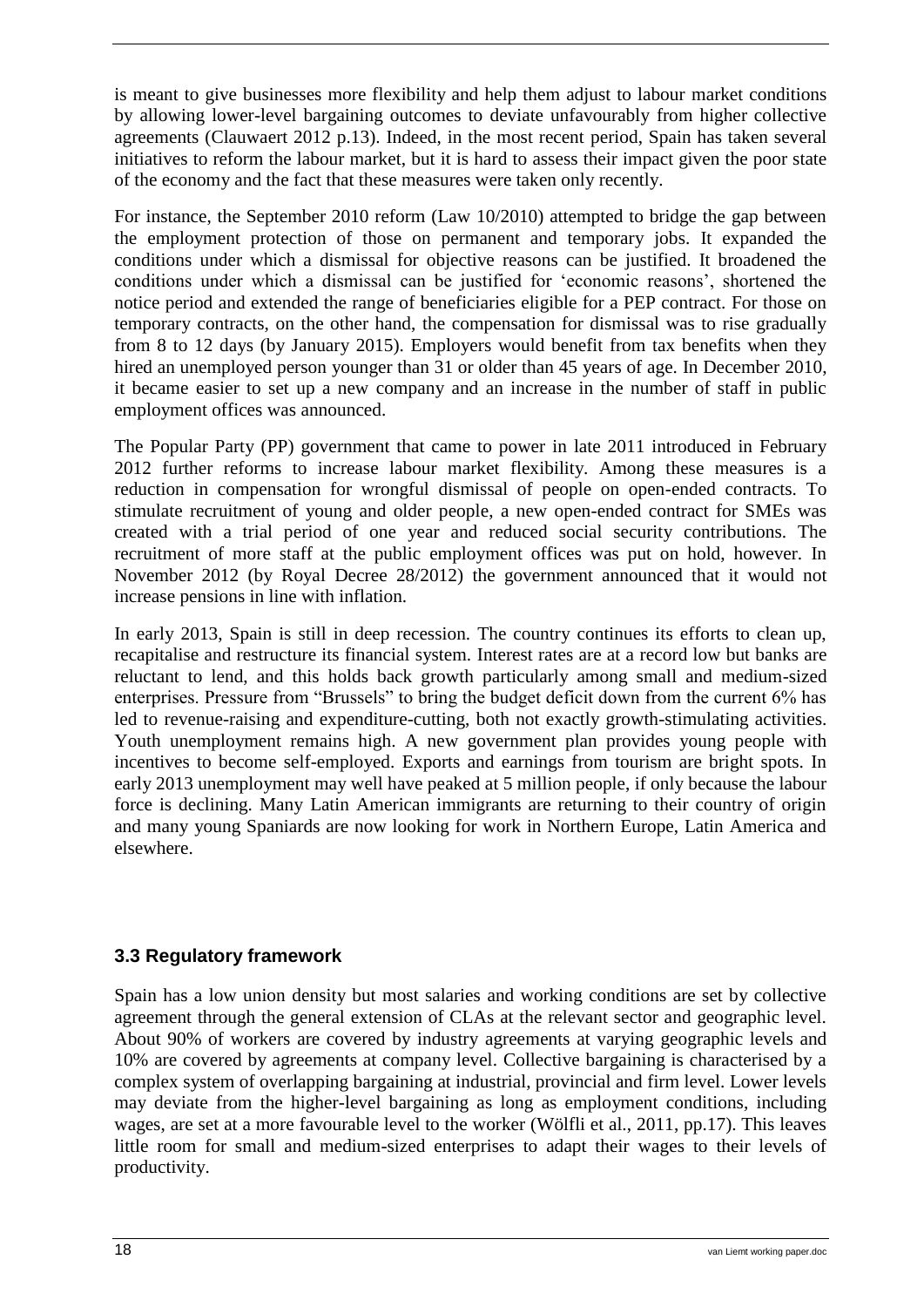Operating a temporary work agency became legal in Spain in 1994 (Law 14/1994), when the public monopoly on labour intermediation was abolished as part of a number of broader labour market reforms. Earlier, temporary work agencies were not allowed to operate but this prohibition was not strictly enforced by the courts. By the late 1980s, a significant number of PrEAs were operating in Spain and multinational PrEAs had begun establishing themselves in the country. The decision to legalize PrEAs was preceded by a long public debate on the desirability off doing so (Rodriguez-Piñero Royo, 2004).

The legal framework for PrEAs was rather thin, however. Koene et al. 2011 argue that lawmakers had underestimated the complexity of this form of employment. The 1994 law was not a full and extensive legal framework for this new business model (Koene et al., 2011, p. 520). Temporary workers had very short contracts (most lasted less than five days), were concentrated on low-skill work, and received wages well below those of regular employees. Income and employment security were very low (Rodriguez-Piñero Royo, 2004).

Law 29/1999 provided a more detailed framework. Importantly, it stipulated that temporary agency workers must be paid the equivalent of what directly recruited employees earn doing the same work. It also stipulated that PrEAs must set aside at least 1% for training and an additional 0.25% for training on risk prevention. Workers on strike cannot be replaced by agency workers.

Law 35/2010 introduced the rules agreed in the EU directive into Spanish legislation. Notably, Law 35/2010 and Royal Decree (RD) 10/2010 stipulate that temporary work agencies can now also operate in the public sector and in 'risk sectors'. The scope for action of the temporary work agencies (to include placement services) is broadened and the modalities for collaboration between PrEAs and the public employment offices are defined.

In March 2013, the Government announced a new youth employment strategy. One of the many measures announced enables PrEAs to employ young workers on a training and employment contract (Eurofound/Euronline).

CLAs often contain clauses to limit the percentage of agency workers in the workplace. This varies from 5 to 12% according to Eurofound (2008). One of the provisions of the fifth CLA signed in 2008 contains a commitment by the trade unions not to seek clauses in collective agreements elsewhere that might hinder the contracting of TWAs, and to work to eliminate such prohibitive clauses in existing sectoral agreements (Eurofound).

#### <span id="page-26-0"></span>**3.4 Private employment agencies**

The weak legal framework of the 1994 law did little to lift the social acceptance of the industry. Nevertheless, it did cause a large number of new players to enter the market. The number of PrEAs increased from 86 in 1994 to 316 in 1995 (Andreo-Tudela, 2011). Koene et al. (2011) describe the situation in the second half of the 1990s.

"Government regulation legalizing agency work was ineffective; a fragmented market ensued with numerous small agencies engaging in dubious employment practices and price competition that enhanced the negative image of agency work. Furthermore, as client organizations increasingly used agency work to replace regular workers, permanent staff, fearful of losing their jobs to temporary workers, resisted the use of these agencies. Societal responses ranged from union protests to targeted ETA bombings of transnational agency branches" (Koene et al., 2011, p.516).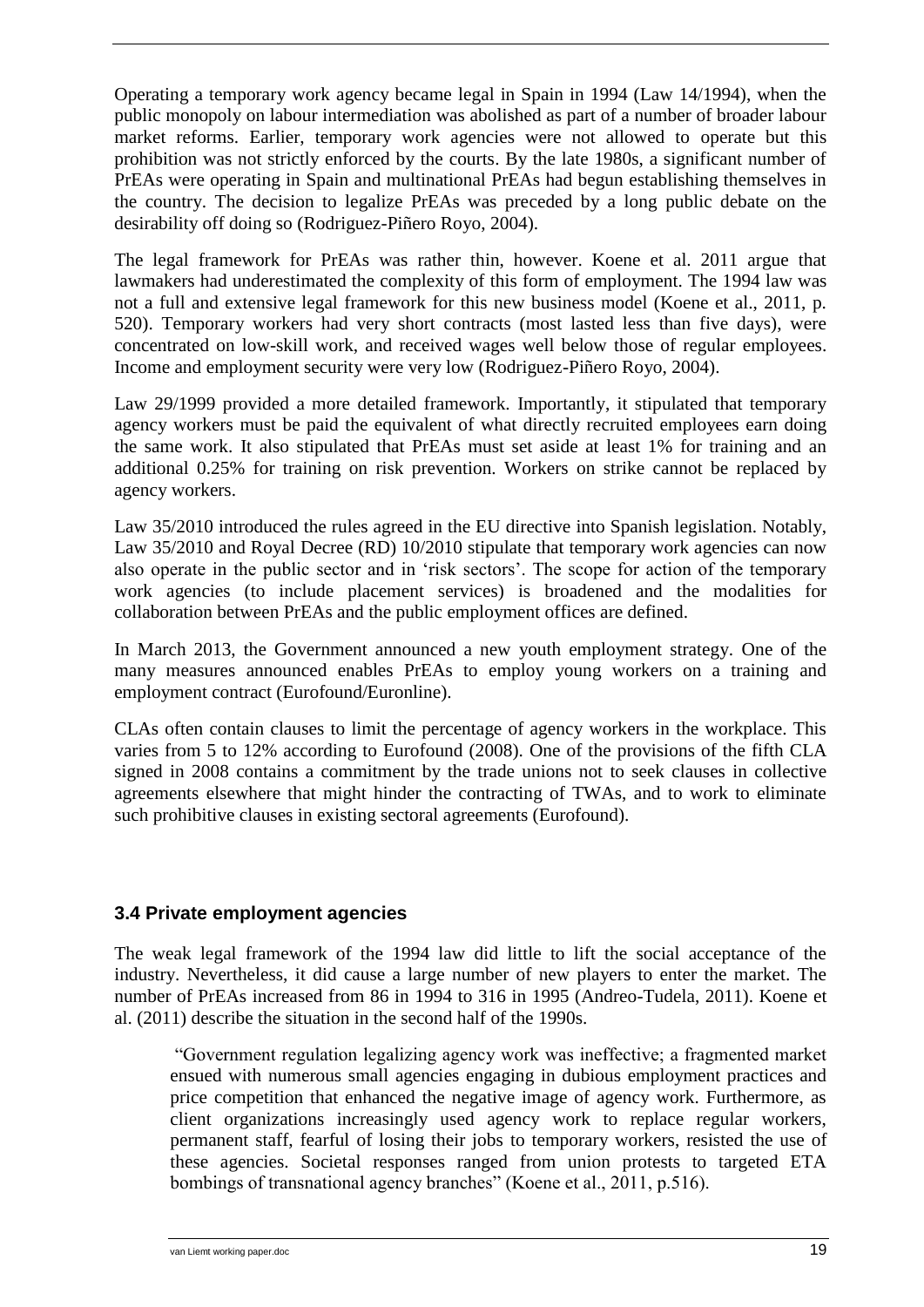However, the equal pay obligation introduced in the 1999 Law tempered the growth of PrEAs and even led to a decrease in numbers (Koene et al., 2011 p. 517). In fact, already before the 1999 law came into force, in their 1997 CLA, industry and trade unions had introduced a stepby-step process to reach a system of user-enterprise pay. Salary levels for temporary workers were matched with those of permanent staff, bringing them up from 80% in 1998 to 100% in 1999 (Koene et al., 2011; Andreo-Tuleda, 2011).

In a sense, the 1999 changes heralded the beginning of a new era. It began a shift towards a more constructive engagement with a society widely suspicious of temporary agency work. The trade unions started to cautiously express their support for the PrEA industry: "UGT and CCOO now repeatedly indicated that they believed TAW to be the best form of channelling temporary contracting in Spain" (Koene et al., 2011, p. 522).

Nonetheless, many continue to associate labour precariousness with the work of the PrEAs. These are frequently blamed for work-related accidents and for Spain's high temporality rates. For PrEAs an additional problem is the complex regulatory framework. "....governmental regulations and conditions regarding CLAs differ by industry and, on top of that, every region can have its own rules and conditions. For TWAs, this complicates compliance with the right CLA and the required payment of workers" (Koene et al., 2011, p. 523).

The use of temporary agency workers is strongly affected by regional factors. Overall, services made up 60% of the total in 2007 (up from 52.6% in 1998). Industry accounted for 30.3% (down from 34.0% in 1998) and agriculture for only 7.6 % of the total in 2007. However, for example in such an essentially agriculture-based region as Murcia, with an important presence of foreign workers, agriculture accounted for two-thirds of PrEAs' turnover (Andreo-Tuleda, 2011, p.324).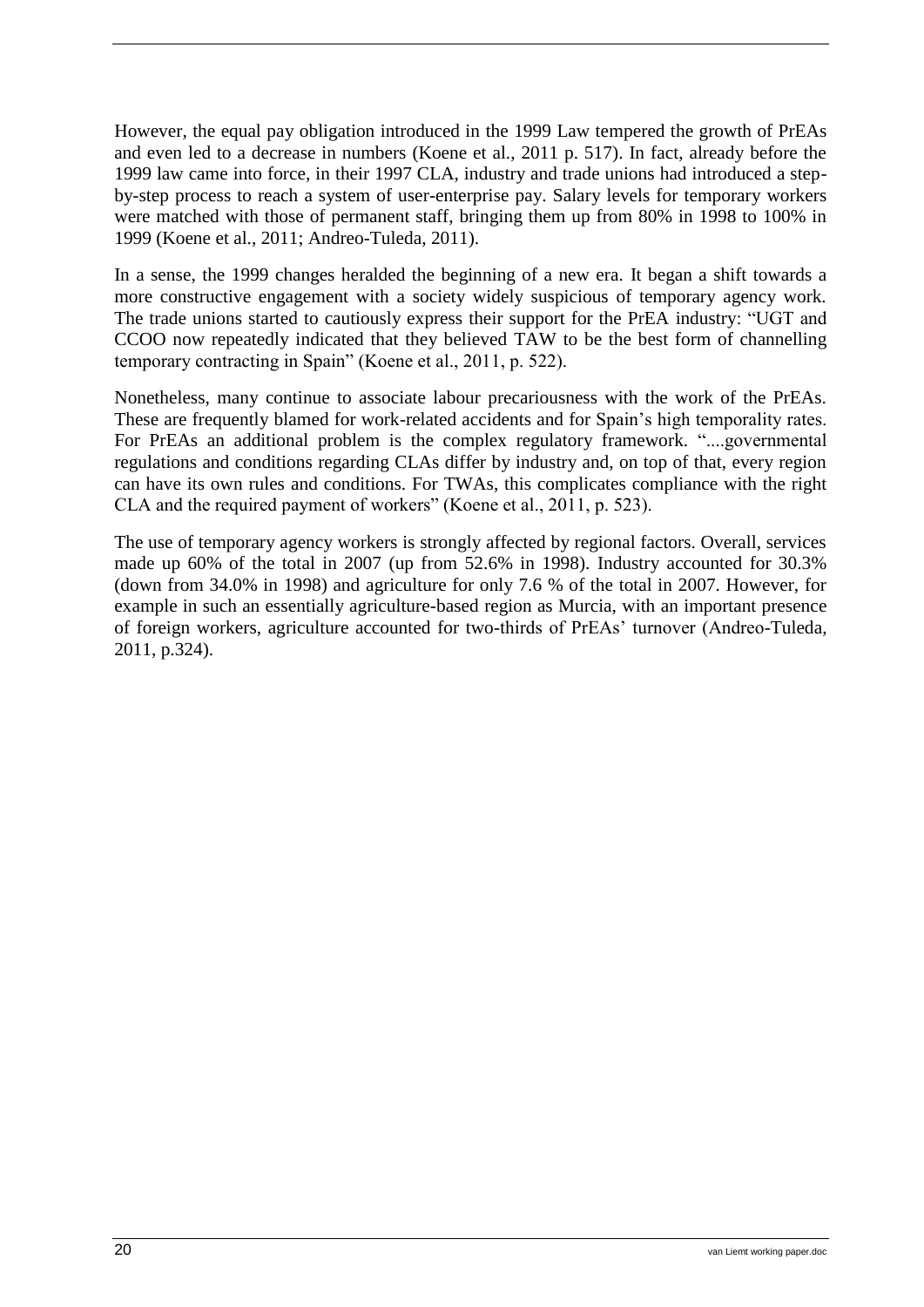## <span id="page-28-0"></span>**4. Sweden**

#### <span id="page-28-1"></span>**4.1 Introduction**

Sweden has a highly organized and strictly regulated labour market. As is the case in other sectors of the economy, the PrEA industry is largely regulated by Collective Labour Agreement (CLA). The industry has shown a steady expansion since it was legalized in 1993. It is standard practice for Swedish workers to have open-ended contracts and PrEA workers are no exception. PrEA workers tend to be comparatively well educated and work on longer-term assignments.

#### <span id="page-28-2"></span>**4.2 Economy and labour market**

Compared to the other two countries, the Swedish economy is in fairly good shape even though this heavily export-dependent economy has been affected by slowing demand abroad for its goods and services. According to the latest estimates, Sweden's GDP is expected to grow by 1.7% in 2013 and 2.2% in 2014. The unemployment rate is expected to go down slightly from 8.0% to 7.8% (Den Danske Bank, March 2013).

#### <span id="page-28-3"></span>**4.3 Institutional framework**

The Swedish labour market is characterised by a high degree of organisation among both workers and employers. Collective Labour Agreements (CLAs) cover 90% of the Swedish labour market. This is remarkable since the government does not have the power to declare CLAs generally binding. The high degree of organization reinforces the governments' reluctance to legislate. Many regulations governing the labour market result from agreements between employers' and workers' organisations. Labour laws leave open the possibility for these organisations to set rules through CLAs. The centrally agreed CLAs in turn leave space for local union "clubs" to reach agreements in certain matters with local employers.

Another typical feature of the Swedish labour market is LAS (Lag 1982:80 om anställningsskydd – Employment Protection Act 1982:80). Rules on the order of priority (*Turordningsreglerna)* aim to protect older workers from being cast out of the labour market and, more generally, to protect the whole labour force against arbitrariness when it comes to who should be made redundant in case there is not enough work. The employer is not free to decide, but must take into account the rules on the order of priority which are based on the principle of "last in, first out" as well as the rules on priority rights when rehiring (*företrädesrätt till återanställning*). Employers with less than ten employees are exempted from these rules (Berg, 2008). LAS also applies to temporary agency workers who have a permanent contract.

According to the 1982 Swedish Employment Protection Act, there are two types of employment contract: open-ended and limited duration. All contracts are in principle open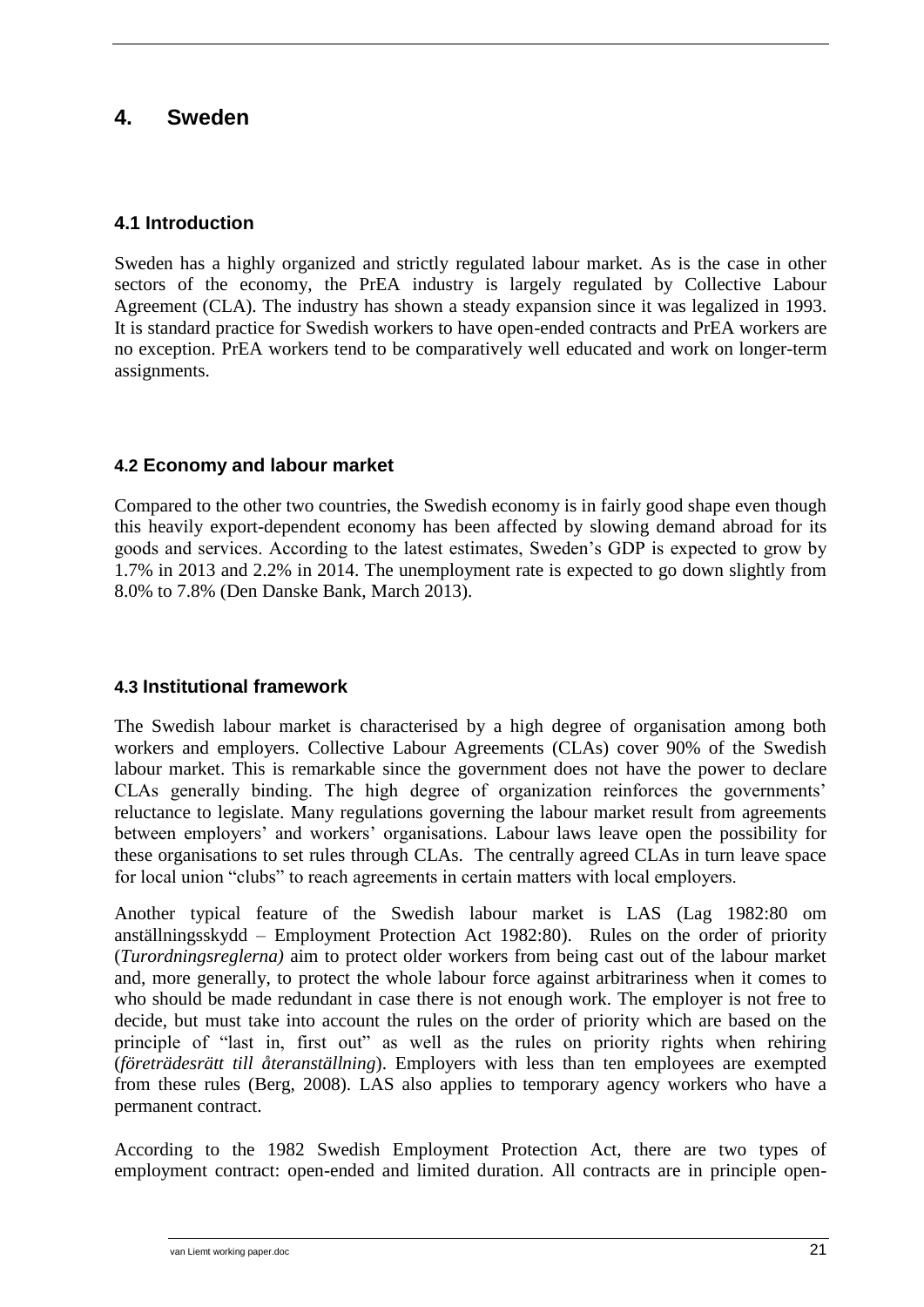ended but the Act gives employers the possibility of using temporary contracts, e.g. substitute, seasonal work, and general temporary contracts, of up to 2 years. The collective agreement for blue-collar agency workers is stricter than the legislation in this respect with a time-limit of 6 months, which may be extended to 12 months if locally agreed. According to the collective agreement for white-collar agency workers, it is possible to use different kinds of temporary contracts, for example, probationary contracts for up to 6 months (Håkansson et al 2012, p.155).

Law 1993:440 on Private Employment Agencies and Temporary Labour (P*rivat Arbetsförmedling och uthyrning av Arbetskraft)* has only a few rules. It stipulates that the agency may not demand or receive any fee from the employee (para 6). An employee may not be prevented from taking a job at the client company (para 4). Someone who ceased being employed at and by a client firm must wait six months before he or she can go to work there again as an employee of a temp agency (the "*karensregel*") (Berg, 2008, p.107).

For the temporary work agency industry itself there are no legal regulations on length of assignment, sectoral bans, permitted reasons of use, number of agency workers, workers per company etc. (Eurofound, 2008). However, user companies are bound by the Act on Employee Consultation and participation in Working Life (*Medbestämmandelagen* MBL; Codetermination Act of 1976), which explicitly obliges an employer to inform the trade union holding a collective agreement at the work place about such work before using external (i.e. agency) workers. In some cases, trade unions have the right to veto the use of external workers (Håkansson et al., 2007, p.129-130). According to Eurofound, some CLAs indeed stipulate that a company may not take in agency workers covering more than 20% of the total employment force (Eurofound). According to SSA, it is relatively rare for agency workers to make up more than 10% of the total workforce at the user company. This percentage almost never surpasses 20%.

Trade unions have reluctantly signed Collective Labour Agreements with the SSA (*Bemanningsföretagen*). SSA has collective labour agreement with blue-collar workers trade union federation *LO*, white-collar workers union federation *Unionen & Akademiförbunden*, as well as with *Vårdförbundet* and *Sveriges Läkarförbund,* the health-care workers and medical doctors unions, respectively. The first two, because of the large number people covered, are the main ones.

## <span id="page-29-0"></span>**4.4 Private employment agencies**

#### <span id="page-29-1"></span>*History*

In 1935, for-profit employment services were forbidden in Sweden and the public employment service was given a monopoly. The relevant law entered into force in 1936. Sweden ratified ILO Convention No. 34 in 1937.

In 1993, private employment agencies became legal. Temporary work agencies had existed before 1993 but they operated in a grey zone. A telling illustration is that a collective agreement for temporary salaried employees in the service and administrative sectors was signed between the Swedish Commerce Employers' Association (HAO – now: SSA) and the Salaried Employees Union (HTF – now: *Unionen*) in 1988 i.e. at a time when the hiring-out of manpower was still not permitted under the law (Eklund, 2009, p. 150)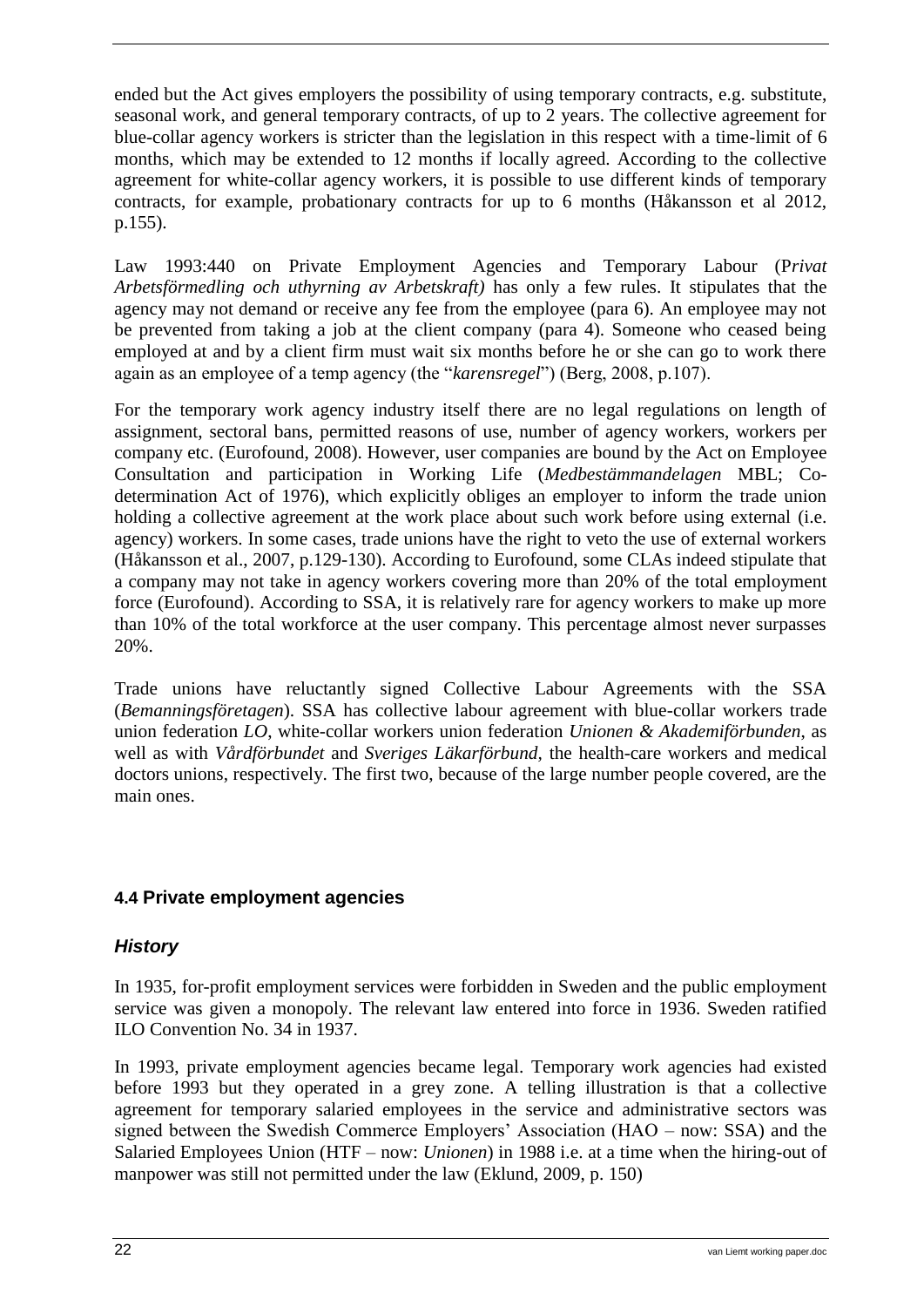It is tempting to interpret the legalisation of the PrEAs in 1993 as a response to the economic and financial crisis that hit Sweden in the early 1990s, or relate it to the change of government when the country had a non-left leaning government for the first time in many years. However, the fact is that this legalisation was the result of a long process (see e.g. Box 6).

<span id="page-30-0"></span>Box 6: Ulla Murman's long battle<sup>1</sup>

Sweden had had bureaus that provided (shorthand) typists and other secretarial services since 1953. Companies and public organizations passed their excess work to these agencies, which provided a much-appreciated service that was entirely legal.

On occasion, user organizations would ask for one of the typists or secretaries to come over and provide their services *in situ*. That, however, was forbidden under the law. The legendary Ulla Murman, who started her company (*Stockholms Stenografservice*) that is currently owned by market leader Manpower<sup>1</sup>, considered this totally unfair. This was the beginning of a 40-year battle with the authorities and the trade unions to have her activities recognized as legal. In the process, she was taken to court no less than eight times (and convicted six times). These court cases did help keep the public (and parliamentary) debate alive and ripen the time for a change of the law.

As an anecdote, the day after her last conviction in 1989 the Ministry of Justice phoned Mrs. Murman to say that they needed urgent secretarial help. She replied that she had just been convicted for precisely that. But the Ministry insisted. There was much work and it needed to be done without delay. To which she replied: "OK, we'll send someone over".

In 1992, Sweden denounced the ILO Fee-Charging Employment Agencies Convention (Revised), 1949 (No. 96), and on 1 July 1993 the public monopoly on employment services was abolished.

## *Today*

Most (around two-thirds of the total) temporary agency workers are white-collar workers. PrEA workers have a comparatively high level of education – 95% has at least finished secondary school. The agency industry employs more women than men. In the last quarter of 2012, turnover in the temporary agency branch was highest in the process industries (23%), followed by Office and administrative (17% of the total), Logistics and warehousing (16%), Finance and economy (11%) and IT (9%). The fastest-growing sector (50% more than 2011) was Health care (7% of the total in late  $2012$ )<sup>14</sup>. Assignments tend to be comparatively long. In 2007, 75% of all assignments were longer than three months at the same company (Jonnson, 2013). In fact, it is quite common for user companies to hire in the same people for longer assignments that can last several years with the PrEA supplying a stable group of employees who can leave the company at short notice (Kantelius, 2010, p.21).

A survey by the engineering companies' branch organisation *Teknikföretagen* showed that in 2011 5% of their staff members, or 14,800 people, were from agencies. In 2010, this was 3.6% or 10,300 people. The expectation is that that number will go up [\(www.av.se\)](http://www.av.se/)

<sup>14</sup> *Bemanningsföretagen Årsrapport* 2012

van Liemt working paper.doc 23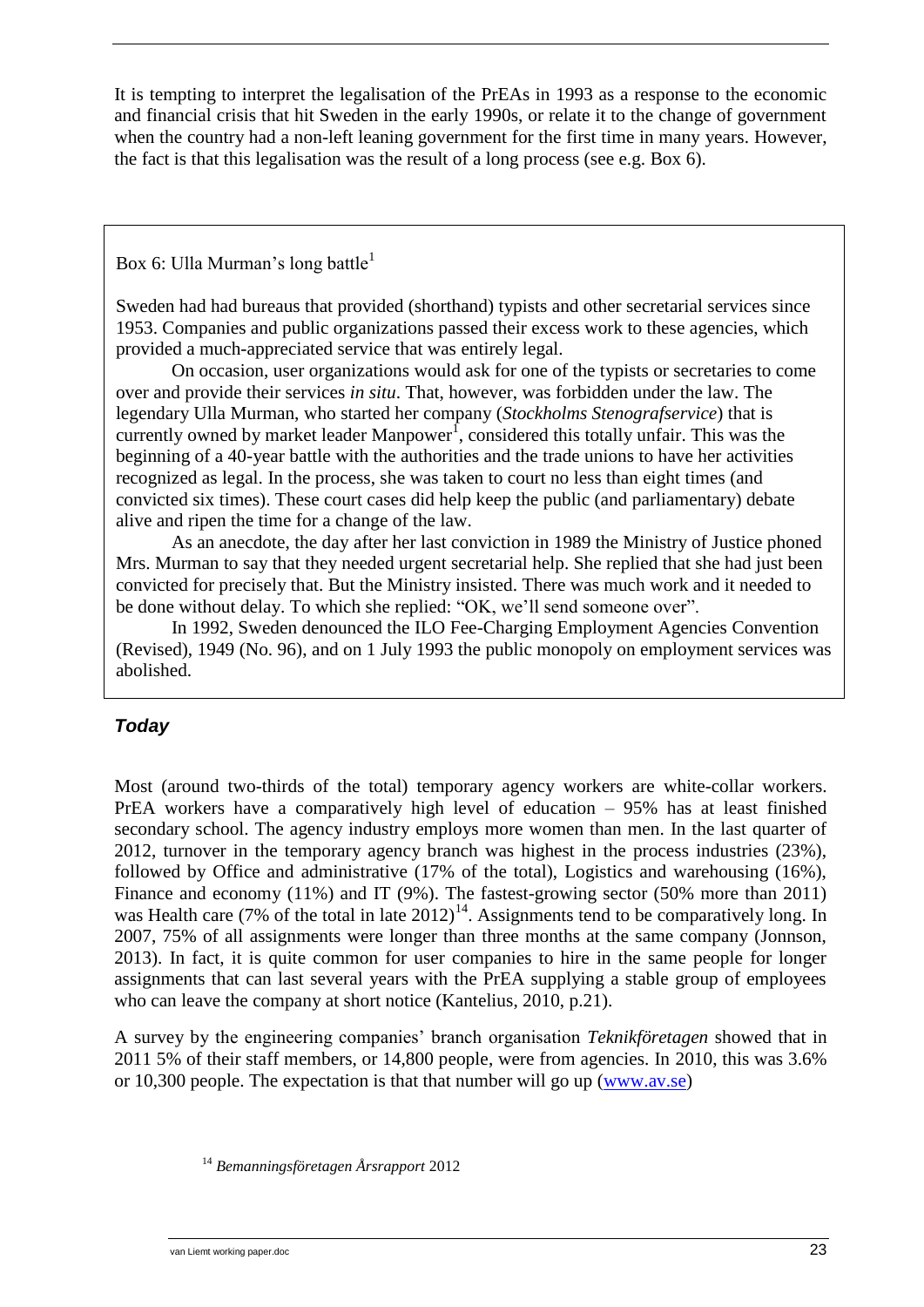In late 2011, the industry association Swedish Staffing Agencies (SSA-*Bemanningsföretagen*) had 460 members representing 64,000 employees. The industry is dominated by some major players. In 2011, three companies made up over half the total; the ten largest companies making up over 85%. 139,000 people worked at least once for a temporary agency in 2011. The penetration rate was  $0.1\%$  in 1994 and peaked at 1.4% in 2011<sup>15</sup>.

#### <span id="page-31-0"></span>*Employment stability and income guarantee*

People who start to work for a temporary work agency, just like those who start any other job in Sweden, receive, in principle, an open-ended contract. This provides them with a considerable degree of employment security. This entails that, when not on assignment, the agency must continue to pay these workers and it is thus in the agency's interest to quickly find them another assignment when their current one comes to an end.

The law and the CLAs, however, do offer the possibility of a fixed-term contract in cases of project-related work. Such a fixed-term contract must be in writing and may not exceed six months – although it may be up to 12 months if approved by the local trade union (Eklund, 2009, p.153). According to Berg (2008, p.213) around 20% of all agency workers have a fixedterm contract which is higher than the average for the economy as a whole (Berg, 2008, p.314). It is also higher among young people than among agency workers as a whole.

The financial downside risk for agencies is further reduced by the fact that it is quite common for agencies to employ staff on a probationary contract for six months. As labour turnover is high in the temporary agency business, there are a large number of employees on probationary contracts. "... both these circumstances – the practice of probationary work and the high turnover in the industry – imply that there is a high proportion of limited duration contracts within the business" (Håkansson et al. 2007 p.130-31). According to (Berg 2008 pp. 310-311) the average duration of employment in the PrEA industry is one year.

In addition to the employment guarantee for workers not on fixed-term and not on probationary contracts, CLAs offer an income guarantee. This guarantee has two dimensions: (1) how should the wage be calculated when the agency worker is on assignment, and (2) what should be his or her income when not on assignment (and still employed by the agency)? The whiteand blue-collar CLAs have different rules in this regard.

The 2007-2010 CLA for blue-collar temporary agency workers is built on the principle that the agency worker should have the same wage as the permanent workers at the user company. When they are not on assignment, these agency workers are entitled to a guarantee wage based on 90% of their average income during the last three months<sup>16</sup> (Eurofound; Eklund, 2009).

#### <sup>15</sup> *Bemanningsföretagen*

<sup>16</sup> "Provisions of the agreement regarding the type of employment are more strictly formulated than the equivalent provisions in the Employment Protection Act. The main rule is that the agency worker shall be employed until further notice (indefinite term). The most important aspects of the employment relationship relating to sick and parental pay, holiday pay, travel expenses , allowances, temporary time-off and vacation pay are governed exclusively by the terms and conditions of employment laid down in any given collective agreement applying to staff agencies for blue collar workers, irrespective of whether the worker in question is on assignment or not. Staff agencies are also under the obligation to honour the labour market insurance schemes, such as pension schemes, redundancy schemes, additional sickness and workers' compensation. A separate working time agreement applies" (Eklund,2009, p.155)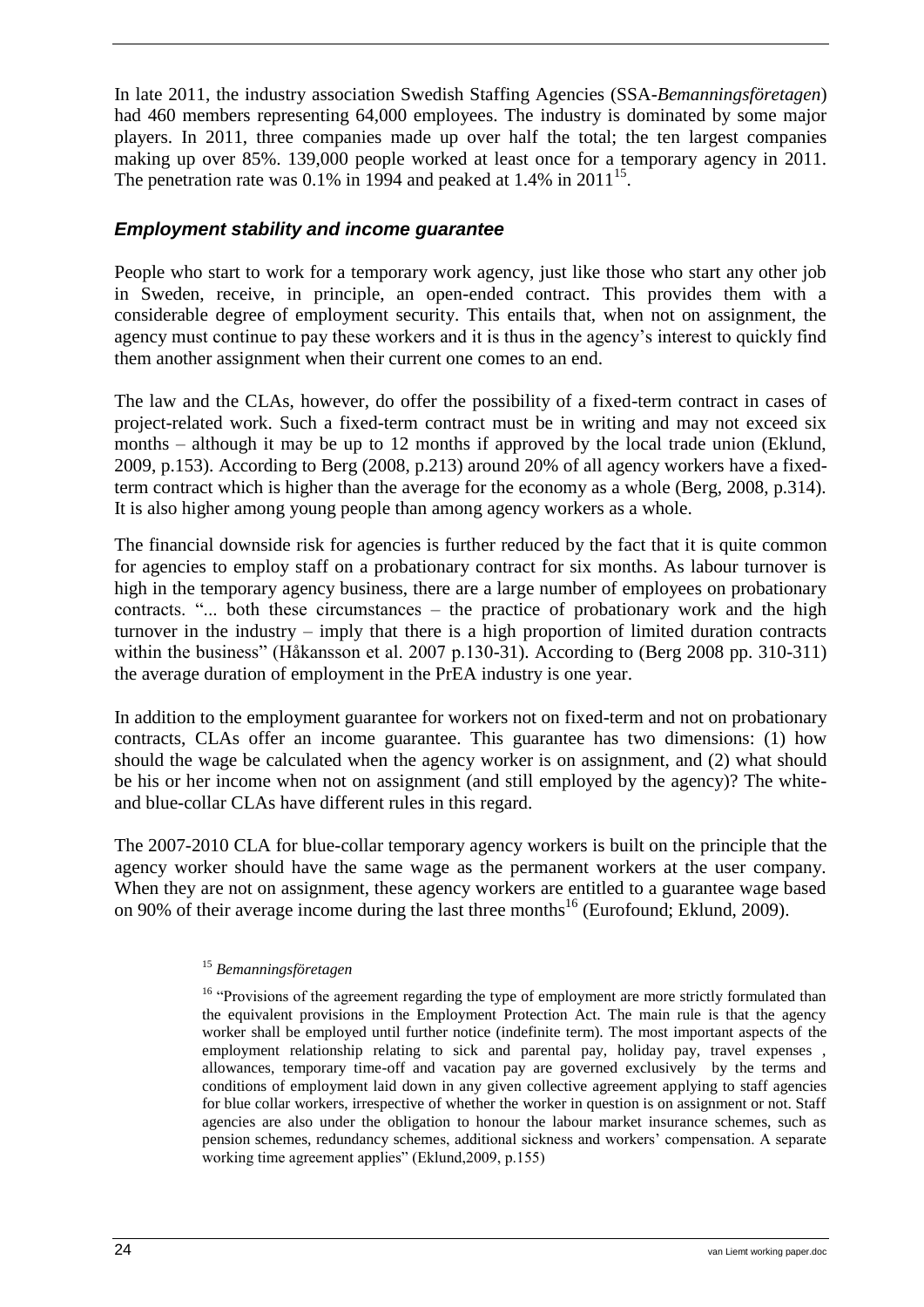The white-collar workers' collective agreement does not stipulate that agency employees should have the same salary as the employees at the user company. According to the whitecollar CLA, salaries are based on individual qualifications and competences. This means that two white-collar temporary agency workers, doing the same work at a user firm, can be paid differently. The salary of the agency worker can thus be either above or below the average salary for the employees of the user organization (Håkansson et al 2012, p.156).

When not on assignment, a white-collar agency worker also has a salary guarantee. During the first 18 months of continuous employment, the employee is guaranteed a monthly pay based on 133 hours per month (just about 75% of full-time pay). After 18 months of continuous employment, the monthly pay is based on 150 hours per month (just about 85% of a full time pay). Berg (2008, p. 312) calls this guarantee a kind of 'unemployment insurance within the contract of employment'. If work is performed for more than 133 or 150 hours per month respectively, a performance related salary is paid (Eklund, 2009, p.151-152).

#### <span id="page-32-0"></span>*Strike breaking*

The blue-collar CLA states that workers may not perform work at a client company that is the subject of union offensive actions. The white-collar and academic CLA has no such regulations (Eurofound). However, according to Eklund (2009, p.155) the ethical rules for staff agencies issued by the Swedish Association of Staffing Agencies stipulate that if the user enterprise is faced with industrial action, staff agencies undertake not to send co-workers as substitutes for individuals participating in the labour market conflict.

#### <span id="page-32-1"></span>*Responsibility for safety and health of the temporary worker*

The user company and the temporary work agency share the responsibility for the temporary agency worker's safety and health. The user company is responsible for systematically, on a day-to-day basis ensuring safety and health at the workplace including for temporary agency workers. The temporary work agency must plan for this properly and follow this up. This applies to the actual place of work, tasks and working time. Agencies must be attentive to their workers' physical and mental health when these are placed at different user companies. The agency is responsible for its workers and must take long-term measures concerning their working conditions, including training and reinsertion after illness or accident.

#### <span id="page-32-2"></span>*Authorization*

There are unscrupulous agencies operating in Sweden but it is generally believed that they are few. Business believes that they will die a natural death because of the combination of rules, authorizations and collective agreements that exist, but above all because user companies will not want to put their reputation at risk by using unscrupulous agencies. In a joint effort, SSA and the trade unions should take responsibility for the integrity of the industry (Cederholm, 2010, p.15).

Raising the profile of its members is thus a key goal of the employer and lobby organization SSA. In light of this, and to provide clients and workers with a greater sense of security, in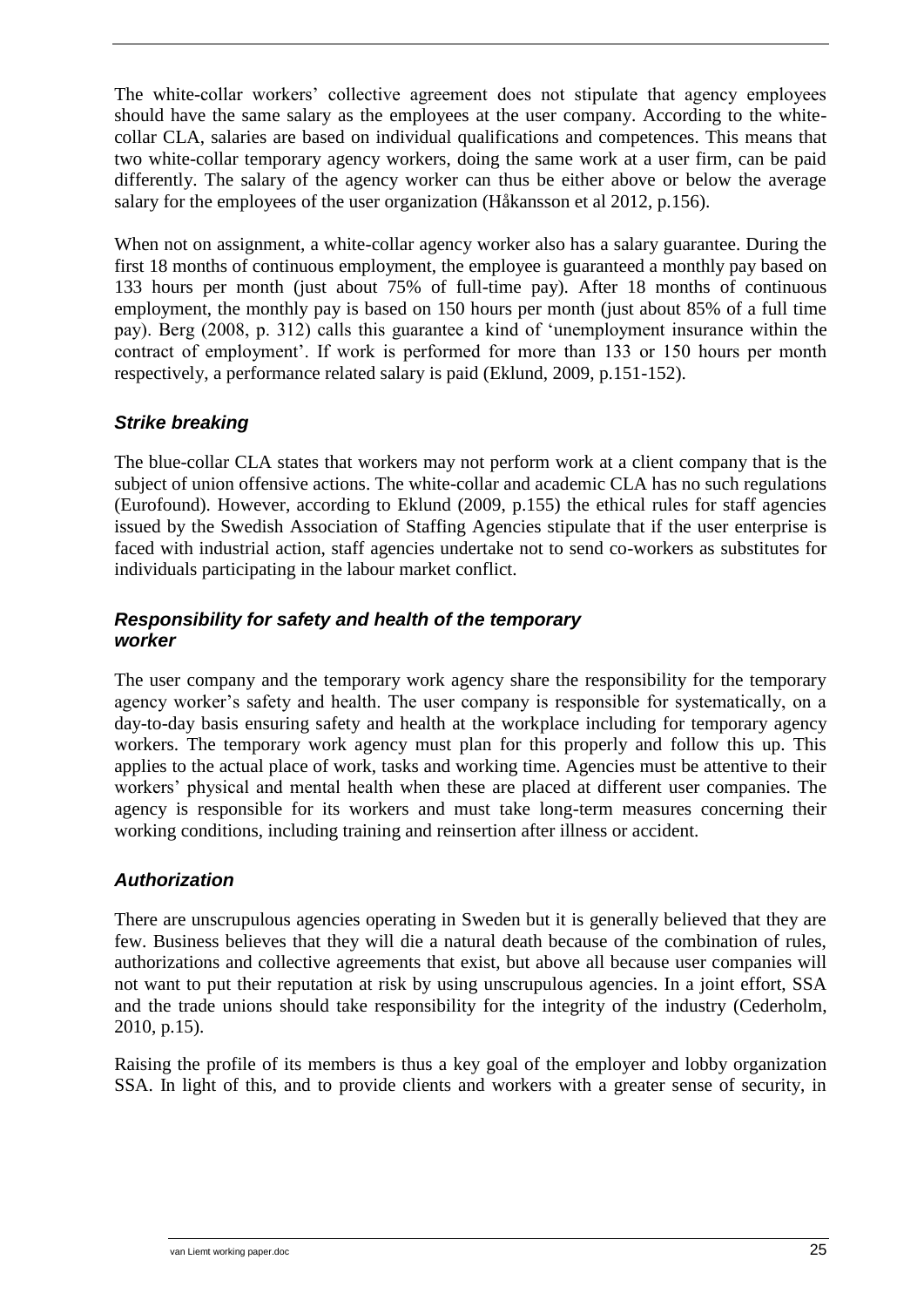November 2007 SSA (*Bemanningsföretagen*) decided that all its members had to become certified which, *inter alia*, meant that all members should be bound by a CLA. All existing members had to be authorized before February 2009. Box 7 provides details about the conditions for authorization.

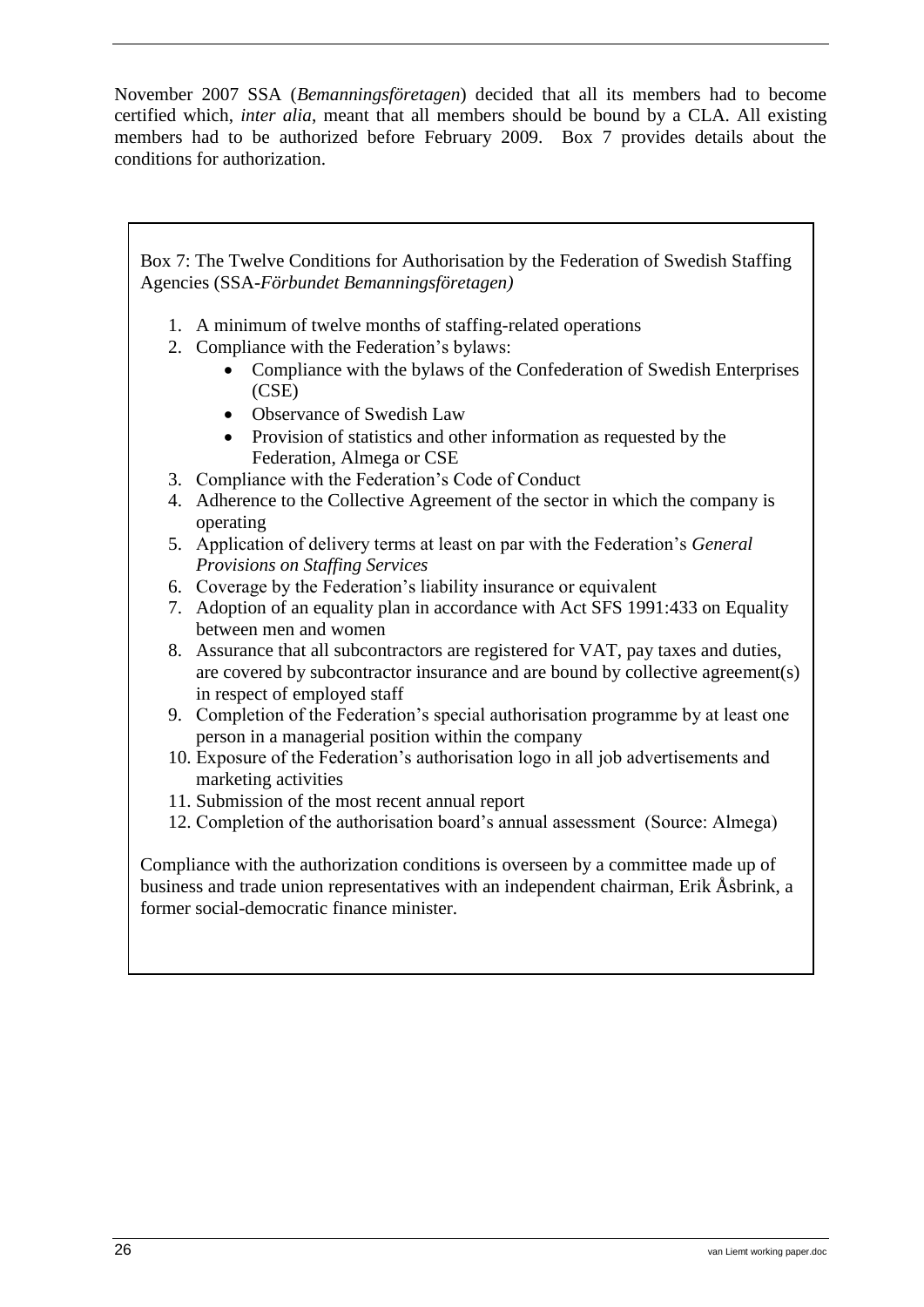## <span id="page-34-0"></span>**Conclusion**

The European economy is in poor shape. Unemployment is high and rising. The future is uncertain as it is taking much more time than anticipated to overcome the 2008 financial crisis and its aftermath.

In this uncertain climate, the calls for labour market reform have become louder and more widespread. Private employment agencies (PrEAs) are being viewed more positively – even though in many places opposition to their activities remains. The main players in the industry have made considerable efforts to show their "social face". They want to be seen as responsible actors and keep their distance from unscrupulous competitors. Dutch agencies have been playing a leading role in this.

The private employment agency (PrEA) industry has developed quite differently in the three countries (Netherlands, Spain, Sweden) considered here. As a cyclical industry, the state of the economy affects its development. However, attitudes and perceptions, structural changes in the labour market and, especially, changes in the institutional framework were found to be at least as important.

In the Netherlands, the industry has long been an accepted part of the labour market with already in the mid-1990s a penetration rate (PrEA workers as a percentage of the labour force) of over 2%. Fifteen years later, this rate was only slightly higher. Dutch PrEAs face strong competition from rival, (for employers) less expensive forms of labour market flexibility with frequently lower levels of social protection. Through legislation, collective agreements, and self-regulation the industry has worked hard to set and maintain good employment standards and good standards of conduct. To the point that the trade unions have stated that temporary agency work is their preferred form of external flexibility.

In Spain, the PrEA picture is blurred by the poor state of the economy and the labour market. Nevertheless, in Spain too, a substitution effect appears to be at work. Spanish companies have ample access to different types of fixed-term contracts and appear to have comparatively little need for hiring private employment agency workers. The current Spanish PrEA penetration rate at 0.5% is no higher than it was 15 years ago.

Sweden has a strictly regulated labour market. Collective labour agreements (CLAs) cover a high percentage of the labour force. This is remarkable given that the Swedish government (unlike the Dutch and Spanish governments) does not have the possibility to declare CLAs generally binding. Open-ended labour contracts are the standard in Sweden – and private employment agency contracts are no exception. Sweden is the country in which the PrEA penetration rate has gone up the most in the past 15 years (admittedly from a low base).

Relaxing labour market regulations has become a common response to the current poor economic and employment situation. However, it is a moot point to what extent (and which type of) deregulation will help raise employment and productivity levels. Most of these regulations did not keep employment from growing rapidly in earlier periods. Sweden, the country with arguably the strictest regulated labour market of the three countries considered here, has seen only a modest degree of labour market deregulation. It is also the country with currently the highest economic growth rates.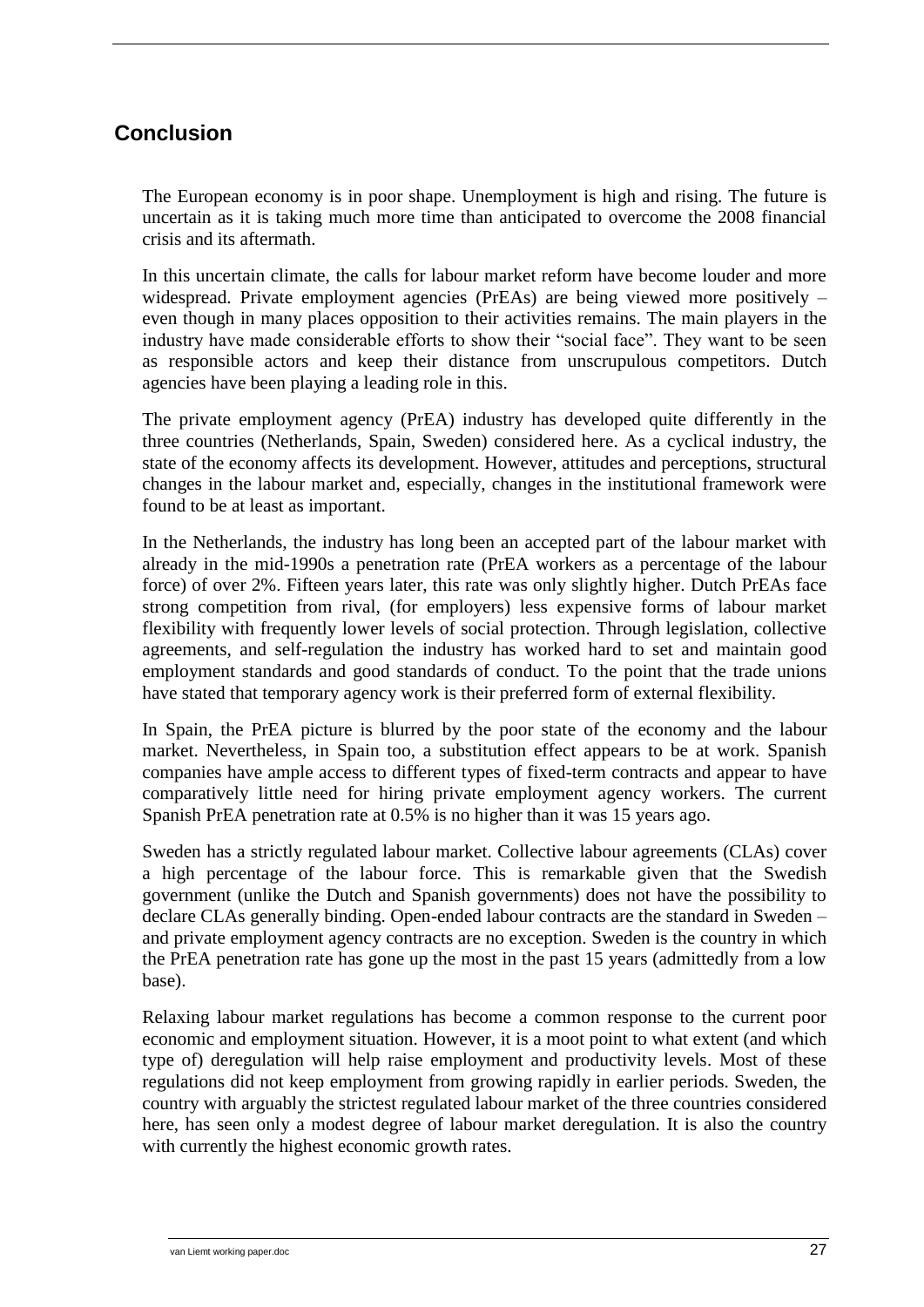#### <span id="page-35-0"></span>**References**

ABU. 2009 *Feiten en cijfers: Instroomonderzoek over utzendkrachten* (ABU, Lijnden)

ABU. 2011 *Inspiring Journey, Inspired sector: 50 years ABU* (ABU, Lijnden)

ABU. n.d. *Flexpocket: Feiten en cijfers over flexibele arbeidsvormen*

Anfreo-Tudela, Juan Carlos. 2011 "Le développement de l'intérim en Espagne" in: Belkacem, R.; Kornig, C.; Michon, F. (eds.) *Visages de l'intérim en France et dans le monde* (Paris, L'Harmattan)

Arrowsmith, James. 2006 *Temporary agency work in an enlarged European Union* (Dublin, European Foundation for the Improvement of Living and Working Conditions)

Bennmarker, H.; Grönqvist, E.; Öckert, B. 2009 *Betalt efter resultat utvärdering av försöksverksamhet med privata arbetsförmedlingar* (Uppsala, Institut för arbetsmarknadspolitisk utvärdering – IFAU, Rapport 2009:23)

Bentolila, S.; Cahuc, P.; Dolado, J.J.; Le Barbanchon, Th. 2012 "Two-Tier Labour Markets in the Great Recession: France vs. Spain," in *The Economic Journal,* Vol.122, Issue 562, pp. F155–F187, August

Berg, Annika. 2008 *Bemanningsarbete, flexibilitet och likabehandling: en Studie av svensk rätt och kollektivavtalsreglering med komparativa inslag* (Lund, Juristförlaget i Lund)

Bosch, N.; Roelofs, G.; van Vuuren, D.; Wilkens, M. 2012 *De huidige en toekomstige groei van het aandeel zzp'ers in de werkzame beroepsbevolking*

Cederholm, Maria. 2010 *Vem Förmedlar Framtidens Jobb?* (Stockholm, Svensk Näringsliv)

Clauwaert, S.; Schömann, I. 2012 *The crisis and national labour law reforms: a mapping exercise* (Brussels, European Trade Union Institute, ETUI Working paper 2012.4)

Coe, N.M.; Johns, J.; Ward, K. 2009 "Managed flexibility: Labour regulation, corporate strategies and market dynamics in the Swedish temporary staffing industry" in: *European Urban and Regional Studies,* 2009 16(1), pp. 65-85

Dekker, F.; Stavenuiter, M. 2012 *ZZp'ers en het social stelsel: op weg naar herziening?* (Instituut GAK, Verwey Jonker-Instituut)

Eklund , Ronnie. 2009 "Who is afraid of the Temporary Agency Directive?" in: Eklund, R.; Hager, R. Kleineman, J. ; Wängberg, H. *Skrifter till Anders Victorins minne* (Uppsala, Iustus)

Éltetö, Andrea. 2011 "The Economic crisis and its management in Spain" in: *Eastern Journal of European Studies* Vol. 2 Issue 1, June 2011

European Foundation for the Improvement of living and working conditions (Eurofound). 2008 *Temporary agency work and collective bargaining in the EU (Dublin, Eurofound)* 

Eurofound. *European Industrial Relations Observatory on-line* (EIROnline) [www.eurofound.europa.eu/eiro/](http://www.eurofound.europa.eu/eiro/)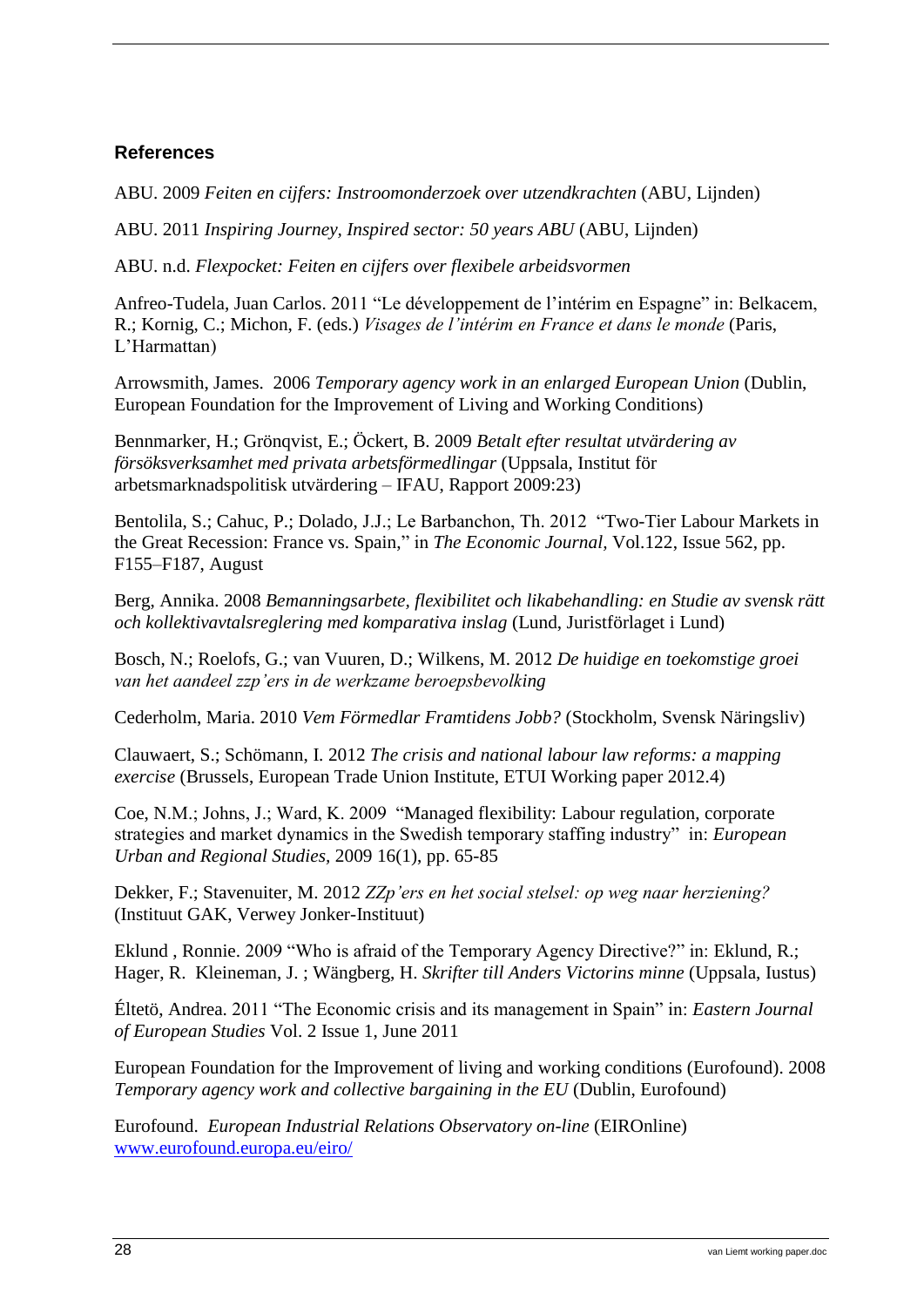Fernández Martínez, H. 2012 *Análisis de la reforma del mercado laboral espa*ñol (Barcelona, Universitat Abat Oliba CEU, Facultat de Ciències Socials)

De Graaf-Zijl, M.; Brak, J.; Folmer, E. 2010 *Uitzenden in tijd van crisis: Bemiddeling en scholing door uitzendbureaus* (Amsterdam, University of Amsterdam – Amsterdam Institute for Advanced Studies AIAS Working paper 10-95)

Heyma, A.; de Graaf-Zijl, M. 2009 "De rol van uitzendarbeid binnen de publieke arbeidsbemiddeling" in *TPEdigitaal* 3(2), pp.142-162

Håkansson, K.; Isidorsson, T. 2007 "Flexibility, Stability and Agency work: A comparison of the use of Agency Work in Sweden and the UK" in: Furåker, B.; Håkansson, K.; Karlsson, J.Ch. *Flexibility and Stability in Working Life,* (London, Palgrave Macmillan)

Håkansson, K.; Isidorsson, T.; Kantelius, H. 2012 "Temporary Agency work as a means of achieving Flexicurity?" in: *Nordic journal of working life studies,* Vol. 2, No. 4, November, pp. 153-169

International Labour Office (ILO). 2011 *Private employment agencies, promotion of decent work and improving the functioning of labour markets in private services sectors* (GDFPSS/7/2011; ILO, Geneva)

Johnson, Anders. 2010 *Hyrt går hem: Historien om den svenska bmanningsbranchen*  (Stockholm, Bemanningsföretagen/Informationsförlaget)

Kantelius, Hannes. 2010 *Inhyrningslogik: Långtidsinhyrda arbetare och tjänstemäns utvecklingsmöjligheter och upplevda anställningsbarhet* (Göteborgs Universitet, Vetenskaplig Skriftserie Arbete och Hälsa Nr. 2010; 44 (10)

Keizer, Arjan B. 2011 "Non-regular Employment in the Netherlands" in: Japan Institute for Labour Policy and Training (JILPT) *Non-regular Employment – Issues and challenges Common to major Developed Countries* (JILPT Report No.10; JILPT, Tokyo)

Koene, B.A.S.; Ansari, S.M. 2011 "Institutional Change and the Mulitnational Change Agent: A study of the Temporary Staffing Industry in Spain" in: *Journal of Organisational Change Management* 24 (4), pp.511-531

De Koning, J.; Denys, J.; Walwei, U. 1999 *Deregulation in placement services: A comparative study for eight EU countries* (Report prepared for the European Commission, Directorate-General for Employment, Industrial relations and Social Affairs)

Malyar, Treni. 2010 *Directive 2008/104/EC on Temporary Agency Work: the implementation of this Directive in the Netherlands and Germany* (Tilburg, University of Tilburg, Faculty of Law)

Mullor, Mónica. 2011 "La reforma de los servicios públicos de empleo: propuesta para fomentar la colaboración público-privada, la competencia y la libertad de elección de los desempleados" in *Cuadernos de Pensamiento Político*, enero/marzo, pp. 167-177

Prieto Alonso, Ruth. 2012 *La temporalidad en el mercado de trabajo español* (Valladolid, Universidad de Valladolid, Facultad de Ciencias del Trabajo)

Randstad. 2012 Annual Report

Rodriguez-Piñero Royo, Miguel C. 2004 "Spain" in: Blanpain, R.; Graham, R. (eds.) *Temporary agency work and the information society* (Kluwer Law International)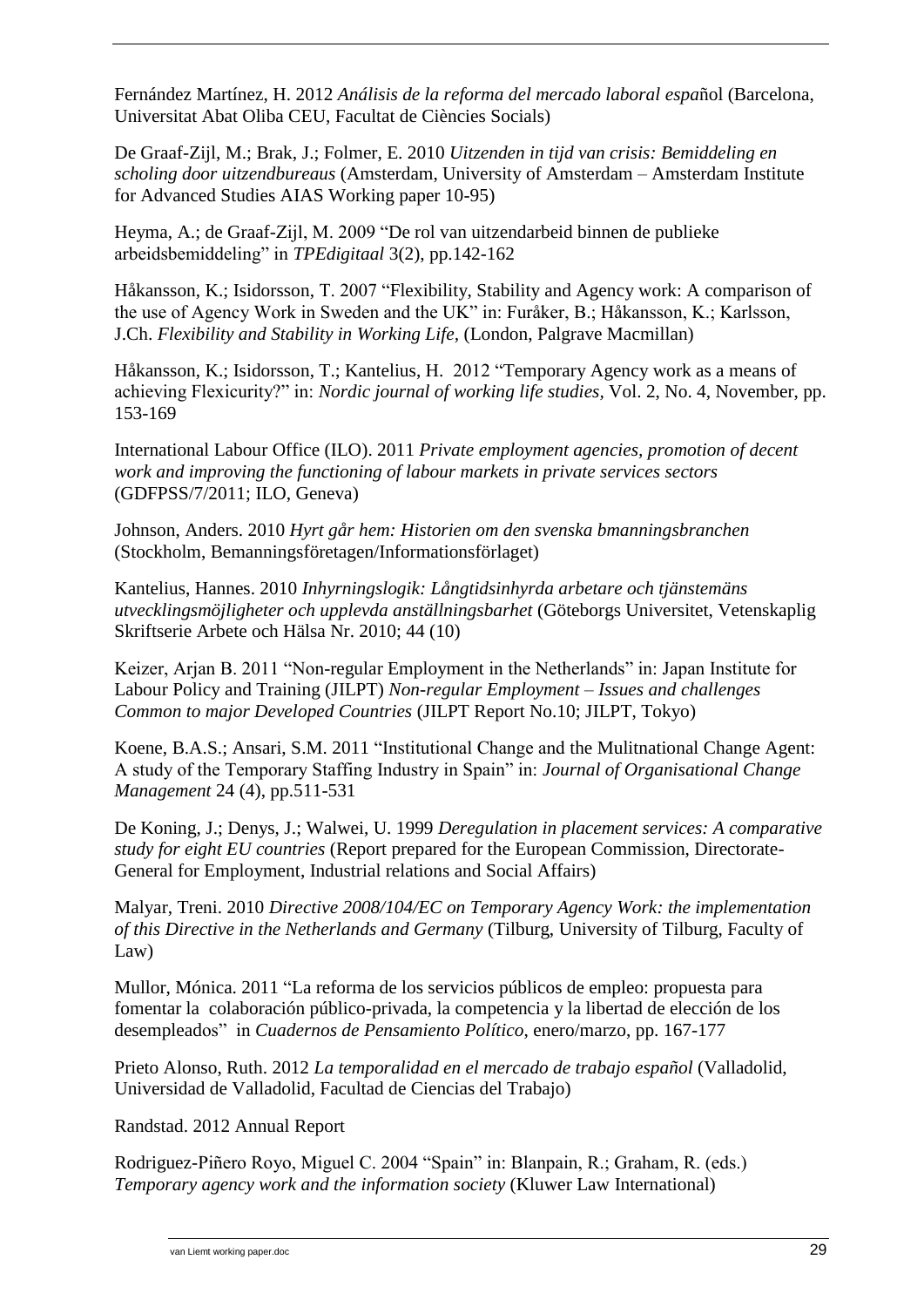UWV. 2013 UWV Kennisverslag 2013-1 (March at: [www.uwv.nl/kennis](http://www.uwv.nl/kennis) )

Vaes, T., Vandenbrande, T. 2009 *Implementing the new temporary agency work directive*  (Leuven, Katholieke Universiteit Leuven, Hoger Instituut voor de arbeid/ Higher Institute of Labour Studies – HIVA)

Voss, E.; Vitols, K.; Farvaque, N.; Broughton, A.; Behling, F.; Dota, F.; Leonardi, S.; Naedenoen, F. 2013 *The Role of Temporary Agency Work and Labour Market Transitions in Europe: Institutional frameworks, empirical evidence, good practice and the impact of social dialogue* (Final report for the Joint Eurociett/UNI Europa Project: "Temporary Agency Work and Transitions in the Labour Market" (Hamburg)

Wölfl, A.; Mora-Sanguinetti, J.S. 2011 *Reforming the labour market in Spain* (Paris, OECD Economics Department Working paper No. 845)

#### **Annex 1: People interviewed**

Mr. Kent Ackholt, *Ombudsman Arbetslivsenheten*, *Landsorganisationen i Sverige (LO)*

Ms. Lucy Dieduksman, NBBU, Legal Affairs

Dr. Marloes de Graaf-Zijl, Amsterdam Institute for Labour Studies (AIAS) and Netherlands Bureau for Economic Policy Analysis (CPB)

Drs. Marten E. Jukema, *CNV Dienstenbond*

Mr. Piet Meij, NBBU, Chief Social and Economic Affairs

Ms. Annemarie Muntz, President EuroCiett

Dr. Gabriella Sebardt, Legal Department, *Bemanningsföretagen*

Ms. Laura Spangenberg, ABU, International Affairs

Mr. Jeroen Tiel, Managing Director, Randstad Sweden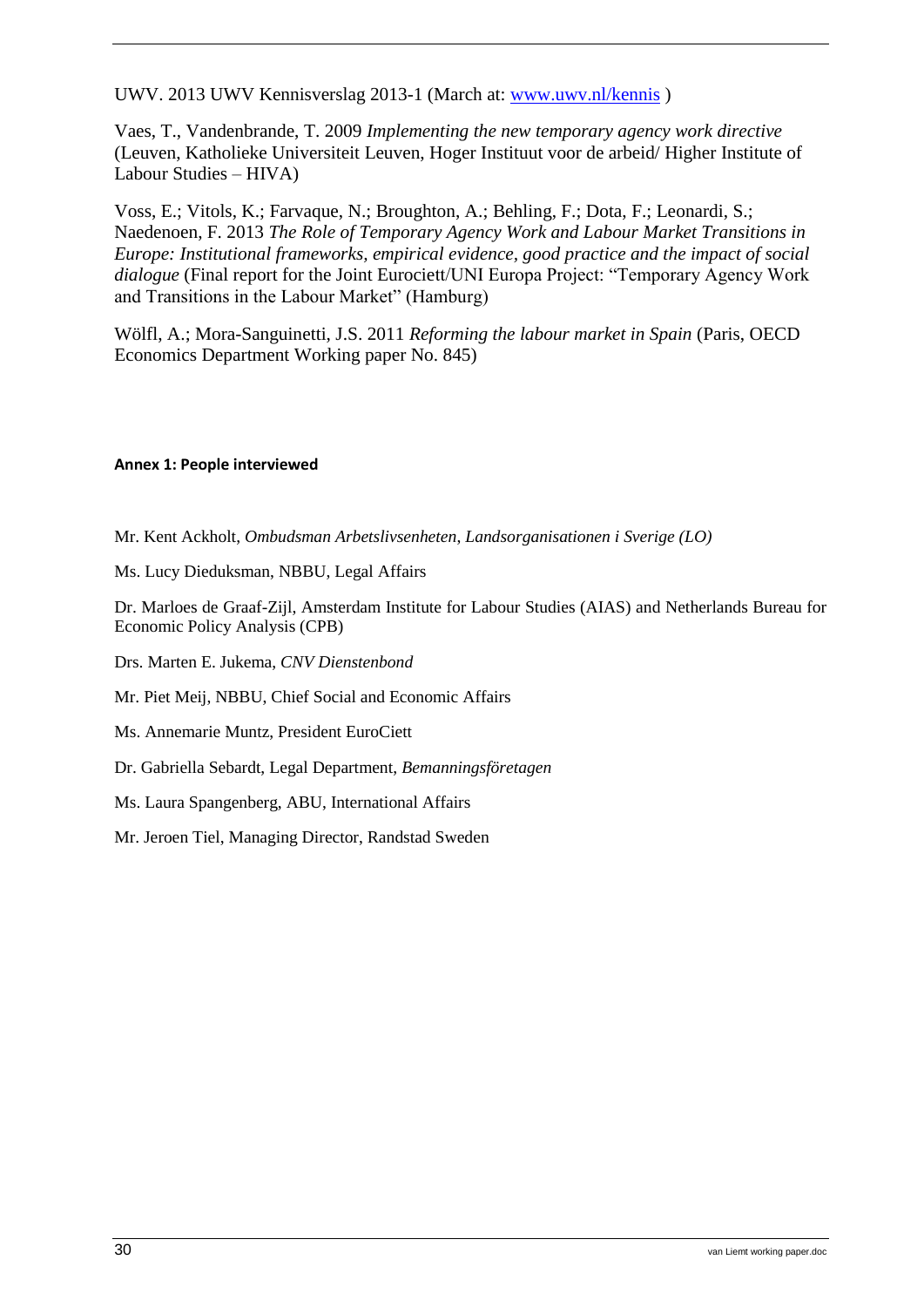## **Sectoral working papers <sup>17</sup>**

|                                                                                                                                                                                                     |      | Year Reference |
|-----------------------------------------------------------------------------------------------------------------------------------------------------------------------------------------------------|------|----------------|
| The role of worker representation and consultation in managing<br>health and safety in the construction industry (David Walters)                                                                    | 2010 | WP.270         |
| Sectoral Coverage of the Global Economic Crisis,<br>Trends in Employment and Working Conditions by<br>Economic Activity,<br><b>Statistical Update, Third Quarter 2009</b>                           | 2010 | WP.271         |
| Strengthening social dialogue in the utilities sector in Nigeria<br>(Professor Sola Fajana)                                                                                                         | 2010 | WP.272         |
| Strengthening social dialogue in the utilities sector in Malawi<br>(Winford H. Masanjala)                                                                                                           | 2010 | WP.273         |
| The Global Economic Crisis: Trends in Employment<br>and Working Conditions by Economic Activity,<br><b>Statistical Update, Fourth Quarter 2009</b><br>(Erick Zeballos and Stefanie Garry)           | 2010 | WP.274         |
| Green Jobs Creation through Sustainable Refurbishment<br>in Developing Countries (Ramin Kievani, Joseph H.M. Tah,<br>Esra Kurul and Henry Abanda)                                                   | 2010 | WP.275         |
| Working Conditions of Contract Workers in the Oil and<br>Gas Industries (Ian Graham)                                                                                                                | 2010 | WP.276         |
| Dispute Prevention and Resolution in Public Services<br>Labour Relations: Good Policy and Practice<br>(Clive Thompson)                                                                              | 2010 | WP.277         |
| Automotive Industry: Trends and Reflections<br>The global Economic Crisis - Sectoral Coverage (Ian Graham)                                                                                          | 2010 | WP.278         |
| Job Crisis Recovery: A Global Overview of Employment<br>Trends and Working Conditions by Economic Activity<br><b>Statistical Update, First Semester 2010</b><br>(Erick Zeballos and Stefanie Garry) | 2010 | WP.279         |
| Labour-oriented Participation in Municipalities: How<br>decentralized social dialogue can benefit the urban economy<br>and its sectors (Carlien van Empel and Edmundo Werna)                        | 2010 | WP.280         |

<sup>17</sup> Working Papers Nos. 1-269 are not included on this list for reasons of space, but may be requested from the Sectoral Activities Department.